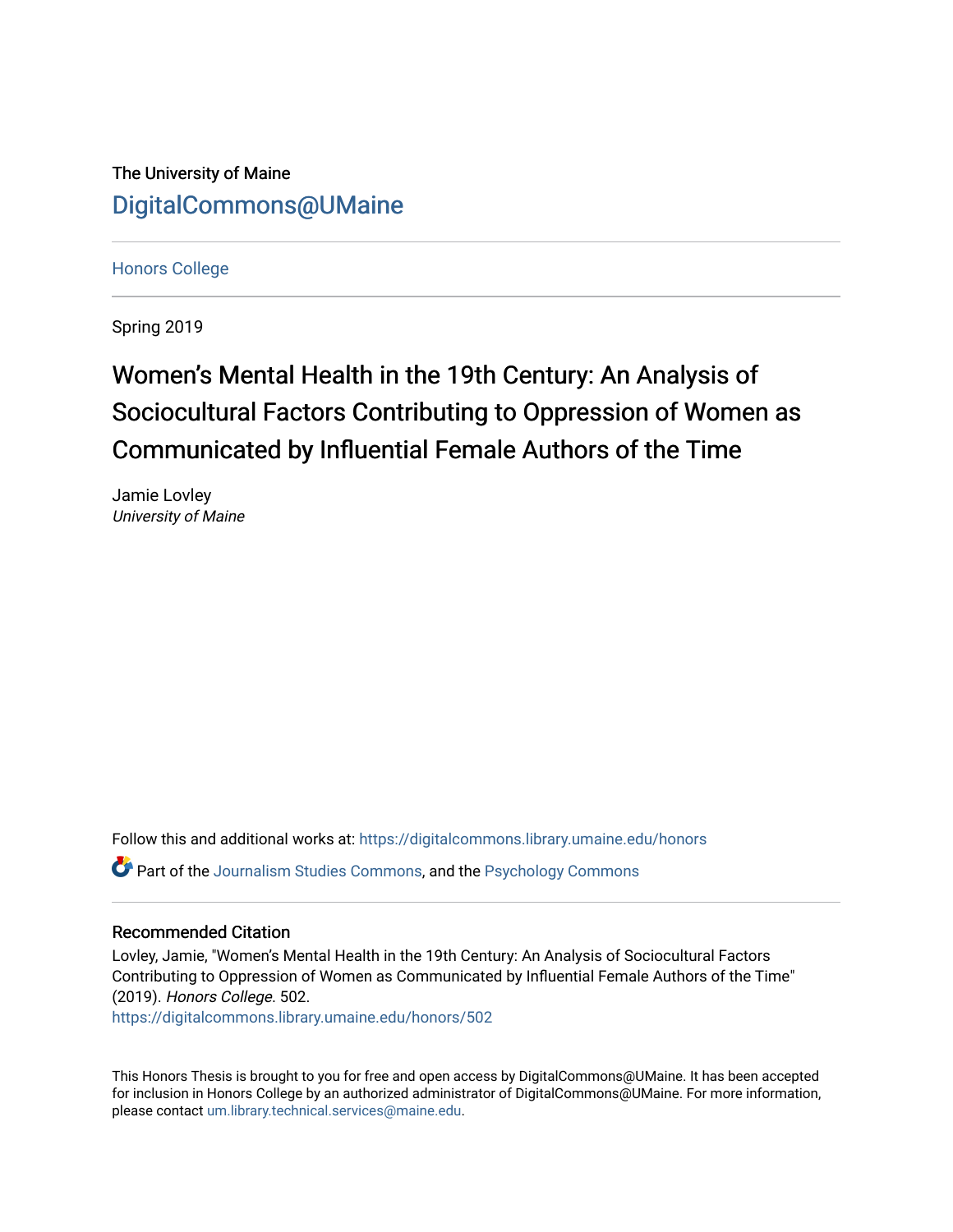# WOMEN'S MENTAL HEALTH IN THE 19TH CENTURY: AN ANAYLSIS OF SOCIOCULTURAL FACTORS CONTRIBUTING TO OPPRESSION OF WOMEN AS COMMUNICATED BY INFLUETIAL FEMALE AUTHORS OF THE TIME

by

Jamie L. Lovley

A Thesis Submitted in Partial Fulfillment of the Requirements for a Double Major Degree with Honors (Journalism and Psychology)

The Honors College

University of Maine

May 2019

Advisory Committee:

Cynthia Erdley, Professor of Psychology, Advisor Emily Haigh, Associate Professor of Psychology Laura Rickard, Assistant Professor of Risk Communication Rebecca Schwartz-Mette, Assistant Professor of Psychology Jennie Woodard, Preceptor in the Honors College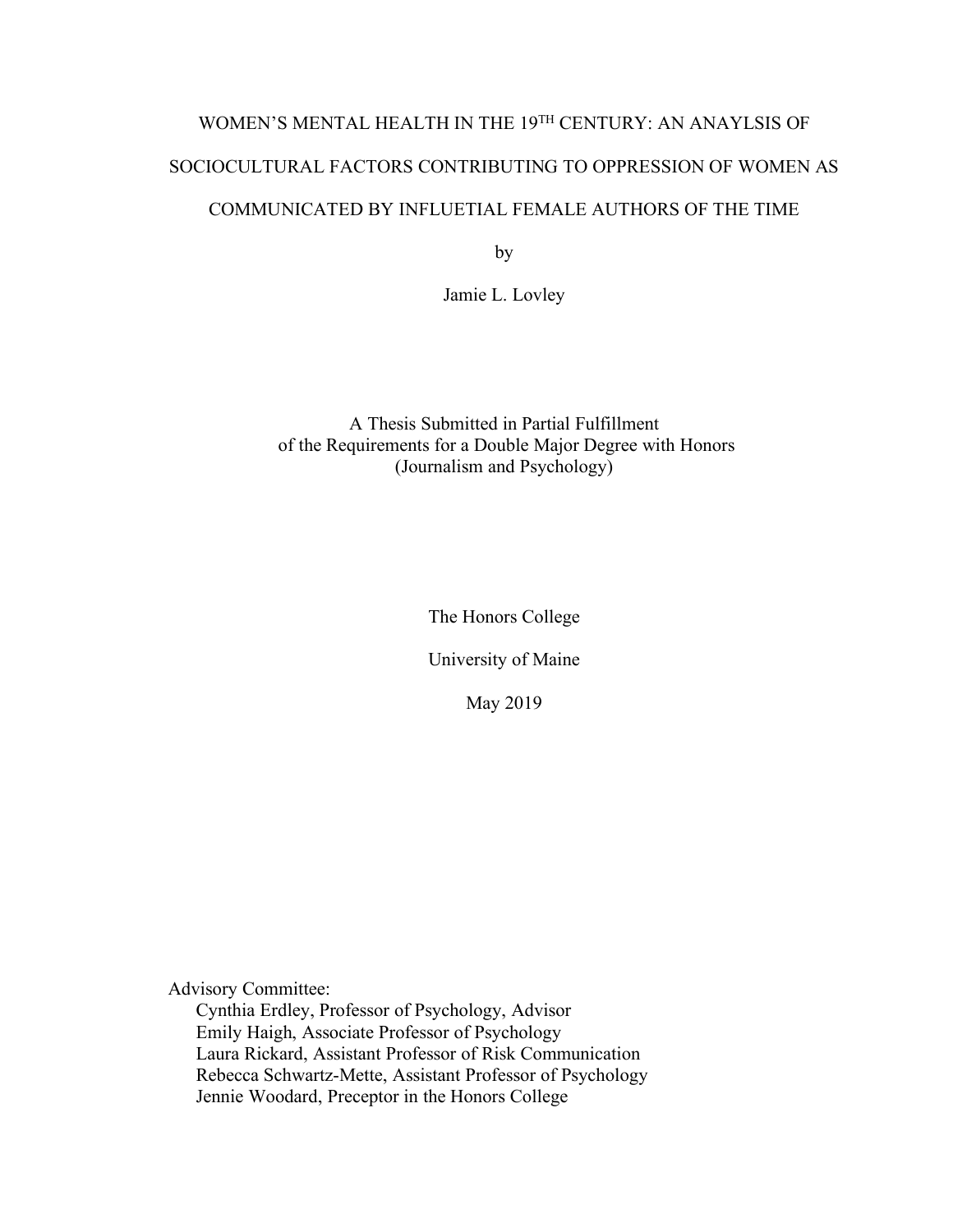© 2019 Jamie Lovley

All Rights Reserved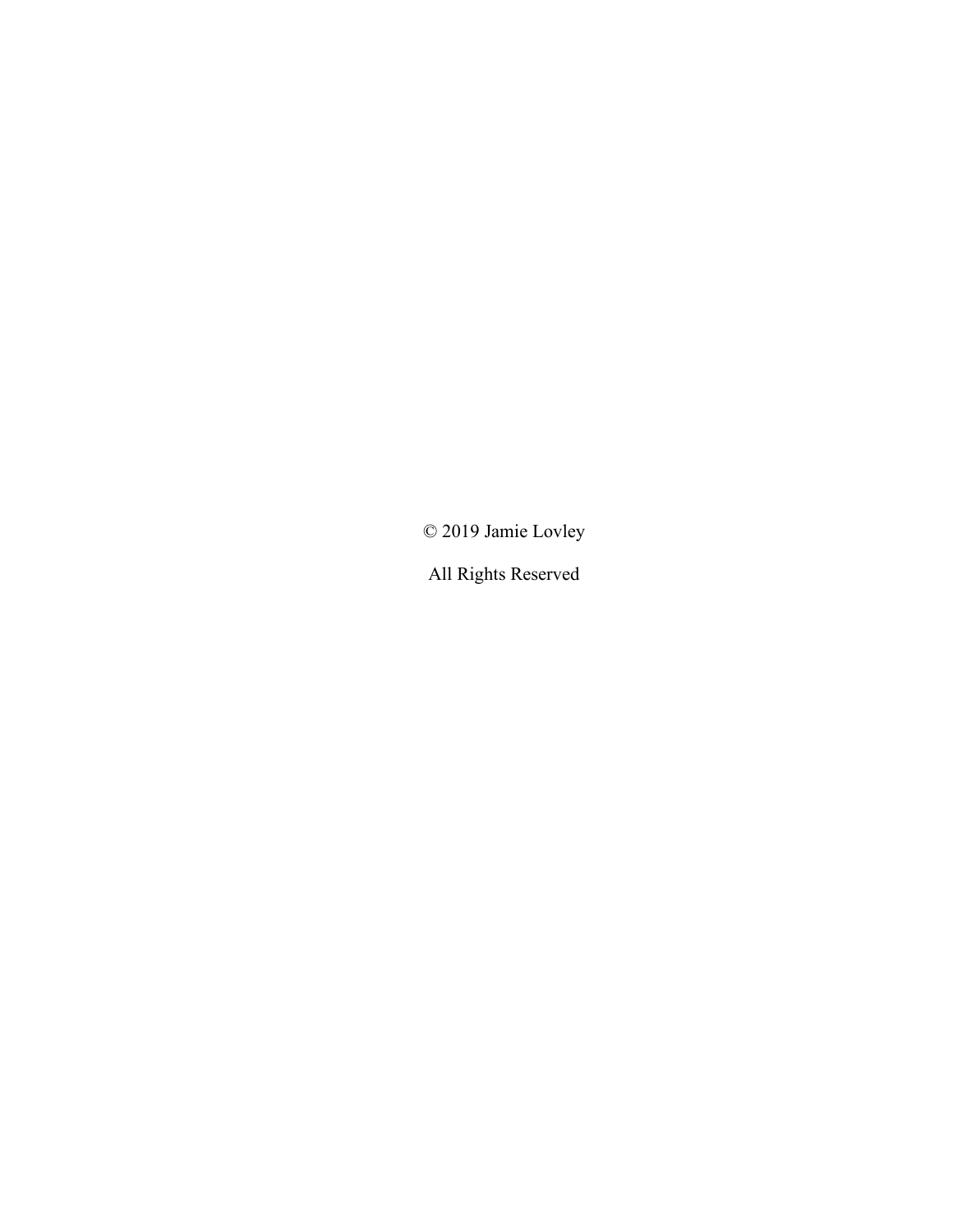#### ABSTRACT

The purpose of this thesis was to investigate the impact of sociocultural factors of 19th century domestic gender roles, as they affected women's mental health specifically in the area of depressive disorders. Using modern psychological research on genderinfluenced proclivity toward depression as a lens through which to understand 19th century mental health diagnoses, this thesis investigates how these gender-biased diagnoses and treatments compounded the mental health struggles women faced. This thesis employed the use of literary review to examine the lives of women as expressed by female authors during the 19th century through their writing, information about their lives as communicated by biographers, and ultimately the effects their works had on influencing gender roles in the domestic sphere. After establishing the societal norms for women during this period, this literature review analyzed the lives of two female authors from the 19th century, one British (Charlotte Brontë) and one American (Kate Chopin), whose work was critically acclaimed for being too outspoken and unfeminine.

The standing hypothesis of this thesis is that the domestic roles of women during the 19th century contributed to the development of depressive disorders, that were then misdiagnosed as hysteria and neurasthenia and treated in ways that compounded women's experience of oppression, and that the emergence of great female authors brought voice and reform to the treatment of women in the domestic sphere. This hypothesis was supported by the review of modern research on depression in women, which highlighted several sociocultural factors that contribute to depression that were a large part of the lives of women in the 19th century, such as sexual harassment,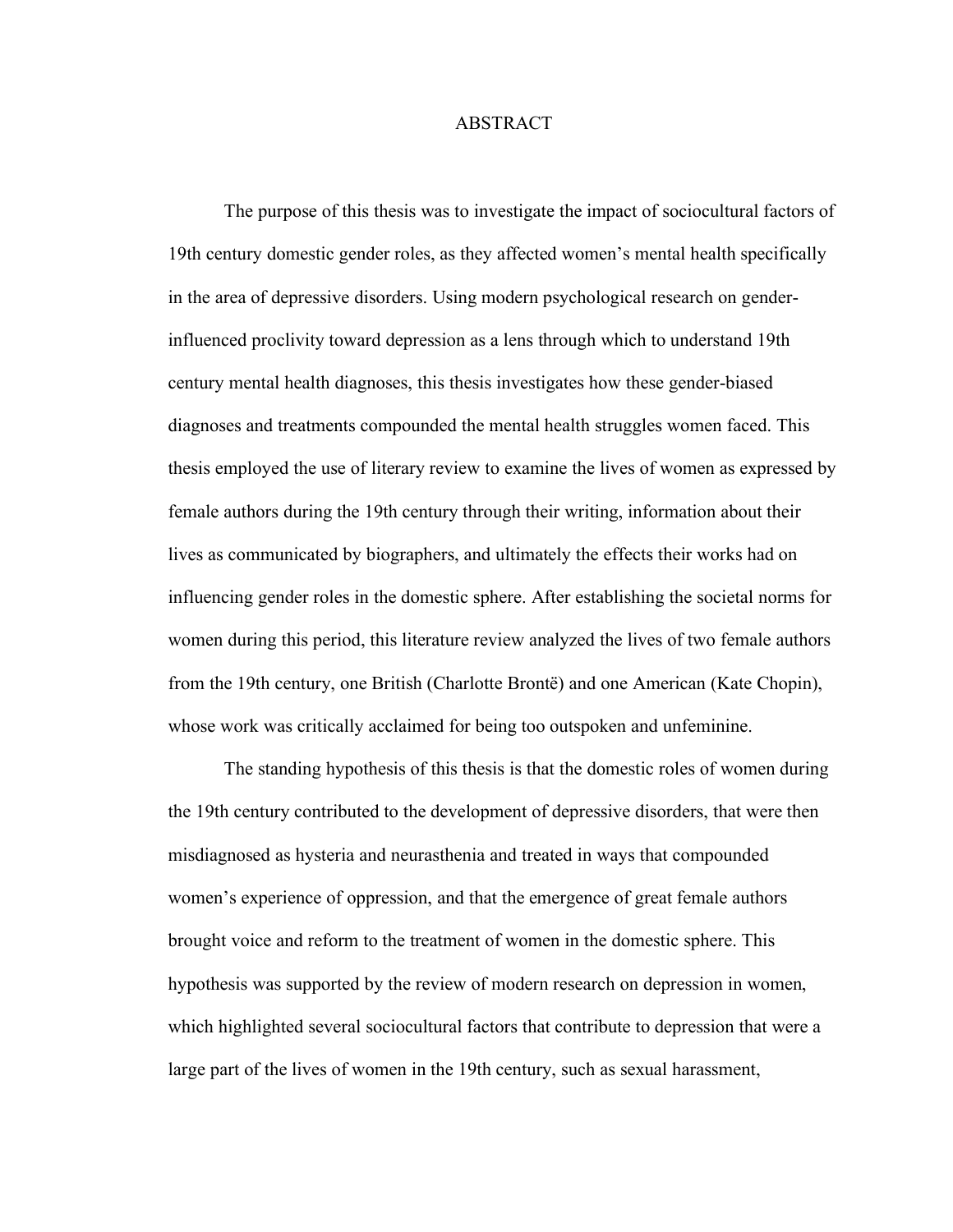subservient domestic roles that required self-sacrifice and internalization, feelings of helplessness due to lack of social power, diffused sense of purpose following the Industrial Revolution altering the role of wives and mothers, gender-biased psychological treatments that were harmful, and perpetual pregnancies, which often involved complication. Research on women's lives during the 19th century, primary source letters written by women during the period, legal and medical documentation of the oppression of women, as well as accounts from the lives and works of female authors all provide glimpses into these connections. Lastly, this thesis concluded that both Bronte and Chopin provided a voice and venue for discussion about topics that led to reform and the rise of feminism through writing from the perspective of women.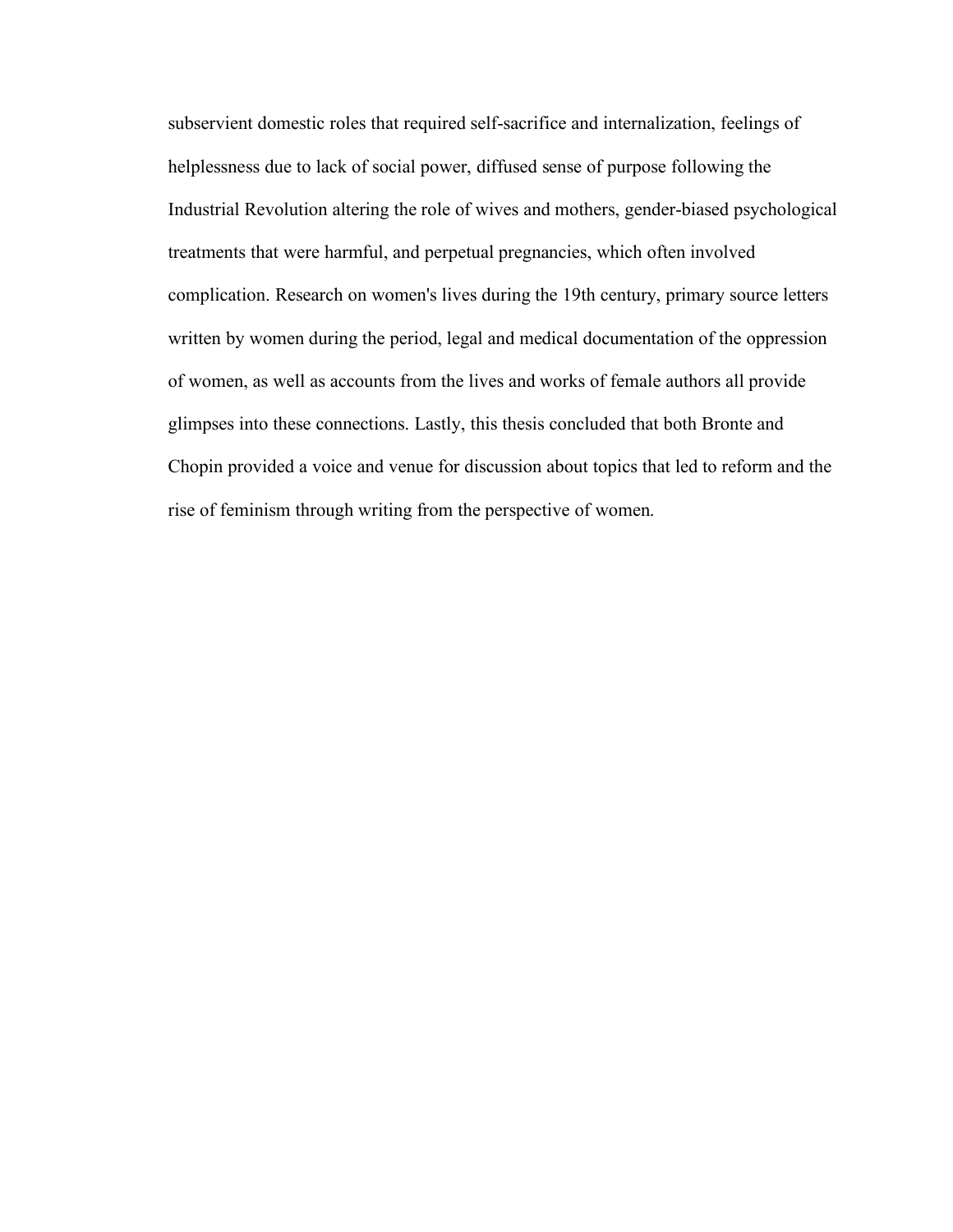# TABLE OF CONTENTS

| <b>INTRODUCTION</b>                                          | $\mathbf{1}$   |  |
|--------------------------------------------------------------|----------------|--|
| MODERN PSYCHOLOGICAL RESEARCH                                | $\overline{4}$ |  |
| Background                                                   | $\overline{4}$ |  |
| <b>ABC</b> Model                                             | 6              |  |
| Self-sacrifice                                               | 9              |  |
| Pregnancy and Depression                                     | 12             |  |
| GENDER ROLES IN 19 <sup>TH</sup> CENTURY AMERICA AND ENGLAND | 16             |  |
| Pregnancy                                                    | 16             |  |
| Social and Domestic Roles                                    |                |  |
| <b>Sexual Harassment</b>                                     | 22             |  |
| Myths About Female Anatomy and Physiology                    | 23             |  |
| Hysteria                                                     | 24             |  |
| History                                                      | 24             |  |
| LIVES AND LITERATURE OF 19TH CENTURY FEMALE AUTHORS          | 30             |  |
| Brontë and Chopin                                            | 30             |  |
| Biographical Background of Charlotte Brontë                  | 30             |  |
| Sociocultural Gender Roles in Jane Eyre.                     | 36             |  |
| Mental Health in Jane Eyre.                                  | 37             |  |
| Charlotte Brontë Summary.                                    |                |  |
| Biographical Background of Kate Chopin                       |                |  |
| Response to The Awakening.                                   |                |  |
| Sociocultural Roles in The Awakening.                        | 42             |  |
| Mental Health in The Awakening.                              | 44             |  |
| Common Themes in <i>Jane Eyre</i> and <i>The Awakening</i>   | 45             |  |
| Sociocultural Differences Between Brontë and Chopin          | 48             |  |
| <b>SYNTHESIS</b>                                             | 50             |  |
| Theories About Depression in Women in the 19th Century       | 50             |  |
| Analysis of Biographies and Literature                       |                |  |
| Conclusion                                                   |                |  |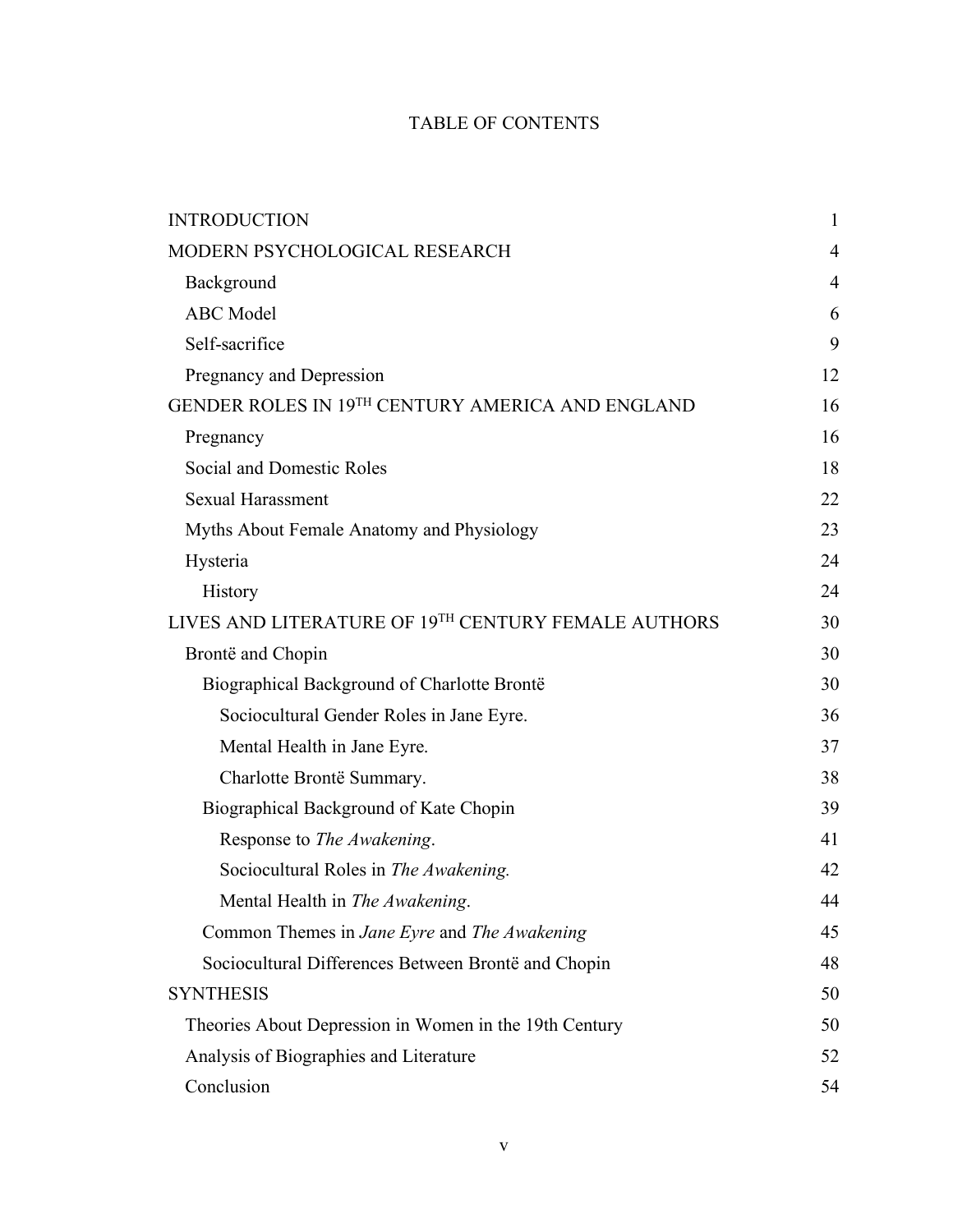| Looking forward - Effects of 19th Century Authors on Future Feminism | 56 |
|----------------------------------------------------------------------|----|
| <b>REFERENCES</b>                                                    | 59 |
| <b>AUTHOR'S BIOGRAPHY</b>                                            | 63 |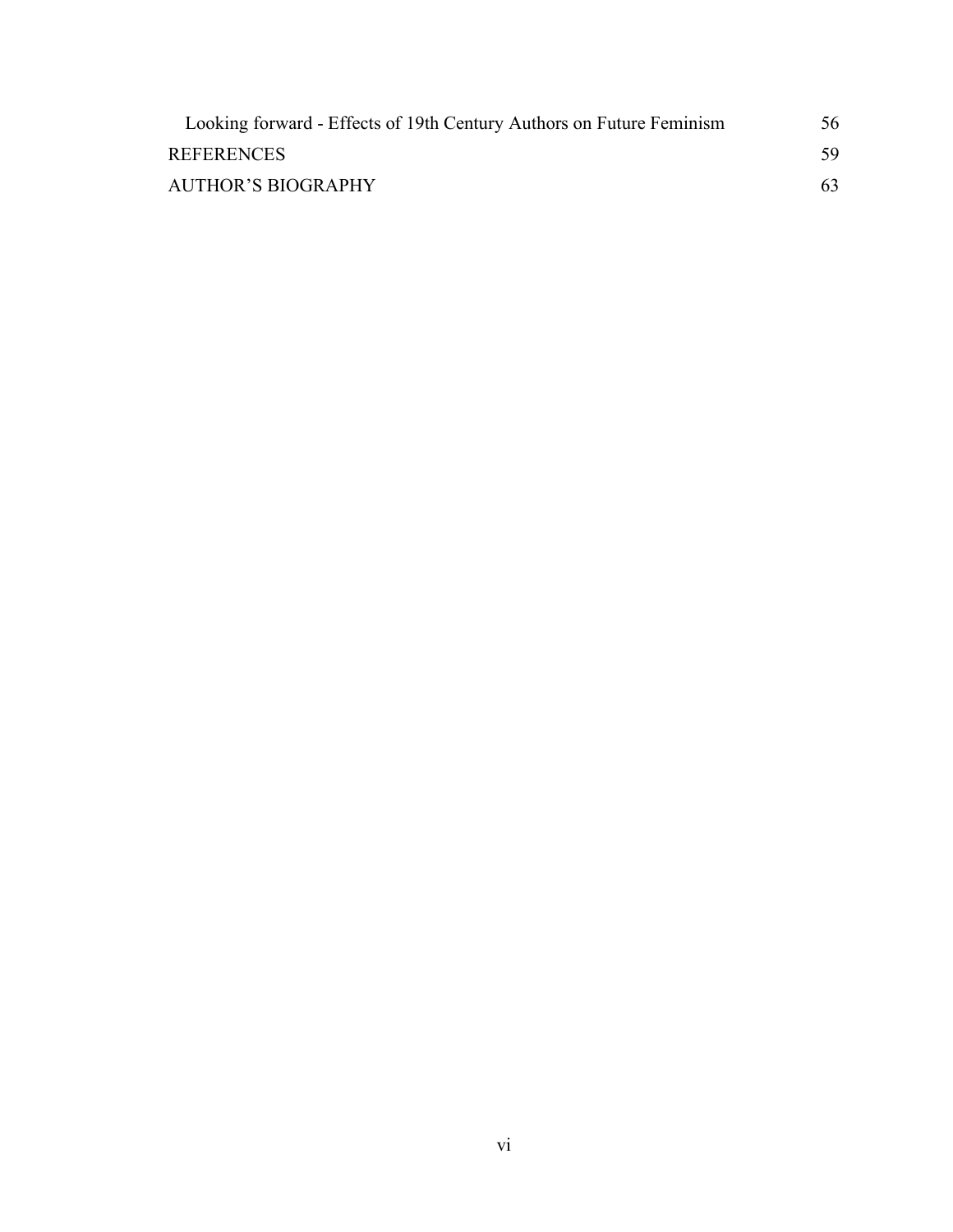# LIST OF TABLES AND FIGURES

1. Figure 1. A conceptual diagram of the emergence of depression in adolescent women according to the ABC model. 7

2. Table 1. A table illustrating the sociocultural similarities and differences between Charlotte Brontë and Kate Chopin. 49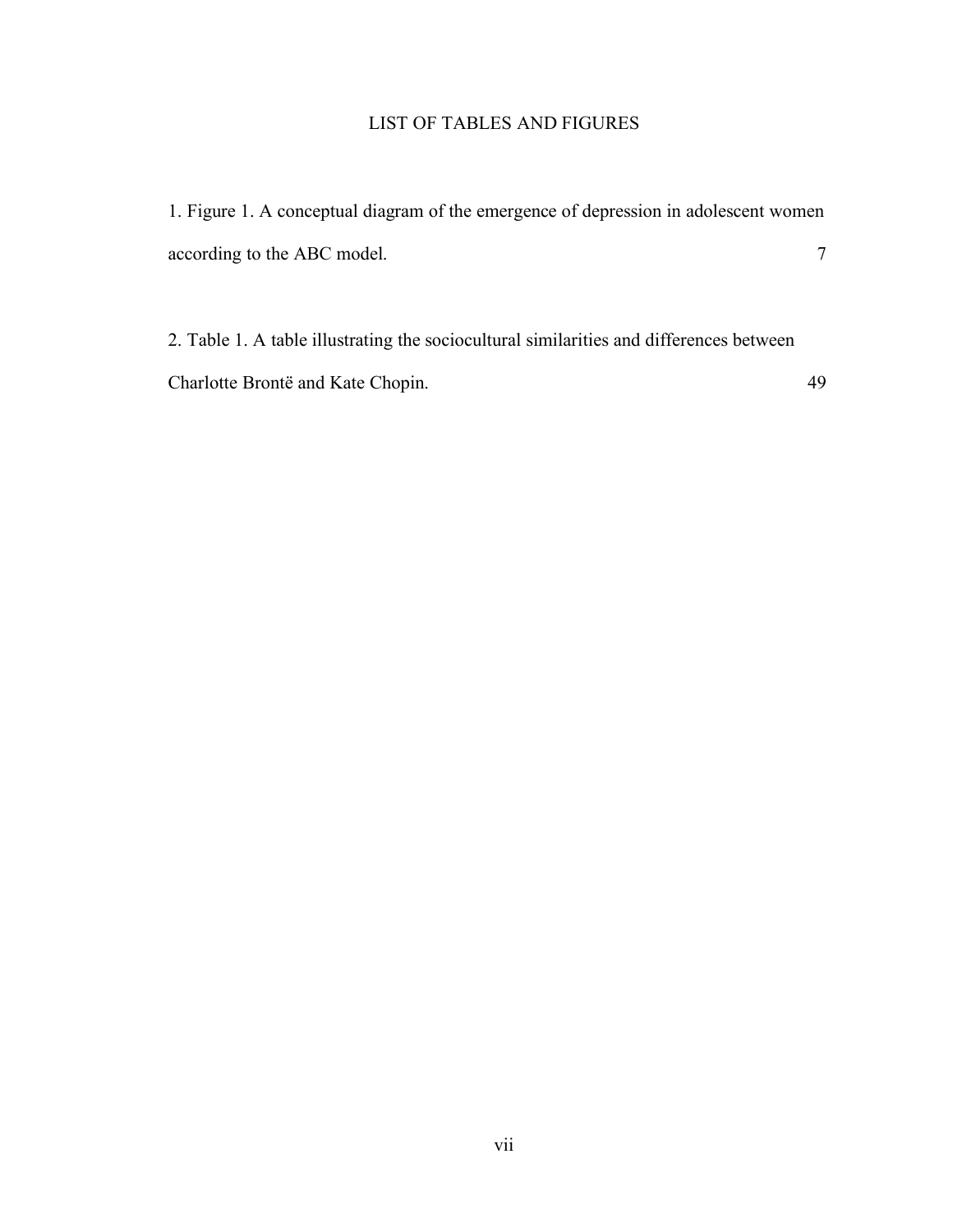#### INTRODUCTION

Major depressive disorder, or MDD, is a disorder that affects an estimated 322 million people around the globe (Ritchie  $\&$  Roser, 2018). MDD is the primary reason for disability in ages 15 to 44 due to symptoms that affect daily life and functioning. These symptoms include fatigue, inability to focus, depressed mood, disinterest in formerly enjoyable activities, weight fluctuation, guilt, and suicidal thoughts. Of the estimated 322 million people with MDD, twice as many are women than men. This statistic is staggering and has been the focus of many psychological researchers in the past several decades. Studies continue to formulate theories for this gender variance in depression. The current consensus regarding depression proclivity in women prioritizes cognitive and sociocultural factors that affect how women process negative life events and experiences, that are then also influenced, but not caused by, hormonal fluctuations during puberty and pregnancy (Nolen-Hoeksema, 1993).

The research-based conclusion that biological factors are not enough to substantiate the gender differences in depression brings into question how sociocultural factors contribute toward women's depression. The oppression of women, which has existed and still exists worldwide in varying degrees, from lack of individual rights to unequal pay and much more, exposes women to negative life experiences that can interact with cognitive variables and increase proclivity to depression (Lutwak, 2013). Some of these cognitive variables, such as the increased likelihood of women to use hopeless thinking styles and rumination, may also be the product of centuries of societal grooming and expectations placed on women (Mezulis, Abramson, & Hyde, 2002).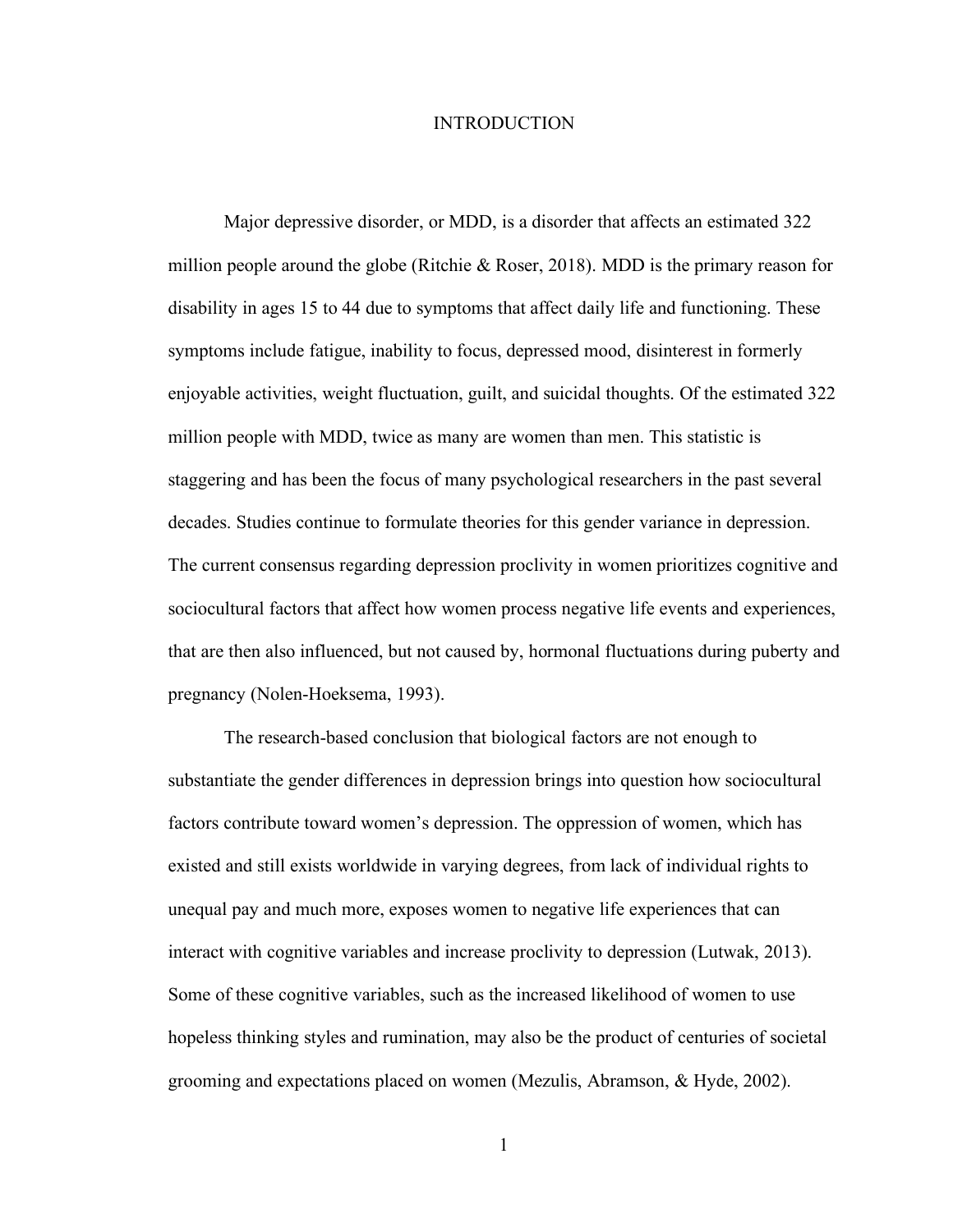The 19th century, which was a century of economic and domestic changes for both the United States and England, presents an example of when women experienced oppressive societal expectations and limiting domestic roles. Women were expected to: not work a limited selection of jobs unless absolutely necessary, control all matters of children and the home, have children in fast succession and please their husbands readily but without carnal desire, be demure and pure as examples of spiritual piety, be delicate and quiet, and avoid unfeminine intellectual pursuits. This era preceded many changes in the 20th century that brought more freedom and self-expression to women, such as the passage of women's suffrage legislation in both the United States and England in 1920 and 1928, respectively.

Female authors in the 19th century rebelled against these restrictive norms and faced great criticism for their works. Writing was considered a man's profession and unfeminine. The outspoken and independent female protagonists in works, such as those by Charlotte Brontë and Kate Chopin, were considered brazen and offensive. This offensive material was primarily the expression of women's desires for social freedom and equality with men.

The hypothesis of this thesis is that the domestic roles of women during the 19th century contributed to the development of depressive disorders, that were then misdiagnosed and treated in ways that compounded women's experience of oppression. In turn, the emergence of great female authors brought voice and reform to the treatment of women in the domestic sphere. By examining the effects of domestic oppression on women during the 19th century, society can better understand how domestic oppression as it exists around the world currently has an effect on women. This could include how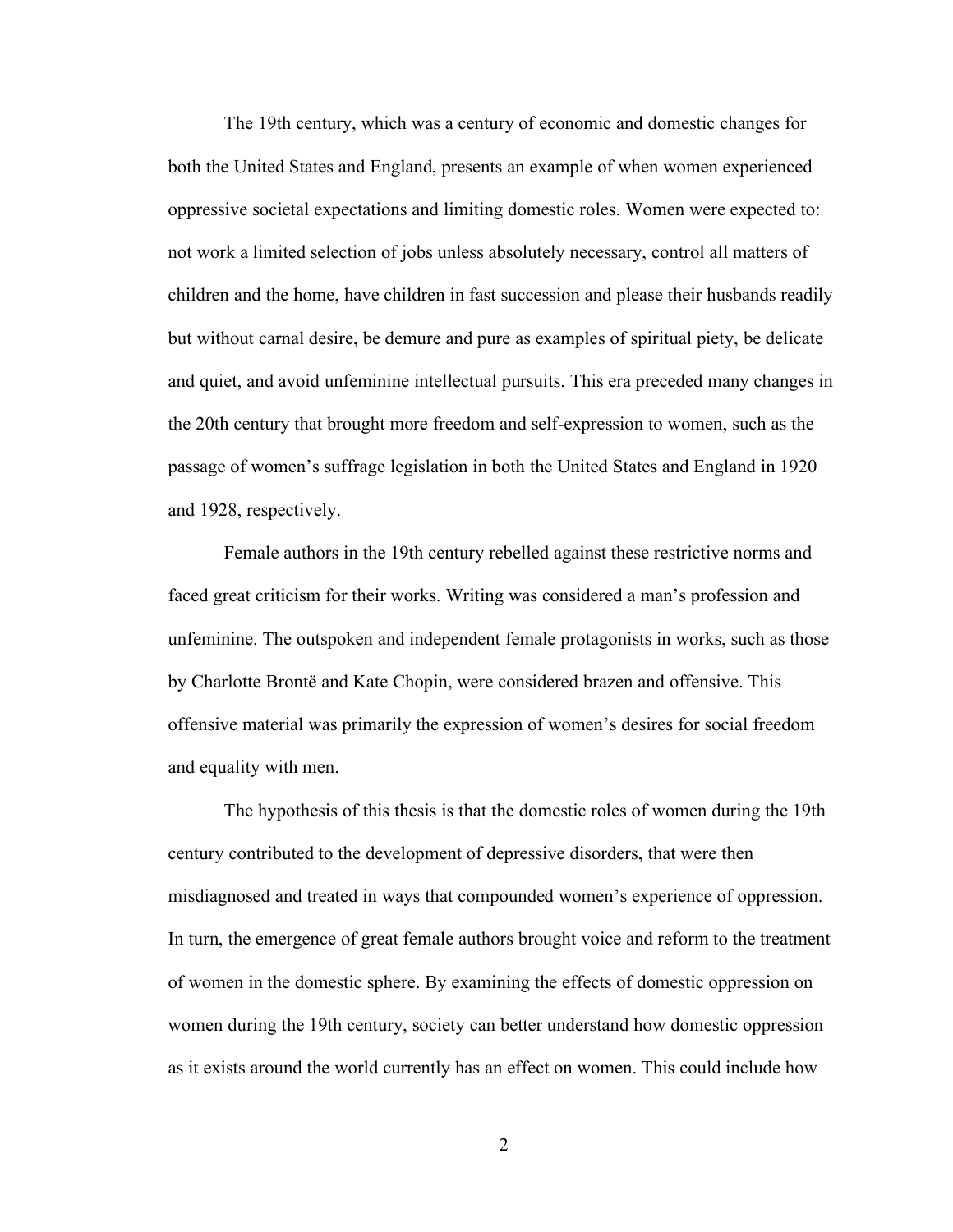the sexualization of women, lack of education about rape and abuse, norms that women should find purpose in having children, and cultural expectations that women are responsible for domestic duties contribute to proclivity toward depression and the statistics that women are twice as likely as men to experience depression.

This thesis will be divided into six major sections. The first will discuss modern psychological theories about depression in women, including Hyde, Mezulis, and Abramson's (2008) ABC model, self-sacrifice theories, and research about depression as related to pregnancy. Following the presentation of modern psychological theories, the section on gender roles in the 19th century will break down the sociocultural norms for women in the domestic spheres of both 19th century America and 19th century Britain. This section will discuss pregnancy, social and domestic roles, sexual harassment, misunderstandings about female anatomy, and misdiagnosis of female mental health disorders, primarily hysteria. The third section of this thesis will analyze the lives and literature of 19th century female authors Charlotte Brontë and Kate Chopin. Following this there will be a section contrasting and comparing the sociocultural differences between Brontë and Chopin. The penultimate section of this thesis will present the conclusions drawn from the literature review and analysis of modern and past psychological theories. Lastly, the thesis will close with conclusions about how the emergence of these female authors affected society's understanding of women, and paved the way for rising feminism.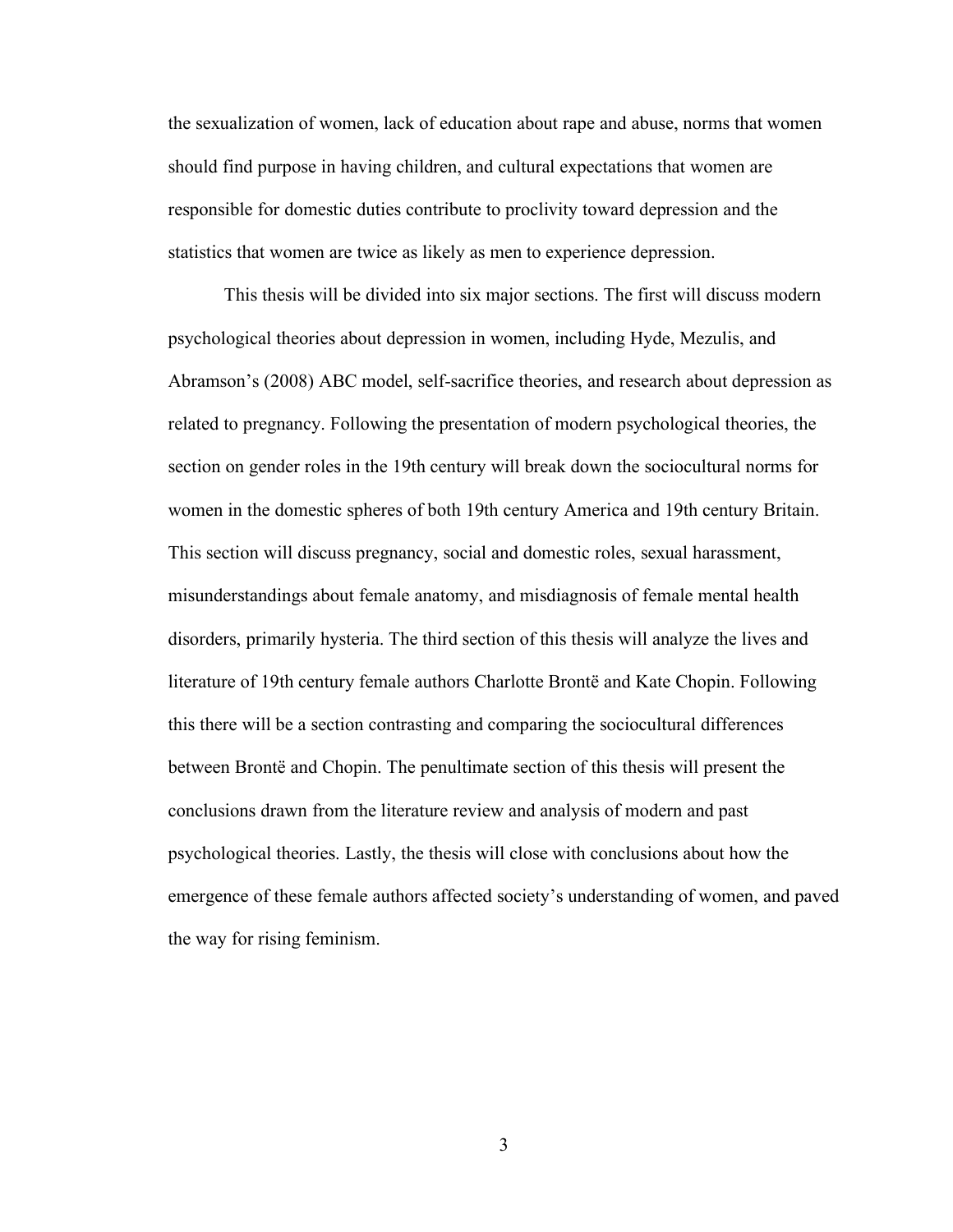#### MODERN PSYCHOLOGICAL RESEARCH

#### Background

In order to investigate the theory that women's domestic roles in the  $19<sup>th</sup>$  century were negative for women's mental health and contributed to depression that was misinterpreted and compounded by inappropriate treatment, it is first necessary to consider the modern theories on depression in women. Our current understanding of depression creates a lens through which the past can be examined, and evaluated with new clarity. Major depressive disorder (MDD), or clinical depression, is described in the Diagnostic and Statistical Manual of Mental Disorders, 5th Edition (DSM-5) as having trademark characteristics of depressed mood more frequently than not, lack of interest or pleasure in daily activities, weight gain or loss caused by either increased appetite or lack thereof, visibly sluggish mental processing and movement, chronic fatigue, feelings of guilt and lack of self-worth, inability to concentrate, and suicidal thoughts (American Psychiatric Association, 2013). In order to meet the criteria for a diagnosis of major depressive disorder, an individual must have either depressed mood or loss of pleasure from life, alongside four of the other symptoms for a minimum of a 2-week period. MDD is distinguished from general sadness or mourning by interrupting a person's daily functioning for this prolonged period of time (American Psychiatric Association, 2013).

MDD affects roughly 6.7% of the population in the United States every year and is the primary reason for disability in individuals ages 15 to 44. It is estimated that across the globe, 322 million people live with depression (Ritchie & Roser, 2018). Out of this staggering figure, twice as many women will be depressed as men. The nature of this gender difference has been researched and debated over centuries. Early assumptions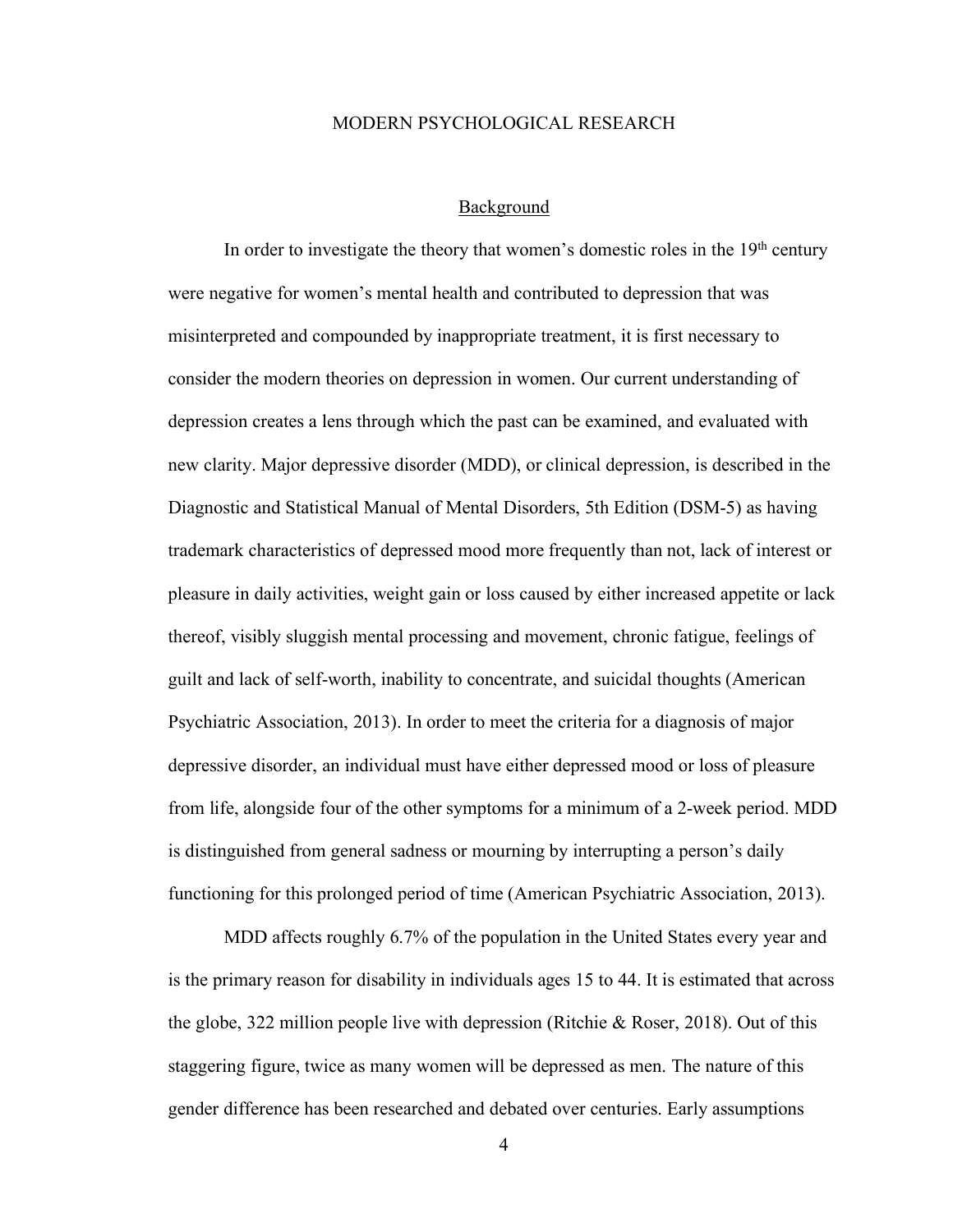revolved around the biological differences between men and women, and placed heavy blame on women's reproductive organs and weaker countenance as making them more subject to mental or physical illness. However, as science and psychology have progressed, as well as women's rights, psychologists have widened the scope of understanding surrounding female-proclivity to depression. According to Noble (2005), "Psychosocial events such as role-stress, victimization, sex-specific socialization, internalization coping style, and disadvantaged social status have all been considered to be contributors to the increased vulnerability of women to depression" (p. 1).

As asserted by McGrath and the National Institute of Mental Health, hormones and reproductive functioning alone do not cause the gender difference in depression (McGrath, Keita, Strickland, & Russo, 1990). However, the biochemical factors surrounding women during puberty and pregnancy are believed to interact with factors of gender role, cognitive style, sexual victimization, emotional expression, and socioeconomic stress, which all contribute to female proclivity to depression (Sprock  $\&$ Yoder, 1997). Research in the past several decades has concluded that possible factors influencing female vulnerability toward depression include that women and girls are more likely to have ruminative coping styles, are more apt to find identity and security in relationships, have higher rates of body dissatisfaction, experience more rape or sexual abuse, have more hormones affecting the body during puberty or pregnancy, and are more likely to be limited by gender roles (Hyde, Mezulis, & Abramson, 2008).

The diathesis-stress model can also be used to illustrate how traumatic life events increase the likelihood that someone will be diagnosed with a psychological disorder they are already genetically predisposed to develop (Colodro-Conde et al., 2018). According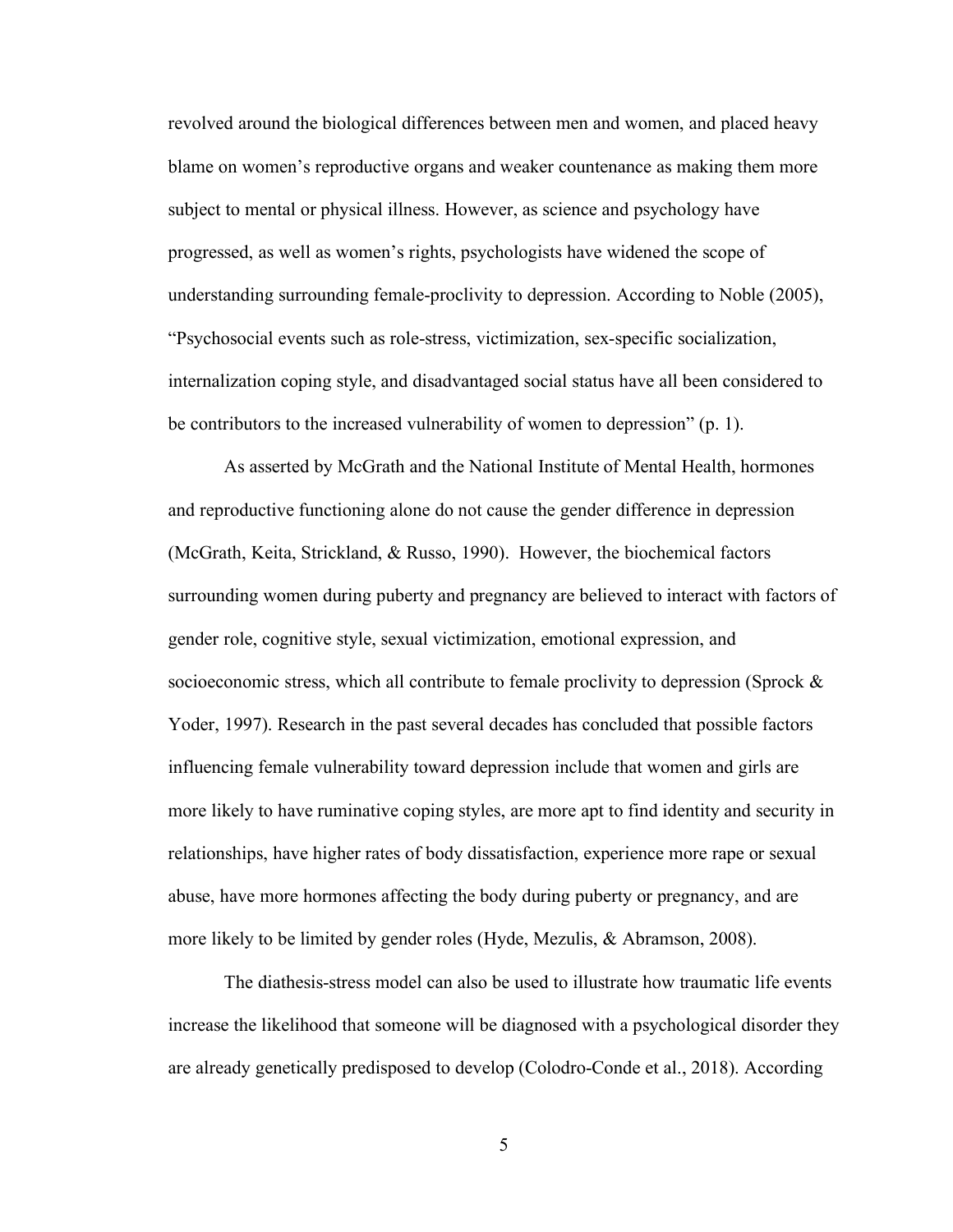to this theory, cumulative life stressors interact with vulnerabilities and increase someone's likelihood of developing depression, especially if they have any genetic predisposition toward depressive disorders. Because women often experience more cumulative life stressors, it is particularly important to examine cognitive vulnerabilities toward depression in women with the goal of better understanding how to help women cope with stressors and negative life events.

The first section of this thesis will discuss modern psychological research theories on depression in women. These modern theories can be used as a lens through which to examine further sections of the thesis, and serve as the foundation for conclusions drawn about the mental health effects of women's roles in the 19th century. In order to be concise, only theories about the cognitive and sociocultural factors that influence a woman's increased proclivity to depression will be focused on. Biological factors will not be examined, as the majority of recent studies (Nolen-Hoeksema, 1993) have found that biological factors are far less relevant to women's increased likelihood to experience depression and are beyond the scope of this thesis. However, pregnancy and postpartum depression will be addressed because of the high-emotional stress pregnancy complications pose, and the close ties between the role of childbirth to the traditionally outlined roles of women.

#### ABC Model

The culmination of conclusions from this past research was combined in Hyde, Mezulis, and Abramson's (2008) ABC model of female vulnerability toward depression,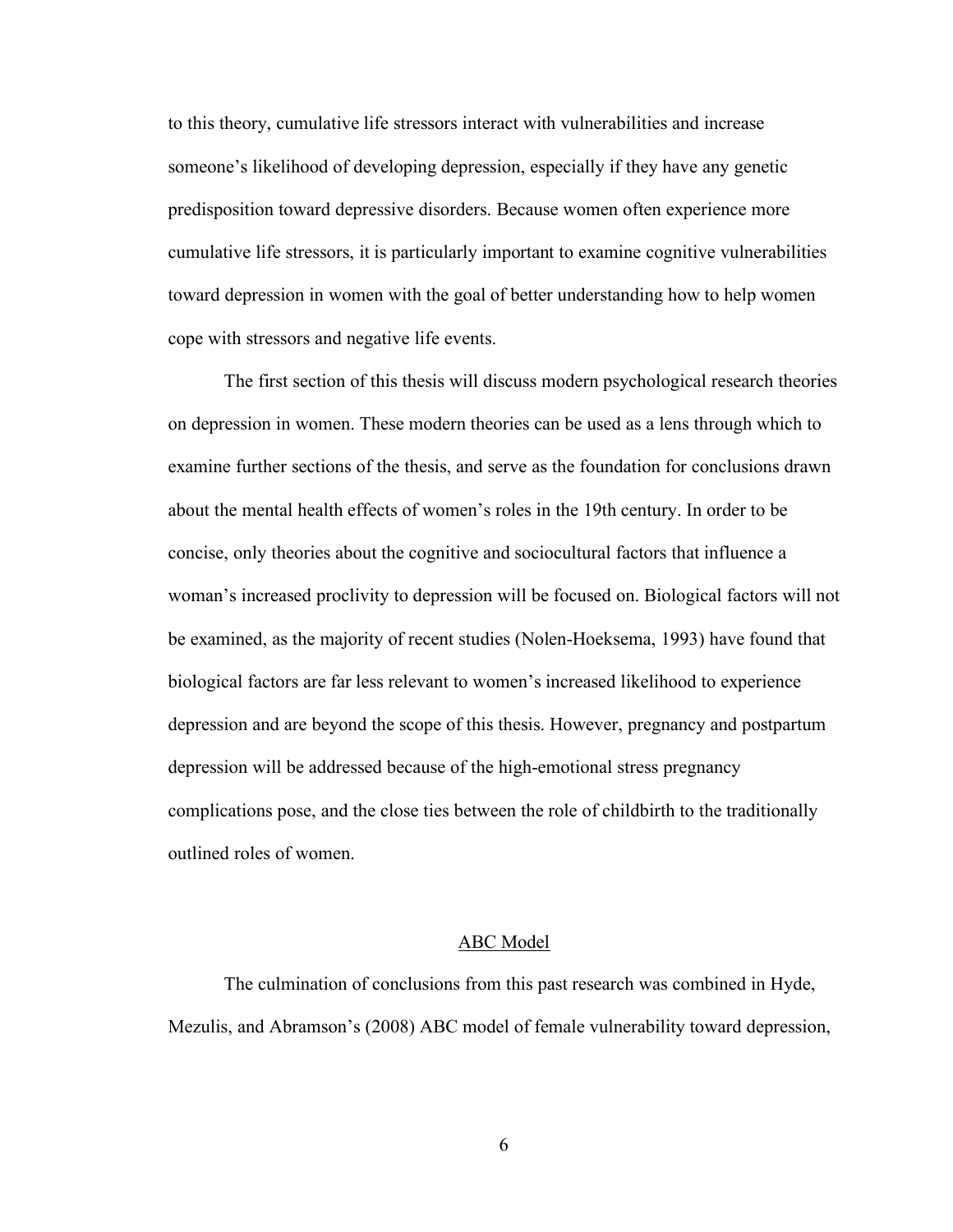which represents affective, biological, and cognitive characteristics of women, as they are affected by stress or negative life events.



Figure 1. A conceptual diagram of the emergence of depression in adolescent women according to the ABC model.

The ABC model asserts that affective, biological, and cognitive vulnerabilities to depression in women interact in more complexity than asserted by previous researchers. Instead of simply increasing likelihood of depression, the presence of one of the three vulnerabilities increases the likelihood of the development of another, which can be exacerbated by peer sexual harassment and other negative life events. This model was believed to account for the primary differentiation in male and female depression occurring between the ages of 13 and 15, as that age range would offer the most culmination of the three factors and outside stressors (Hyde et all., 2008).

In this analysis, the focus will be on women's cognitive proclivity toward depression, as it is affected by sociocultural factors such as stress and trauma, and specifically those brought on by gender roles. In both men and women, cognitive vulnerability is theorized to have links to learned helplessness and hopeless thinking styles. According to the hopelessness theory of depression, people who attribute negative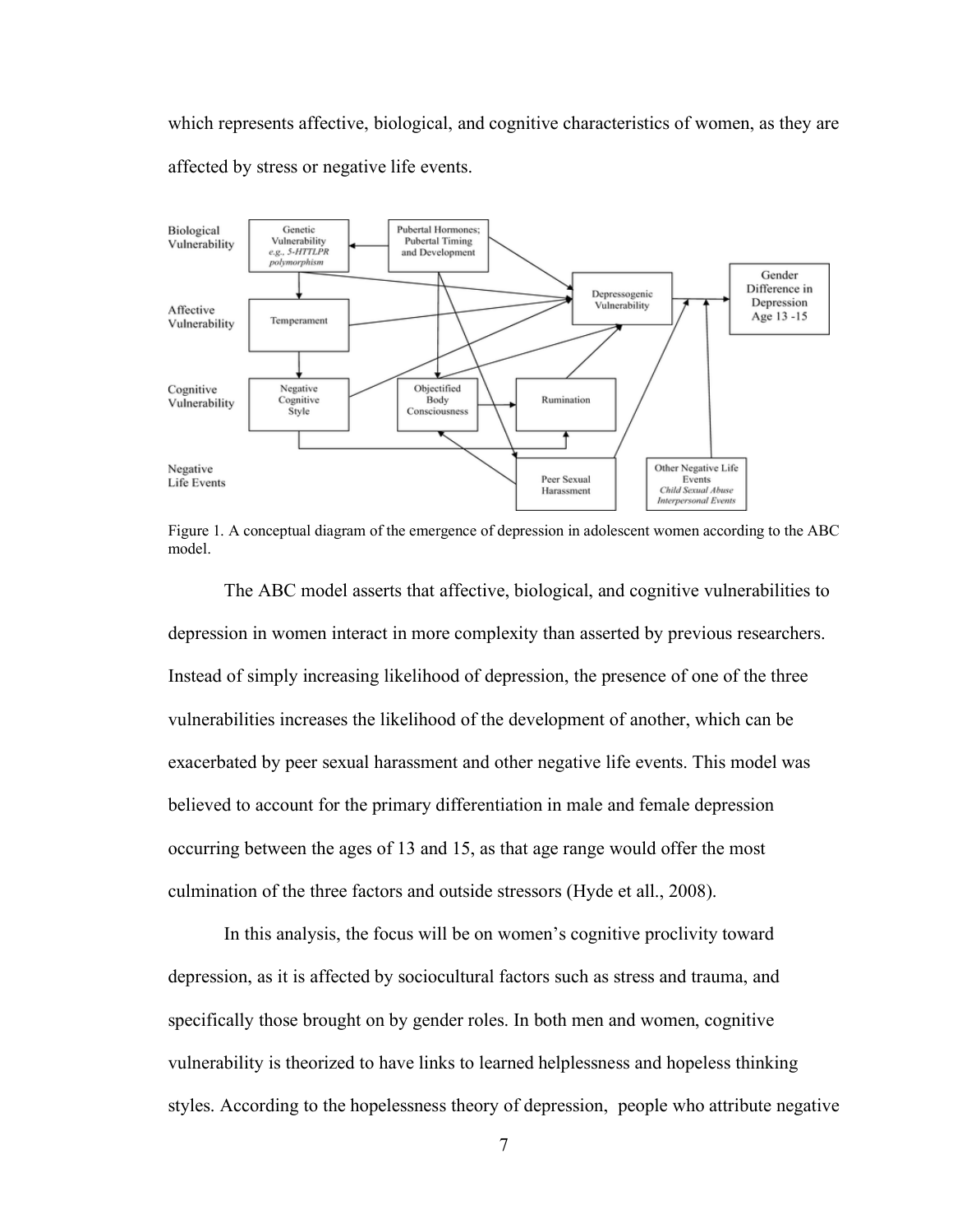events as being a product of personal insufficiency that is internal (unique to themselves), stable (unable to be changed), and global (affecting all other interactions) are more likely to become depressed (Liu, Kleiman, Nestor, & Cheek, 2015). While there is no evidence of this style of thinking existing differently in girls and boys age 11 or younger, in the years following, throughout adolescence, girls have been found to have higher scores of negative attribution, or hopeless thinking (Hyde et al., 2008).

For both men and women ruminative styles of thinking are linked to depression, and studies have shown that women have a higher rate of ruminative thinking. Rumination is dwelling on and repeatedly rethinking or replaying negative life events. In several studies on gender differences in depression, Susan Nolen-Hoeksema (1994, 1999, 2001) found that gender differences in depression were primarily due to females' tendency to have ruminating styles of thought. This difference also seems to develop in adolescence and presents itself most clearly in college-aged women. In research by Mezulis, Abramson, and Hyde (2002), college-aged women were more likely to ruminate about negative life experiences than men and significantly more likely than their male peers to ruminate about interpersonal and body image issues.

This increased cognitive vulnerability to depression in women, paired with negative life events related to self-image and interpersonal relationships, begin to explain why women are twice as likely to experience depression as men. If the most ruminatedupon negative events for women are those related to interpersonal relationships and bodyimage, adolescence is ripe with triggers for negative thought styles. Being sexualized or harassed by peers during the age of puberty is common for both boys and girls, but it is believed that girls are more traumatized by these experiences. In studies by the American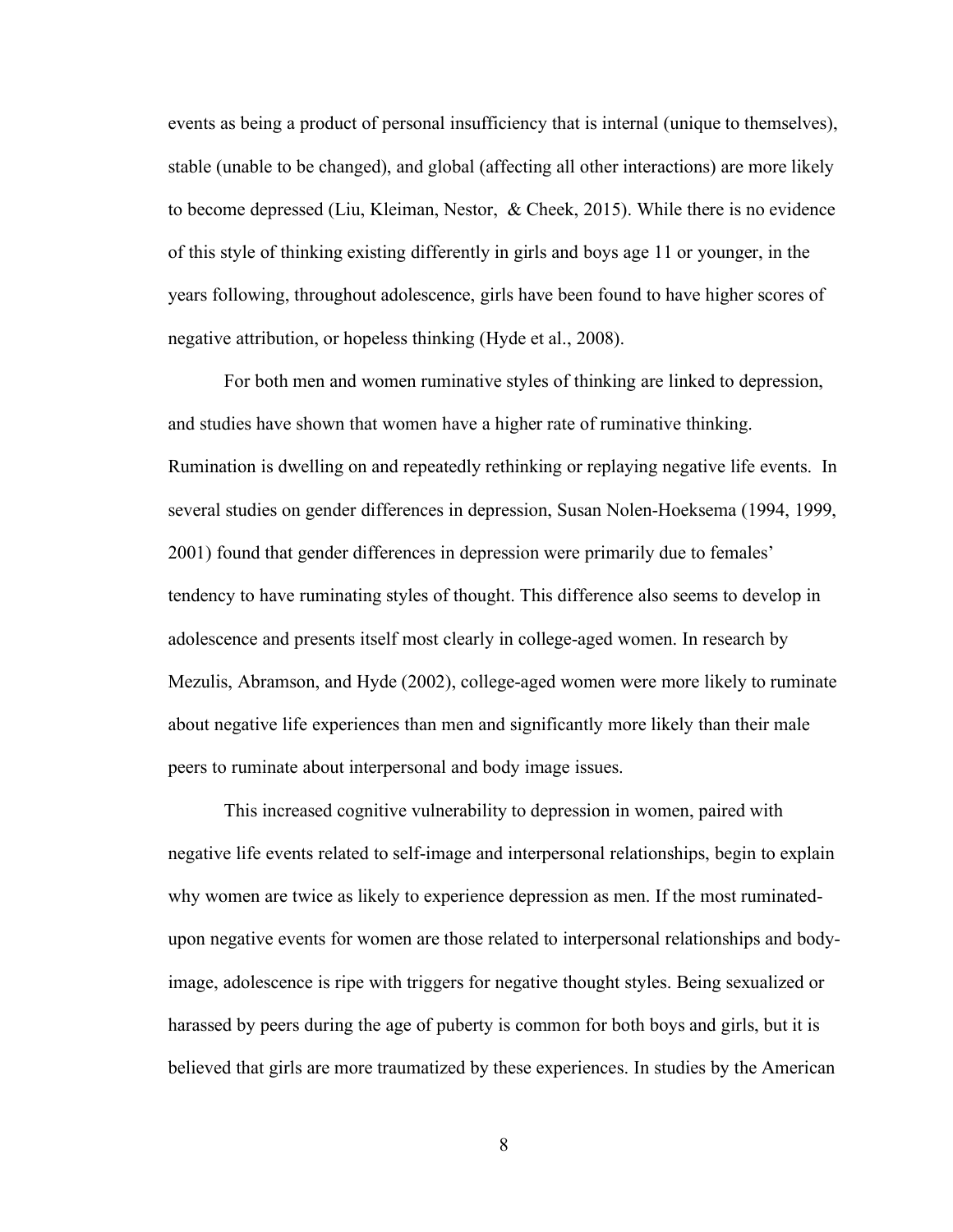Association of University Women (2001), girls were roughly twice as likely as their male peers to be embarrassed, self-conscious, and less confident after peer harassment. Rates of sexual abuse in childhood, especially pertaining to gender differences, are extremely difficult to quantify due to stigma and lack of reporting. However, it is estimated that around the globe almost 1 in 5 females experience sexual abuse before the age of 18 (Wihbey, 2011). Cultural sexualization of women can create an internal feeling of low self-esteem and worthlessness. In Dana C. Jack's *Silencing the Self: Women and Depression* (1993), she writes, "This fear of sexual abuse and violence against women harbors lifelong helplessness, anger, and shame" (p. 15).

# Self-sacrifice

The combination of tendencies for women to place more importance on relationships, to have ruminating thought styles, to be confined by traditional heterosexual gender roles, and to experience imbalanced power in relationships is believed to contribute to the development of what Dr. Dana C. Jack (1993) describes as female "self-sacrifice" or "silencing the self." This refers to women feeling forced to sacrifice their own needs and emotions in order to harbor safety and harmony within the domestic sphere. This act of self-preservation has been reinforced over time and comes at the cost of submission to male counterparts, specifically fathers or spouses. In history, specifically times when women were unable to work full-salaried jobs or own land, women had little protection or means of provision without the care of men. Consequently, survival often came at the charity of others, through family or marriage. Patriarchy set a precedent of power wherein, "Women perceive danger in interpersonal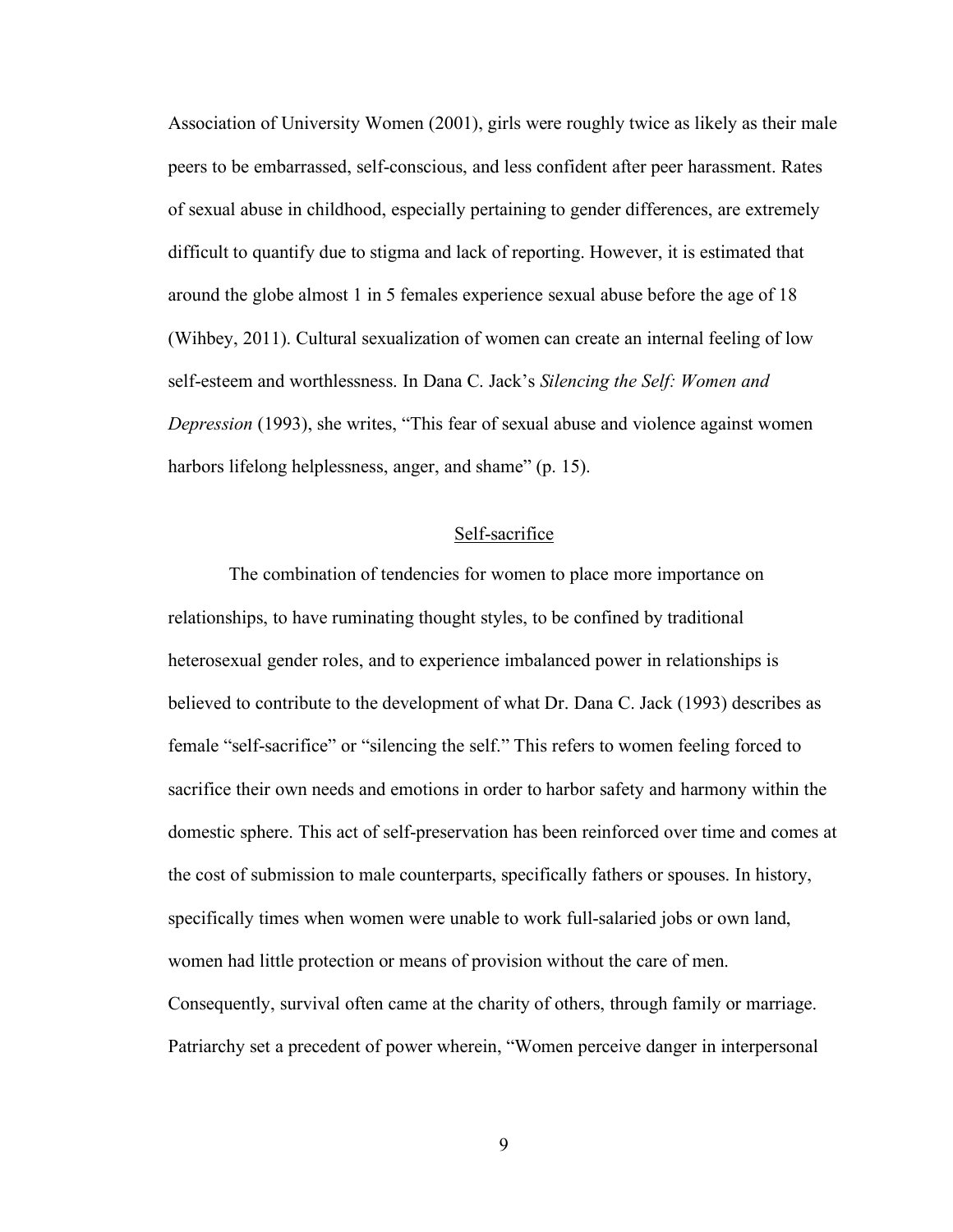situations that pose a threat to connection, while men are threatened by situations that impose on autonomy: women fear isolation; men fear entrapment" (Jack, 1993, p.13).

Because of traditional ideals that women should be nurturing, pure, gentle, good, soft-spoken, doting, subservient, and meek, women were forced to present an altered, censored version of themselves in order to remain in secure standing in their family and avoid rejection or isolation. Subconsciously, this constant self-sacrifice creates cognitive dissonance and lack of identity, furthering harmful schemas and patterns. The schema of self-sacrifice is as follows, "My responsibility is to make my husband happy, and his responsibility is to take care of me. He is in charge of the shape my life will take therefore, I don't have responsibility for my own happiness because I'm responsible for him and I hold him responsible for mine" (Jack, 1993, p. 81). Silencing the self may mitigate the risk of rejection, but it creates instability, resentment, anger, and finally, depression.

Several years before Dana C. Jack's (1993) publication, Harriet Lerner (1988) explored this idea of silencing self in her text, *Women in Therapy*. Lerner explains a case wherein she counseled a married woman by the name of Mrs. R. The woman behind the alias Mrs. R was a married 35-year-old and a stay-at-home mother to three children. Mrs. R's case is exemplary of someone experiencing depression related to pressures in domestic life with her husband that cause her to self-sacrifice in order to maintain traditional gender roles and security. Lerner also explains that Mrs. R does not feel confident in her ability to survive outside of the care of her husband. "Mrs. R had spent years cloistered in the home and had no marketable skills, few support systems, and little confidence that she could provide for herself and her children in the case of divorce. The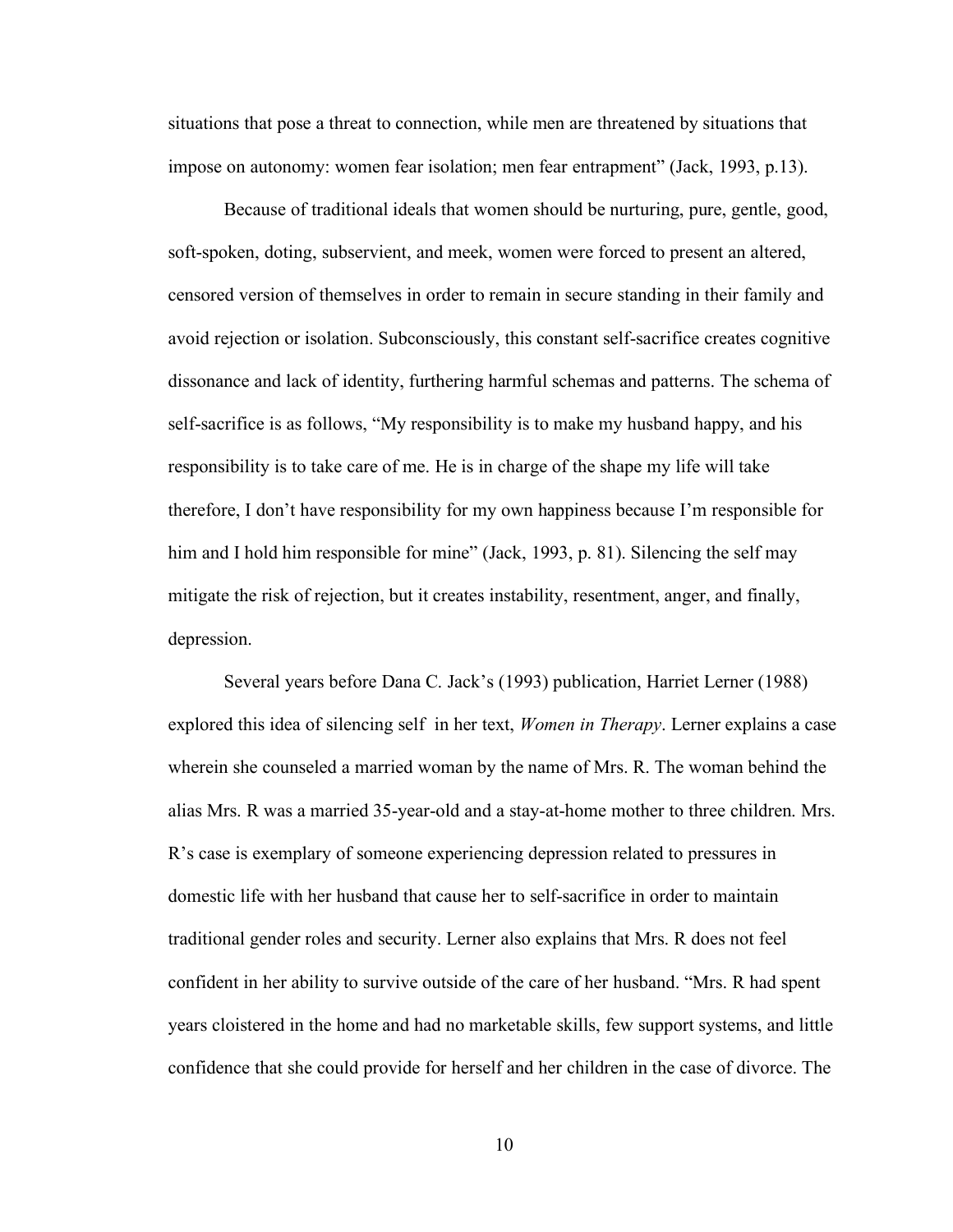loss of her husband threatened her not only with the loss of identity but also the actual loss of economic security and social status" (Lerner, 1988, p. 230).

In this case description, it becomes clear that Mr. R desires strong traditional roles, in which he has little involvement at home or with the children. Mrs. R does not feel valued or happy with their relationship, but fears raising her concerns with her husband further, lest he reject her and worsen the state of their marriage. "While depression may serve as an indirect form of protest, it may also bind anger and obscure its sources. In Mrs. R's case, her symptomatic depression forced change in the marital relationship (e.g. Mr. R began to do housework and to care for his wife), but it also protected Mrs. R from clearly articulating her grievances and openly challenging the status quo. Mrs. R's position as the sick one or the depressed patient in the family further lowered her self-esteem and sense of competence, making it even less likely that she would have a sense of legitimacy about voicing her complaints and taking new action on her own behalf" (Lerner, 1988, p. 247). This case shows the downward spiral that follows self-sacrificing schemas and the subsequent feelings of dissolution, lack of identity, depression, entrapment, and helplessness.

Self-sacrifice relates directly to the two most researched cognitive vulnerabilities to depression, ruminating thought styles and hopelessness. Self-sacrifice forces internalization of negative emotions, which can only be forgotten about or ruminated on further, and self-sacrifice results from feeling helpless and reliant upon another party's provision and care. As Lerner establishes, the end result of experiencing depression as a consequence of self-sacrifice in a relationship places the individual at an even greater state of helplessness and vulnerability. Unfortunately, Jack's theories of self-sacrifice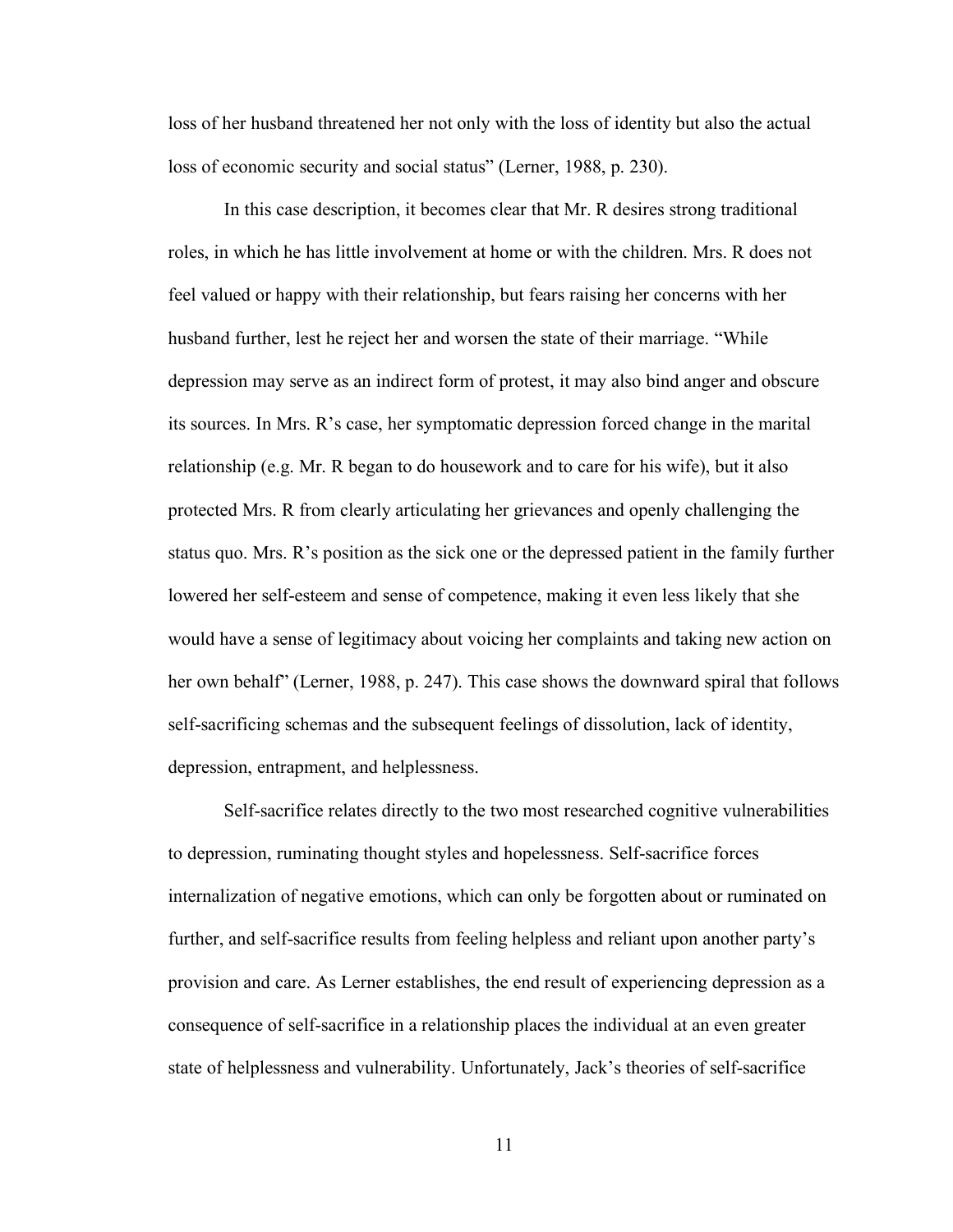were examined only in the context of heterosexual couples in a relationship where the man possesses the majority of the power, which limits their application. However, in the cases of the literary examples examined in this thesis, the female writers and female characters all fall into the category of heterosexual women in relationships where the man holds the majority of the power.

## Pregnancy and Depression

Women are at the highest risk of developing depression from puberty to midlife, which means women are also most likely to develop depression during their childbearing years (Noble, 2005). Studies by O'Hara and Swain (1996) have documented that 10-15% of women develop a form of depression after a live, uncomplicated delivery. This rate of depressive symptoms is even higher for those who lose a child in delivery, 20-30%, and highest in cases of women who experience miscarriage (Boyle, Vance, Najman, & Thearle, 1996; La Roche et al., 1984; Radestad, Steineck, Nordin, & Sjögren, 1996, as cited in Bernazzani & Bifulco, 2003). According to a 1996 study by Frost and Condon, 40-50% of women who have a miscarriage will be diagnosed with clinical depression (Bernazzani & Bifulco, 2003). Interestingly, both pregnancies that produce live, healthy babies and pregnancies that result in loss of the fetus or infant are correlated with cases of lifetime depression. It is believed that difficult pregnancies, that pose stress to the mother in varying contexts, are processed as negative life experiences that contribute toward the development of psychological issues, such as depression (Bernazzani & Bifulco, 2003).

At some point in their pregnancy, roughly 1 in 5 women in industrial nations will meet the criteria for a major or minor depression diagnosis. Of these diagnoses, 20-50%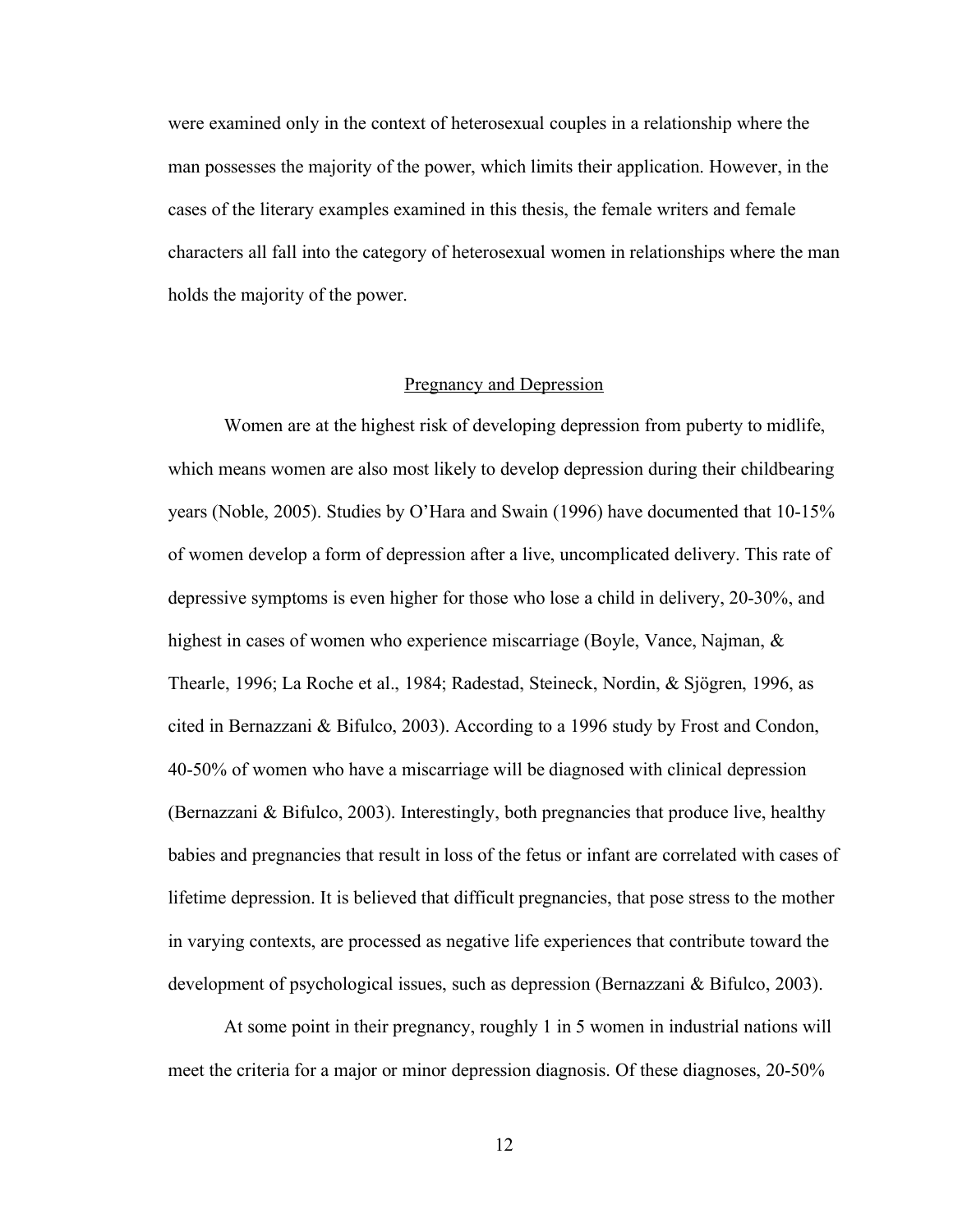would be considered major depression (Dietz et al., 2007; Reck et al., 2008, as cited in Milgrom & Gemmill, 2015). Postpartum, the percentage of those that meet diagnostic criteria becomes even higher than 20% for the full year following birth (Gavin et al., 2005, as cited in Milgrom & Gemmill, 2015). These numbers are also limited by the stigma surrounding mothers reporting depressive symptoms during the perinatal period, in which they are expected by society to be blissful, maternal, fulfilled, and selfless. Symptoms of perinatal depression include anxiety, uncontrollable crying, low mood, irritability, inability to concentrate, obsessive thoughts, detachment from the infant, and overall, an inability to properly enjoy their baby, resulting in further guilt and confusion (Milgrom & Gemmill, 2015).

Unfortunately, due to lack of resources, social stigma, lack of childcare, or lack of diagnosis, only 12-30% of women experiencing depression during the perinatal period receive treatment (Bowen, Bowen & Butt, 2012 as cited in Milgrom & Gemmill, 2015).

#### Conclusions About Modern Psychological Theories

In summary, cognitive factors increasing a woman's proclivity to depression include hopeless thinking styles, rumination, and self-sacrificing schemas that interact with negative life events such as rates of sexual abuse, social oppression, and traumatic experiences including pregnancy and miscarriage. In research by Mezulis, Abramson, and Hyde (2002), college-aged women were significantly more likely than their male peers to ruminate about negative events, specifically those concerning interpersonal and body image issues. Throughout adolescence, girls were found to have higher scores on negative attribution, or hopeless thinking (Hyde et al., 2008). The combination of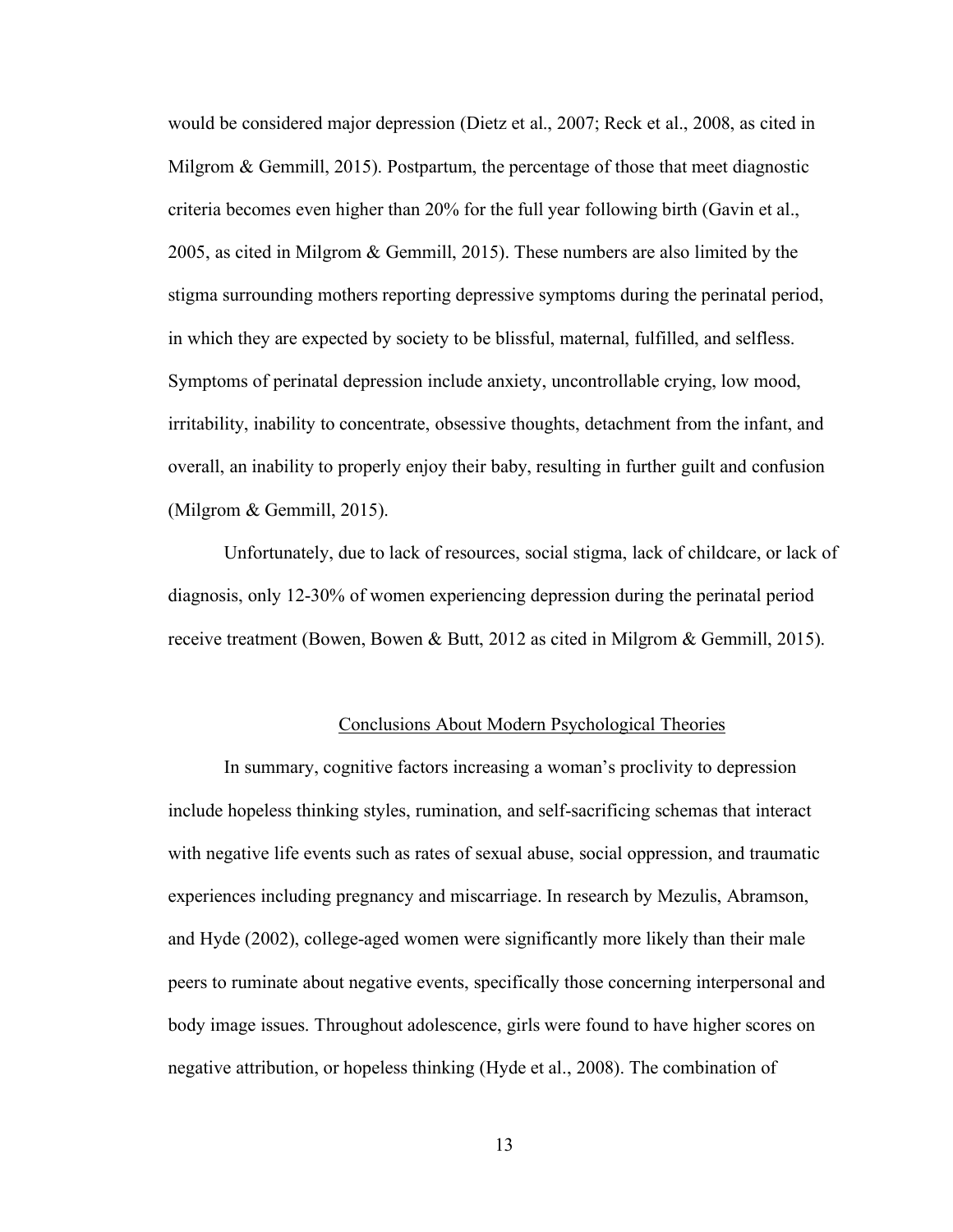tendencies for women to place more importance on relationships, to have ruminating thought styles, to be confined by traditional gender roles, and to experience imbalanced power in relationships is believed to contribute to the development of what Dr. Dana C. Jack (Jack, 1993) describes as female "self-sacrifice." This self-sacrifice reinforces rumination and feelings of helplessness. Lastly, at some point in their pregnancy, roughly 1 in 5 women in industrial nations will meet the criteria for a major or minor depression diagnosis. This rate of diagnosis increases for the full year following birth. Of these diagnoses, 20-50% would be considered major depression (Dietz et al., 2007; Reck et al., 2008, as cited in Milgrom & Gemmill, 2015). As asserted by Hyde, Mezulis, and Abramson (2008), the presence of one of these vulnerabilities increases the likelihood of the development of another, which was is turn exacerbated by peer sexual harassment and other negative life events.

This thesis hypothesizes that the sociocultural environment for women in the  $19<sup>th</sup>$ century presented an increased number of negative pressures that would interact with these cognitive effects. The diathesis stress model poses that predisposed vulnerabilities to psychological disorders interact with certain stressors in life to increase the likelihood overtime that a person will be diagnosed with that psychological disorder. These negative pressures and stressors in the 19<sup>th</sup> century included frequent and complicated pregnancy, higher rates of sexual abuse without legal protection for victims, and social domestic roles that enforced isolation and great limitations on individual freedom. The Industrial Age also brought great changes to the domestic role of women through commercial products and services that took away from the duties of a wife and mother. At the same time, society also demanded women to be spiritual figureheads and examples of demure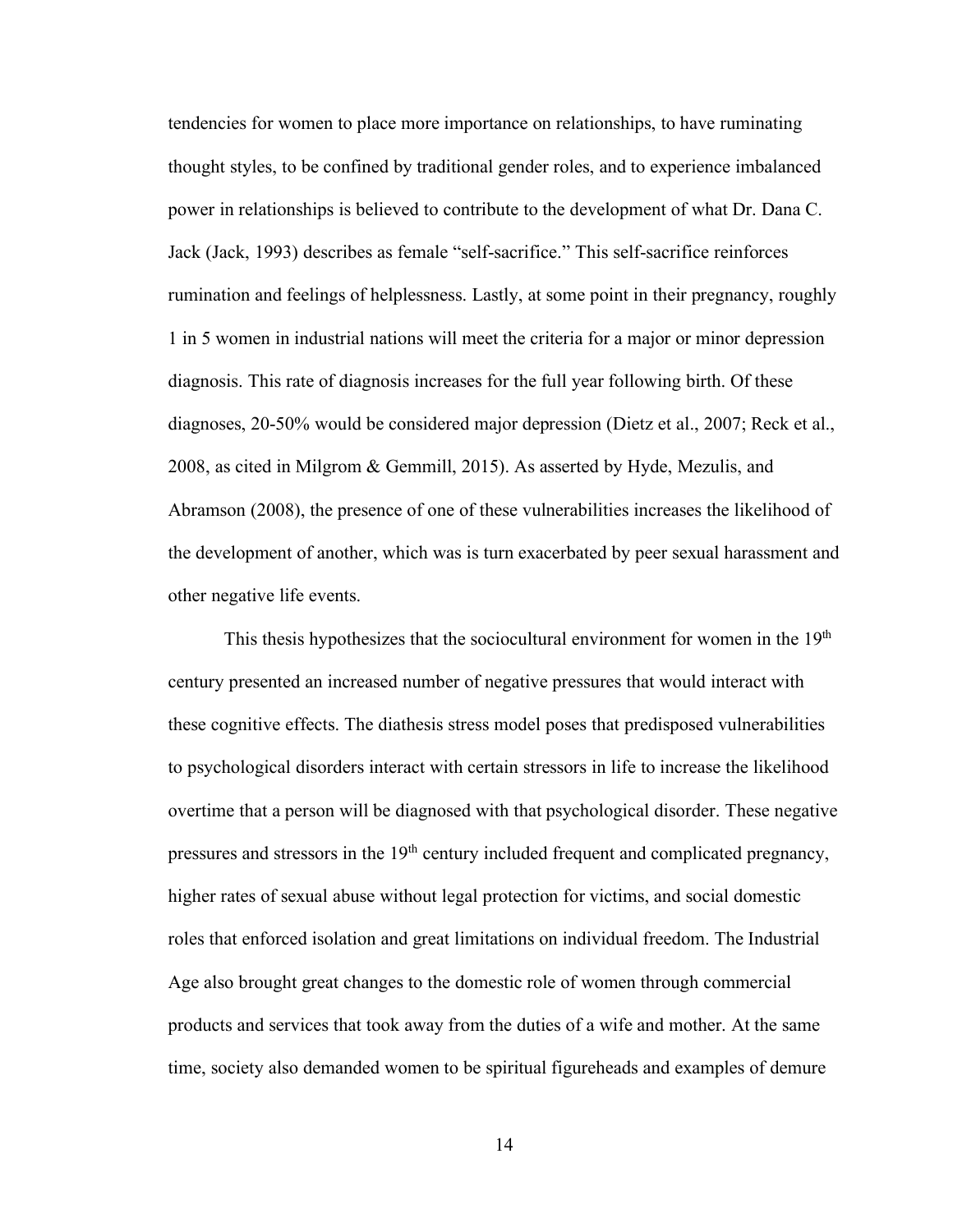piety and innocence. Because of this, the 19<sup>th</sup> century presents an excellent example of how factors influencing female cognitive proclivity toward depression, especially those relative to the domestic sphere and patriarchy's effect on women's roles. The following section will investigate the sociocultural factors influencing the gender roles of women in the 19th century, and will also consider the 19th century diagnosis and treatment of women's mental health.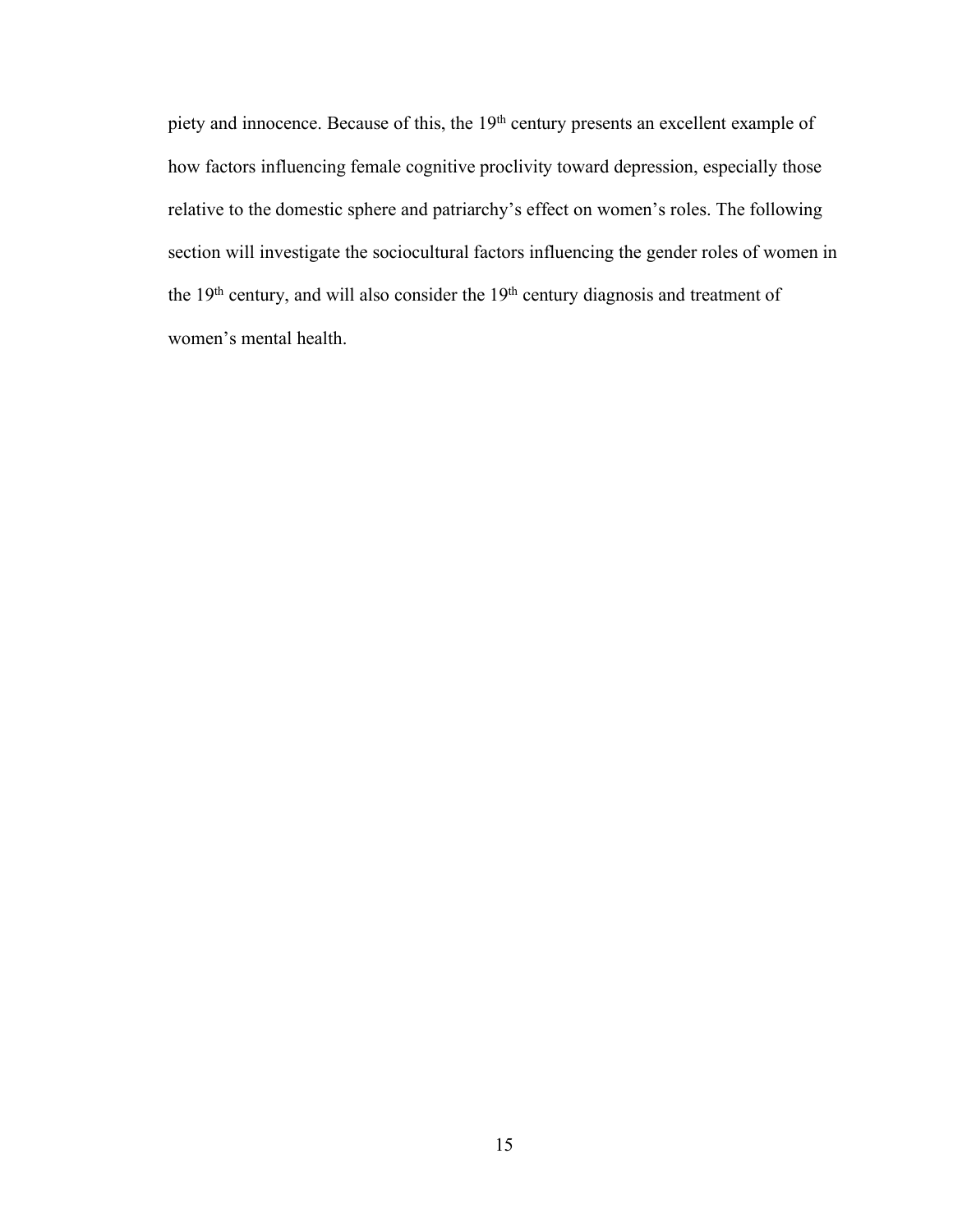# GENDER ROLES IN 19TH CENTURY AMERICA AND ENGLAND

The lives of women during the 19th century were greatly limited by strict gender roles, expectations surrounding motherhood and femininity, lack of social contribution or prospects, inability to survive outside of the support of male peers, beliefs that certain mental illnesses were gender-specific, and other factors of oppression and sexism. This section will examine the different sociocultural factors influencing female gender roles during the 19th century that may have influenced female proclivity to depression.

#### **Pregnancy**

Married women in the 19th century across class divides were often in an almost perpetual state of being pregnant. Women did not have access to reliable forms of birth control, and it was a wife's duty to serve her husband and produce a large family. This constant state of pregnancy was extremely physically taxing on women's bodies, and as stated in the analysis of modern psychological research, the stressors of both uncomplicated pregnancies and non-live pregnancies increase the likelihood of women experiencing depression. During the 1800s, miscarriage and infant death were much more common than they are now, and a woman having a large family was at an increased risk of experiencing negative life stressors related to loss of children. Very little was medically understood about prenatal heath and precautions, and pregnant women around the world in the 19<sup>th</sup> century frequently drank and smoked during their pregnancy. This behavior, along with other environmental risks and illnesses, increased the rate of miscarriage drastically.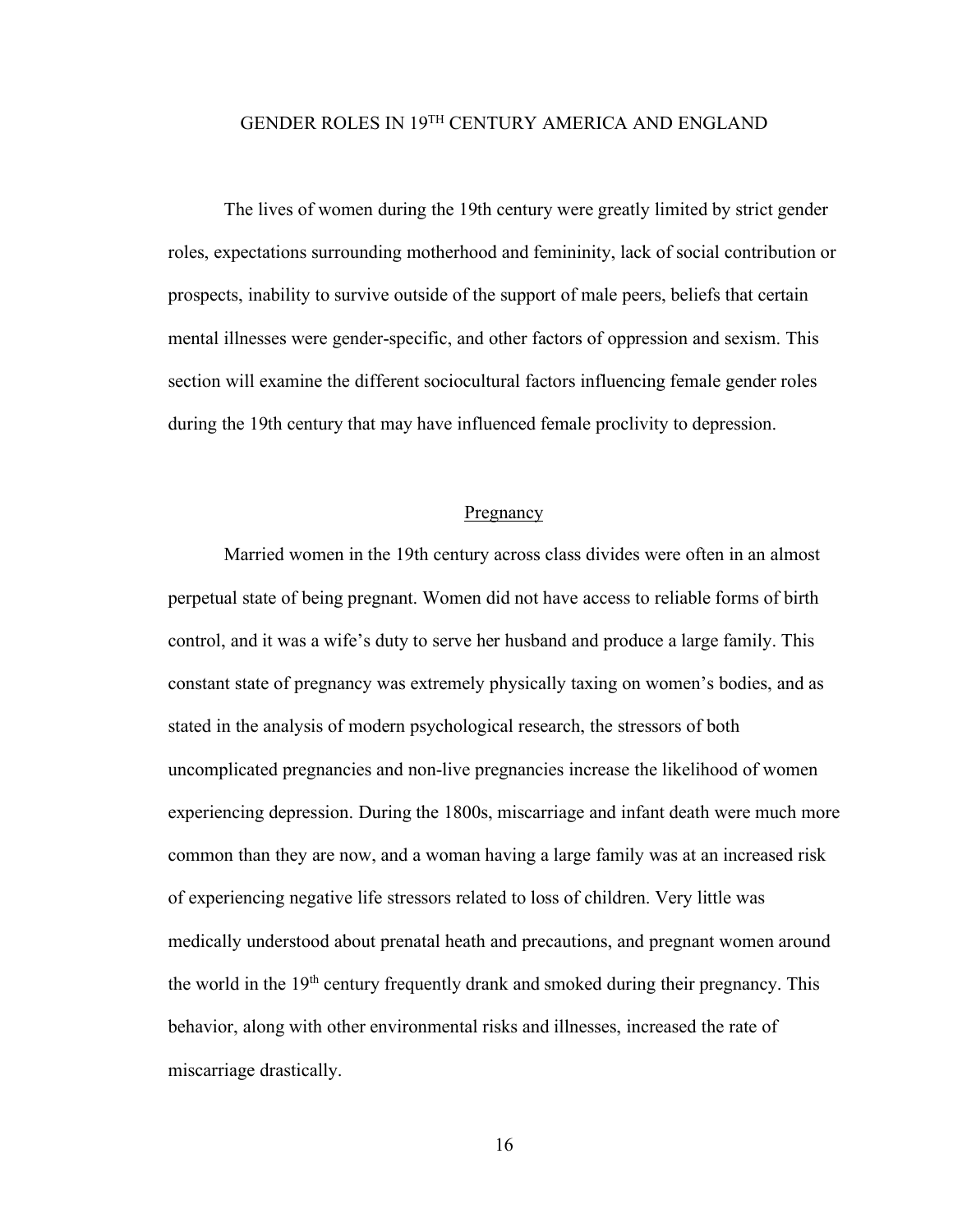In her 2019 book, *Lost: Miscarriages in 19th Century America,* medical historian Shannon Withycombe explored attitudes surrounding miscarriage through personal letters exchanged between wives and mothers during the 1800s. These letters not only revealed attitudes surrounding miscarriage, but also made clear the great pressures women felt in having so many children. One of the letters in the text was from Alice Grierson to her husband during 1871. Prior to writing her letter, she experienced the death of her seventh child at only three months old.

Charlie's existence I accepted as a matter of course, without either joy or sorrow. Kirkie's with regret, for so soon succeeding him. Robert came nearer being welcomed with joy, than any other. Edie was gladly welcomed so soon as I knew her sex … Henry succeeded her too soon to give me as much rest as I would have liked ... and told you before he was a year old, that I would rather die, than have another child, yet no sooner was he weaned, than Georgie came into life ... I firmly believe it injured me, as soon as I weaned him, and was again immediately pregnant, my nerves became so irritable to such a degree, that life has ever since, been nearer a burden to me. (p. 18)

Grierson goes on to tell her husband that she would rather move away and live separated than risk becoming pregnant again. "Both of us will know one thing, which will inevitably occur, if the good Lord permits us to meet again, and are both well aware of the possible consequences that follow" (Withycombe, 2019, p. 18).

Through the other letters discovered in Dr. Withycombe's research it became evident that some women felt relief upon learning that their pregnancy resulted in miscarriage because of this perpetual state of pregnancy. Women found solace in knowing that they would not be blamed for a miscarriage, as any expression of a lack of desire for additional children would be considered shameful and sinful. However, this solace also may have also come with complex emotional trauma for some women, who may have felt the miscarriage was due to their own physical inadequacy or lifestyle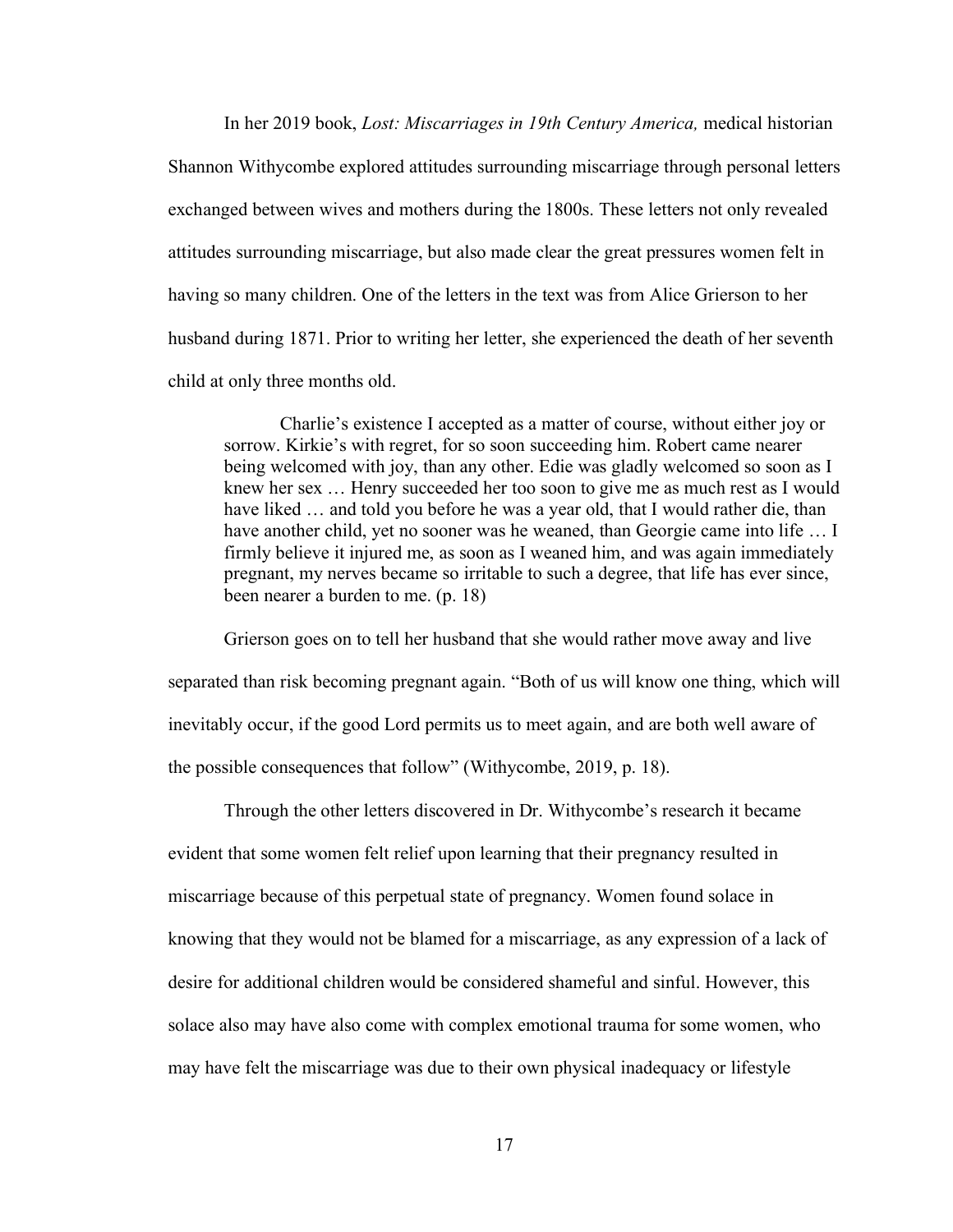choices. Between 1860 and the early 1900s women faced massive restrictions on birth control methods, and yet the number of children in the average family still dropped from 5.42 to 3.56. Withycombe believes that this decline in the number of children is related to the great measures women took in order to limit their pregnancies, such as separation from their husbands, home remedy birth control, longer engagements, and illegal abortion (Withycombe, 2019).

During the 19th century, in both Great Britain and the United States, men and women were expected to function in very separate and distinct social roles. Women were in control of the domestic sphere, while men existed in occupational and social roles outside the home. Only upper class women were able to pursue society outside of the home, through balls and parties. Prior to the Industrial Age, which began in both the US and UK around 1760, women were responsible for industry in the home. This included growing and preparing food, sewing clothes, caring for livestock, hand washing, and caring for the children. The Industrial Revolution brought around some changes to the role of women in all levels of society. Most notably, the Industrial Revolution opened up more working positions in factories for the lower and working class woman. The rise of textile industry also removed some of the domestic responsibility that fell on women, such as crafting clothes or creating domestic goods from scratch.

#### Social and Domestic Roles

During the 19th century, poor and unmarried women were able to find employment in domestic roles, factory jobs, or in retail, but women in the upper- and middle-class were discouraged from doing so. Prosperity due to the massive growth of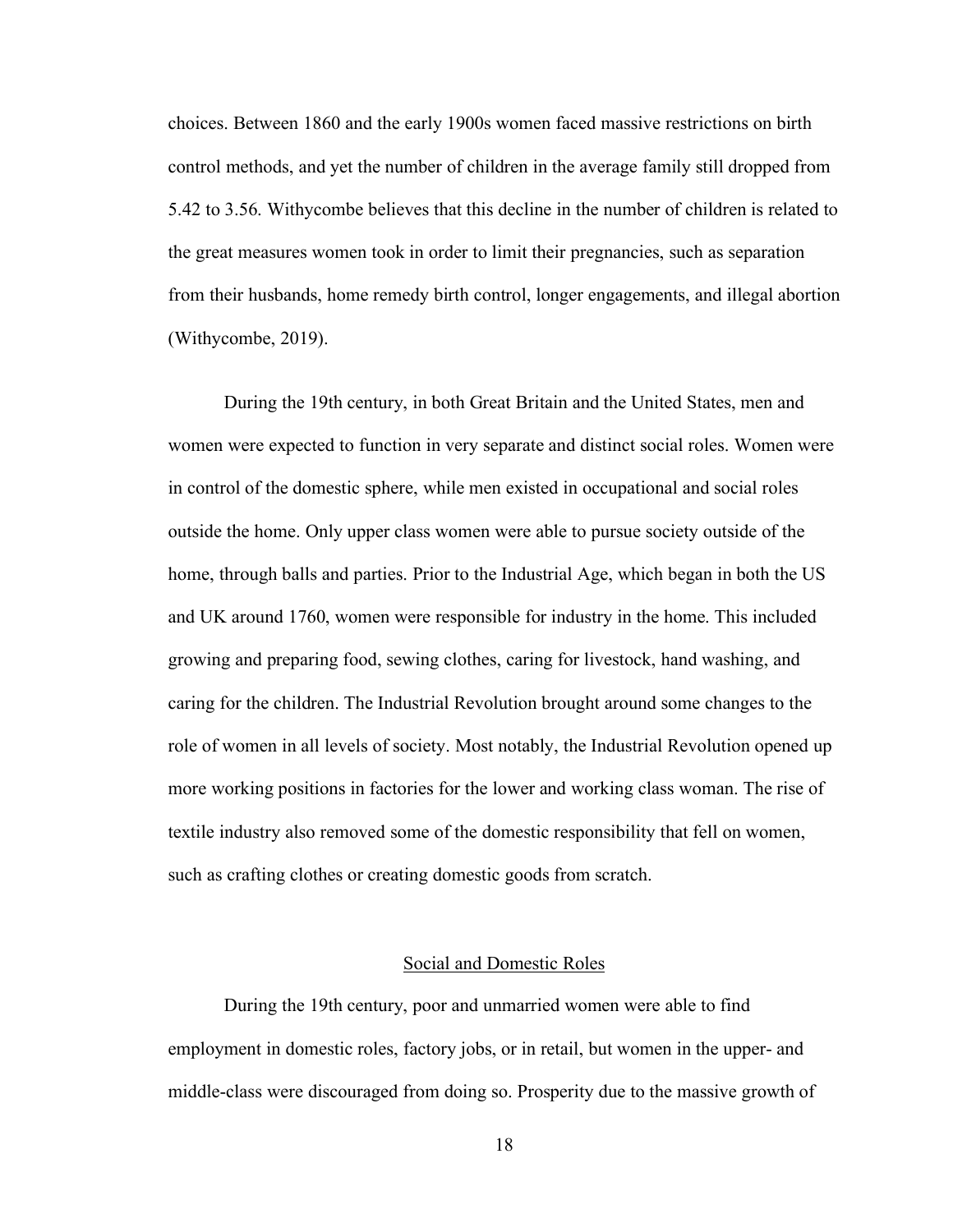industry allowed many urban, middle or upper class women to not have to work. Societal pressures dictated that women pursuing unnecessary wages was "unnatural" and not a proper feminine pursuit. Women who were discouraged from pursuing jobs were domestically depended upon, as either wives and mothers, spinsters, or widows. Especially during the early 1800s, being unemployed and yet still financially stable enough to employ maids and nannies was the epitome of feminine class and maternity. A woman's subservient role was still in the kitchen and nursery; however, her status allowed her to do very little actual work within this sphere. She was a figurehead for home, her idle nature exemplary of her husband's income. These concepts are now referred to as the "Cult of True Womanhood" (Rupp, 2002).

This concept of the perfect domestic woman relied upon women being spiritual creatures, purposed to endow future generations with pious direction and teaching. Gender roles in the 19th century in the United States were heavily affected by the Second Great Awakening, which began in 1790. The Second Great Awakening strengthened religious roots in the domestic sphere. Motherhood became less about productivity and industry, and more about raising and maintaining a pious family. Women were expected to maintain sexual relationships with their spouses strictly for the purposes of producing children and satisfying their mates. Consequently, a woman's morality was considered key to the success of her family. However, this spiritual role as the wife and mother of the house existed in Great Britain as well. Nonconformist churches opened roles to women such as teaching, doing humanitarian work with the poor, leading female prayer meetings, and organizing fundraising events. This connection between femininity and spirituality led to the "Angel of the House" standard. "The Angel in the House" was a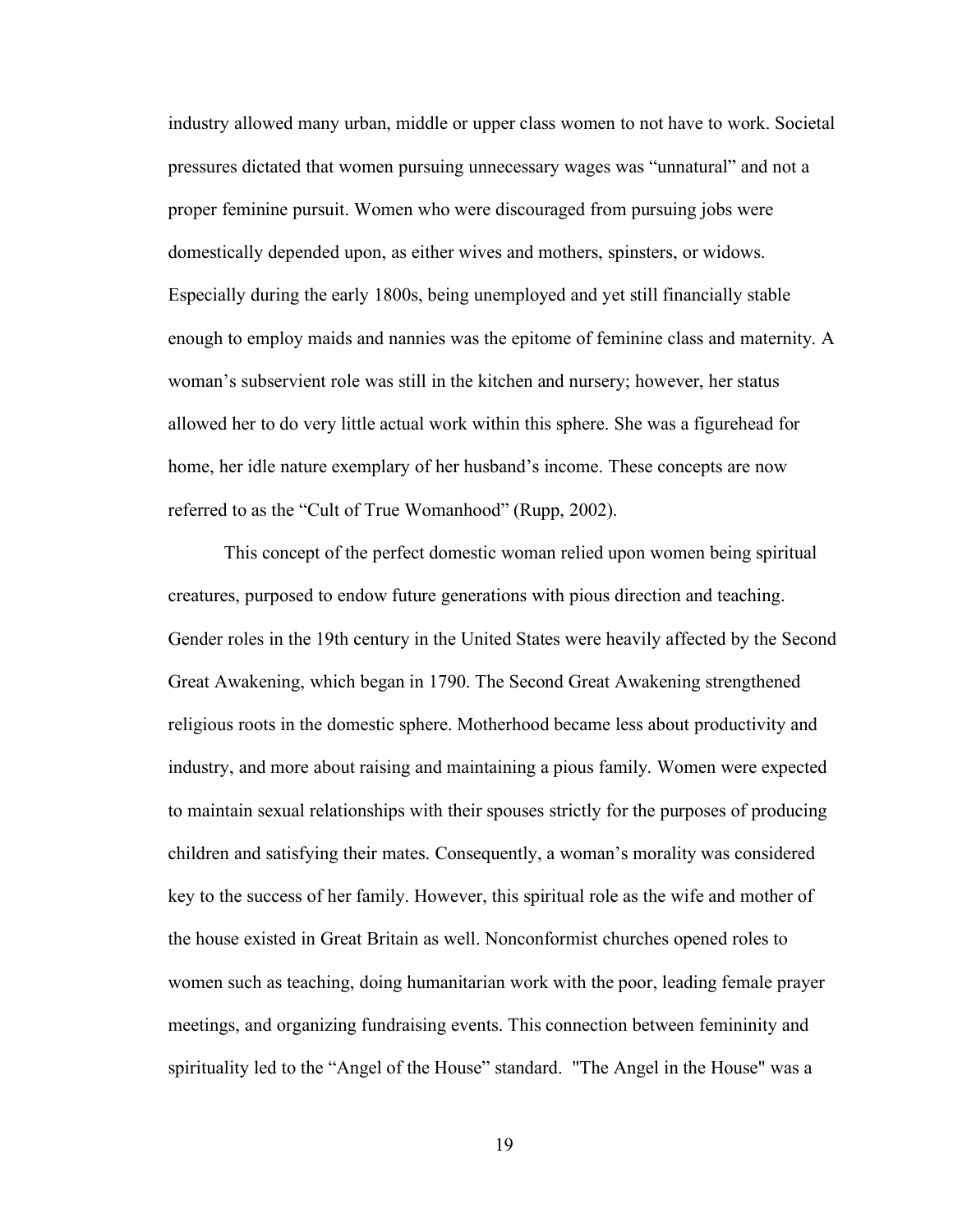poem written by Coventry Patmore and published in 1854 in London. In the poem, which is inspired by Patmore's wife, he describes the perfect matronly woman, who is submissive, pious, self-sacrificing, timid, pure, helpless, and doting. "Man must be pleased; but him to please. Is woman's pleasure; down the gulf, of his condoled necessities. She casts her best, she flings herself" (Patmore, 1887). This angelic template was the desire of men and the goal of women during the 19th century, and played into an ancient unrealistic standard that women are to be both sexually alluring and pure, virgin and subservient, pious and pleasing. "The Angel of the House" had such a lasting impact on views of women in society that in 1931 female English author Virginia Woolf wrote that, "Killing the Angel in the House was part of the occupation of a woman writer" (as cited in Showalter, 1992, p. 1).

Interestingly, the restrictions and expectations of the Cult of True Womanhood sparked the independence that preceded feminism. Catherine Beecher, a 19th century American activist and educator, wrote that the separation of roles in America actually gave women a form of equality with men, because they were in a dominant place of power in domestic life. She believed this level of shared power was exclusive to America, "it is in America, alone, that women are raised to an equality with the other sex" (as cited in Warder, 2015, p. 1). Through their identity as the moral guide, women discovered their own power through involvement with the church, and consequently their neighborhoods. This religious involvement led to religious activism, specifically through events such as the temperance movement, through which women leveraged their power as the more moral creatures by creating leadership positions and the Woman's Christian Temperance Union (WCTU). This contributed to women's involvement in religious activism, and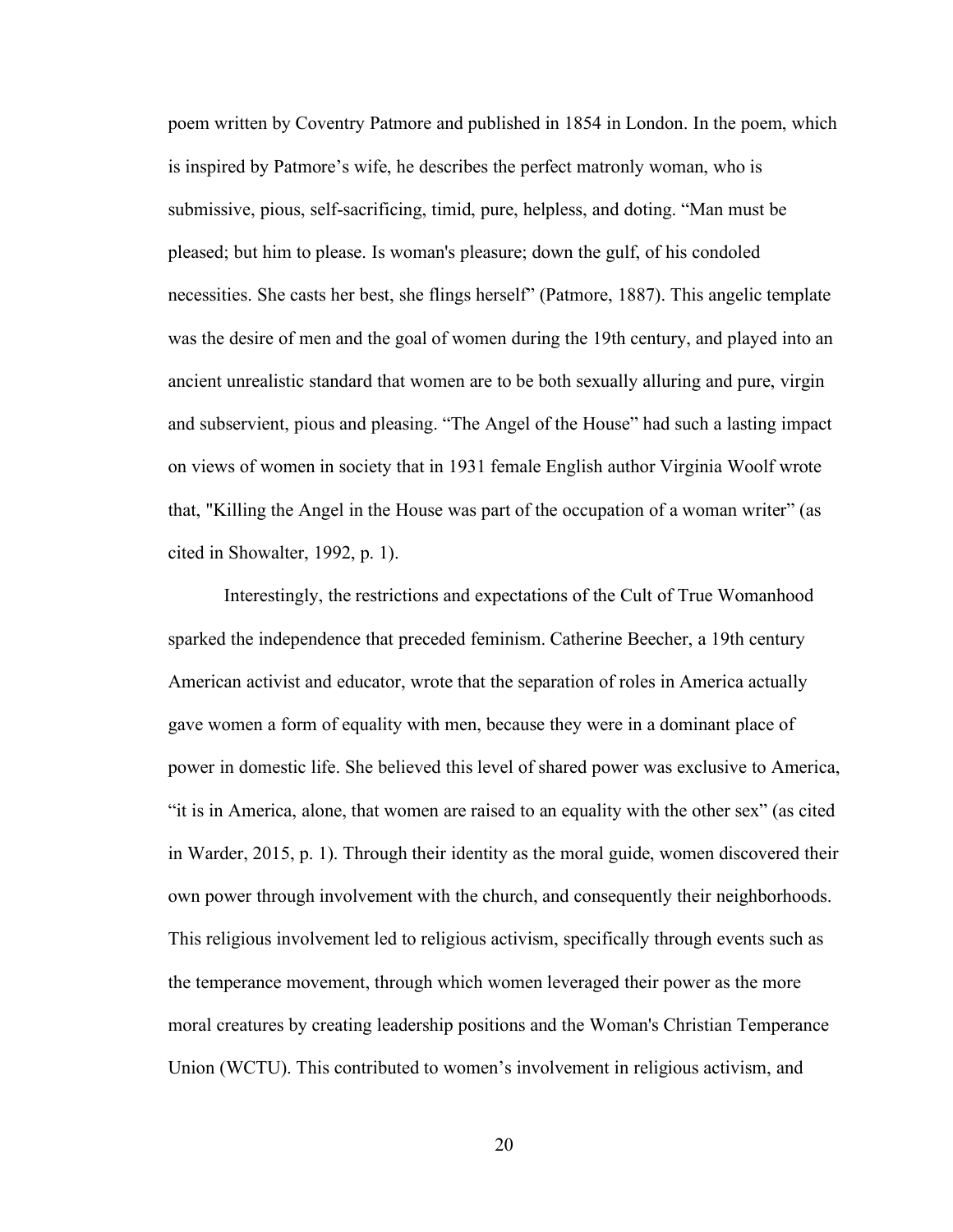other forms of activism that could pave the way for engaging in rebellion against oppressive social structures, questioning the patriarchy, and forming feminism (Cruea, 2005).

Intellectual pursuits were considered a distraction from domestic and spiritual duties, and women desiring higher education were risking verging on masculinity. Being too physically active was also considered unladylike, because of beliefs that women were of a weaker physical composition than men. Women's proclivity to fainting spells and shortness of breath was less likely because of weaker composition and more likely a consequence of constricting dresses, petticoats, and skirts that weighed as much as 12 pounds. Corsets were so tight that they deformed women's rib cages and displaced their organs. These many facets of constricting ideals of femininity kept women trapped within expectations, on the threat of losing romantic prospects and financial security (Cruea, 2005). Those who dared to question these ideals of femininity or to fight for the rights of women were scorned by society in both America and England. The Queen of England herself admonished her subjects to fight against women's rights movements.

The Queen is most anxious to enlist every one who can speak or write to join in checking this mad, wicked folly of 'Women's Rights,' with all its attendant horrors, on which her poor feeble sex is bent, forgetting every sense of womanly feeling and propriety... It is a subject which makes the Queen so furious that she cannot contain herself. God created men and women different - then let them remain each in their own position. (Queen Victoria, letter 29 May 1870)

To the Queen's dismay, by the end of the 19th century women were discussing voting rights, advocating wearing bloomers, and riding bicycles.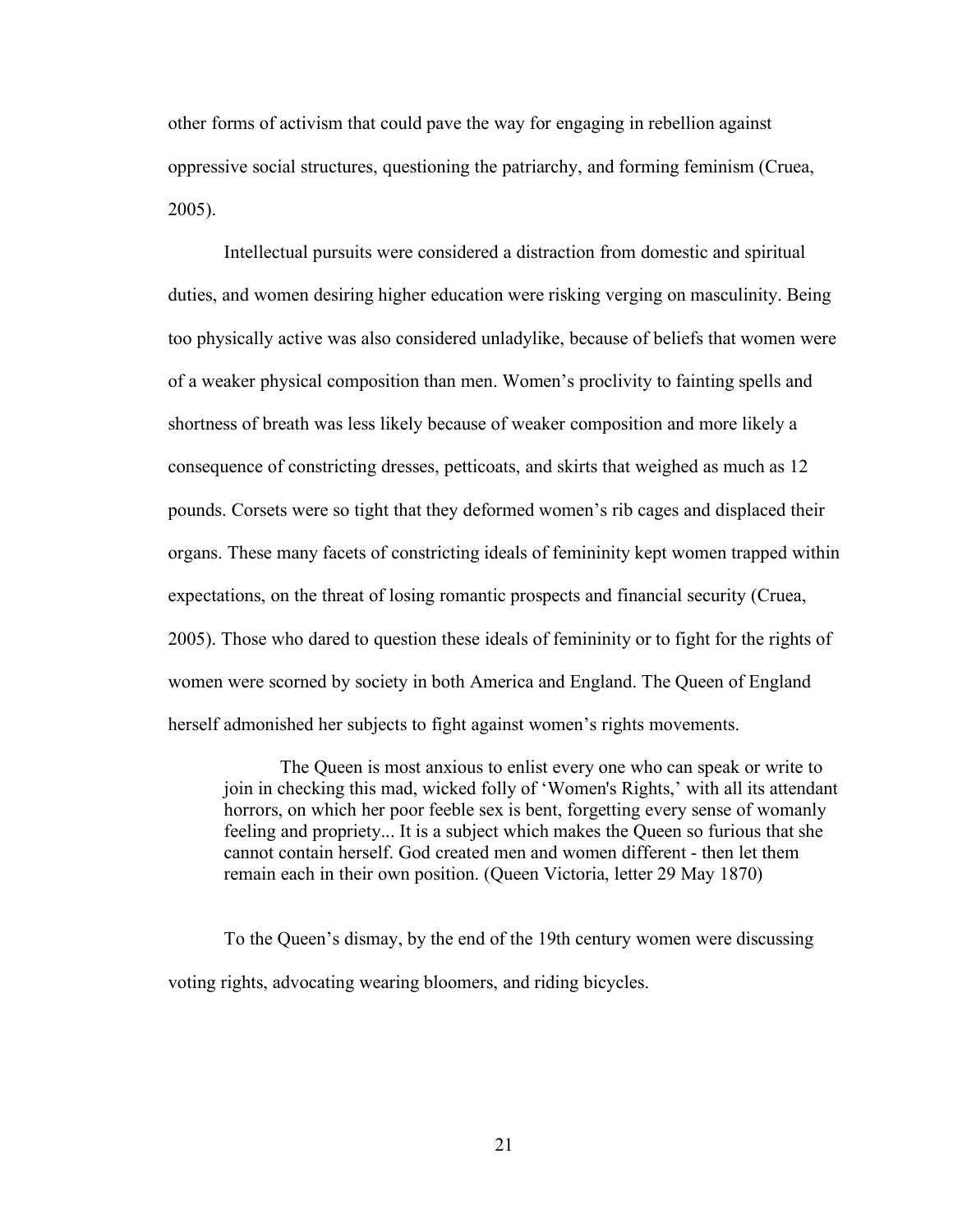#### Sexual Harassment

During the 19th century, women had very few protections against sexual harassment or abuse in the growing female workplace. The statistics presented in the previous sections about modern sexual abuse supported the theory that frequency of sexual abuse in women's childhoods and adolescence contribute as negative events adding to proclivity to depression. While statistics regarding sexual abuse during the 19th century are impossible to procure because of lack of reporting and the lack of records, it is likely that these statistics would be even higher during this period because of women's lack of rights. Religious expectations that women were to be virgins at the time of their wedding, social pressures from patriarchal power, and shame and secrecy surrounding female sexuality all likely contributed toward a lack of reporting of sexual harassment. Reporting harassment endangered a woman's reputation, and in turn could inhibit her prospects for marriage and security.

During the 19th century, legal protections for women were few. Laws concerning sexual harassment or assault by default assumed that the woman was at fault, for either not resisting the approach enough, or for secretly desiring the sexual attention. In 1874, a fourteen-year-old girl accused the man she worked for of locking her in his barn and raping her. The court decided that the man could not be charged on account of the girl not being able to prove that she had exhibited the "utmost resistance" to her attacker. The court explained their decision as follows, "And if a woman, aware that it will be done unless she does resist, does not resist to the extent of her ability on the occasion, must it not be that she is not entirely reluctant? If consent, though not express, enters into her conduct, there is no rape" (Siegel, 2003, p. 4). This meant that the law would do little or nothing to protect a girl or woman against sexual harassment unless she could provide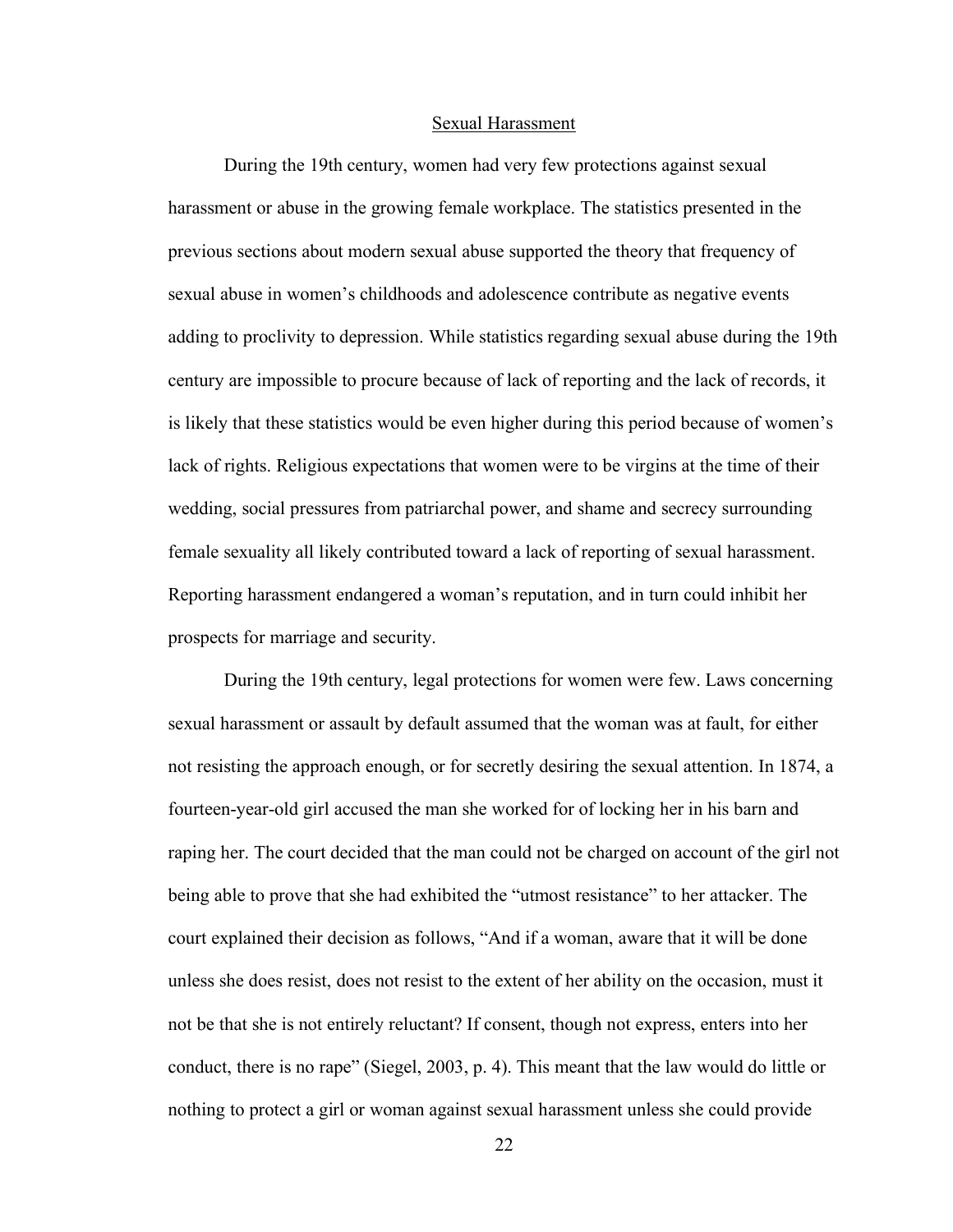evidence that she had met the legal parameters of utmost resistance, which was both virtually impossible and degrading. Legal systems assumed that women desired the assaults they reported. In 1887, Helen Campbell reported that women working in domestic positions in households experienced "the worst degradation that comes to woman," and that factory positions exposed female workers to sexual extortion (Siegel, 2003, p. 3).

This lack of legal protection for women, which in turn gave women lower status and self-worth, paired with reduced likelihood of reporting, supports that sexual harassment in the 19th century significantly contributed to women's increased likelihood toward depression.

### Myths About Female Anatomy and Physiology

Another factor influencing the roles of women during the 19th century was the misunderstanding of female anatomy and female biological functioning that was closely shared between the medical field in both the United States and Great Britain. Female reproductive systems and functions were considered taboo and improper to discuss. Daughters were sometimes not even taught about their bodily functions by their own mothers or sisters for fear of impropriety. Because of this, shame surrounding menses was ingrained into women's understanding of their own bodies at an extremely young age. Women were in the dark on the very understanding of their own functioning, but even those who were educated were educated incorrectly. Dr. John Burns, a published midwife doctor during the 19th century, taught that menses and female reproductive systems could lead to madness in females, and that menses should "be considered as a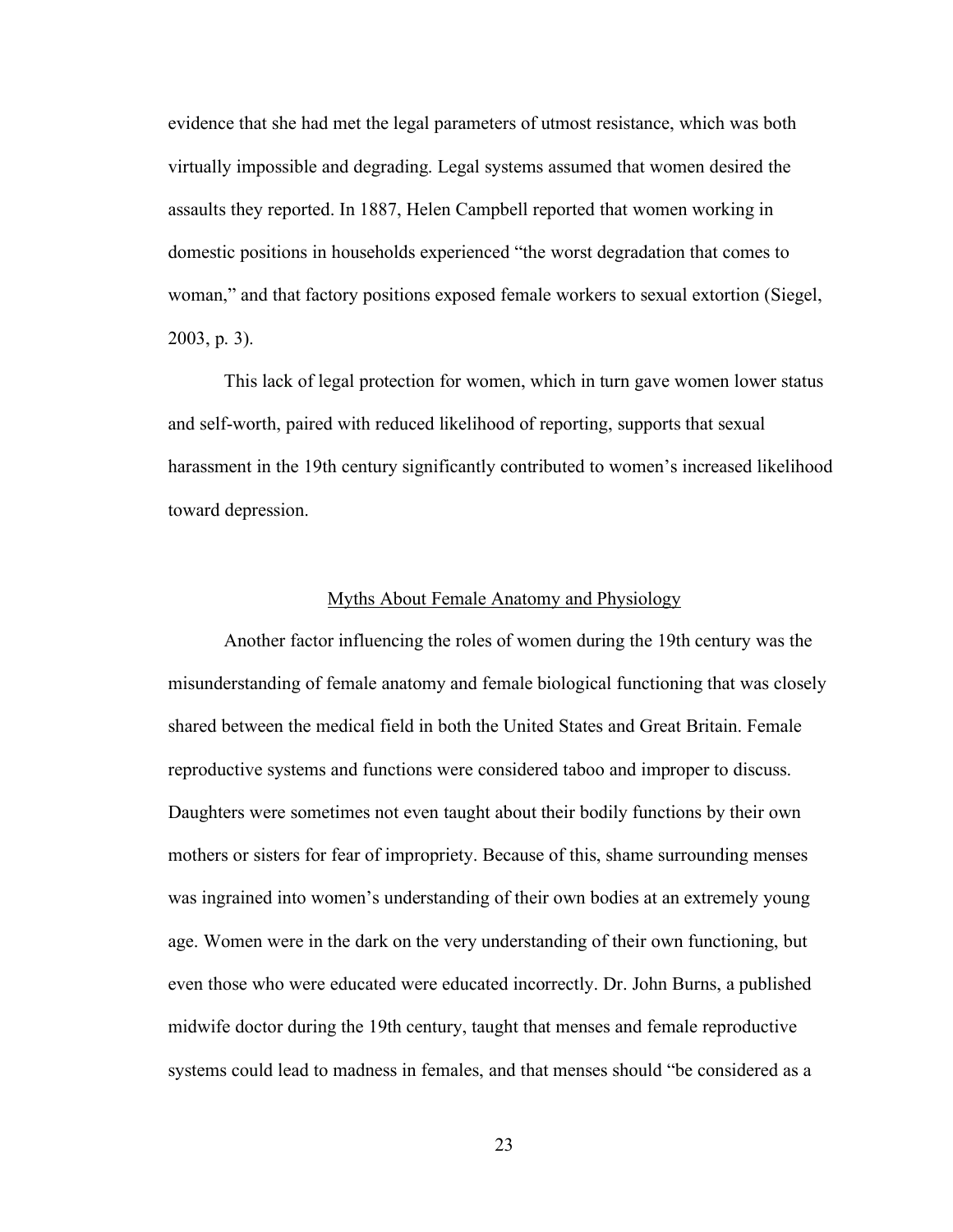disease" (Lister, 2018). This definition of the female reproductive system supported the understanding of hysteria as a gender-selective disease. Dr. William Rowley, a revered professor at Oxford University, expressed the belief that hysteria and madness were directly related to menstruation and bleeding. Repressed menstrual flow, or the use of cloths and natural materials to reduce bleeding, was believed to cause attacks of manic behavior, including screaming, weeping, bodily tremors, depressed mood, and panic attacks. Consequently, women exhibiting a wide variety of symptoms were diagnosed with hysteria and committed to psychological treatments that would be considered abuse by today's standards, all because of the affliction of being born female (Lister, 2018). In order to fully understand hysteria as a psychological diagnosis, it is necessary to review its development over history, and the way it influenced women in the 19th century.

#### Hysteria

# **History**

In ancient history, hysteria was thought to affect women because it was believed that the uterus was capable of moving out of place and wandering throughout the female anatomy. According to Plato, Hippocrates and Aeataeus, this displaced uterus then negatively affected other organs and caused illness. The solution to this, according to these scholars, was to place a bad smell near the female patient's mouth, a good smell near their vagina, and force a sneeze, in hopes of drawing the uterus back down to where it belonged. Although the idea of the wandering uterus was later rejected, women in the 19th century still carried smelling salts in order to rouse themselves from fainting spells, reminiscent of ancient treatments used to realign misplaced uteruses (Tasca, Rapetti, Carta, & Fadda, 2012)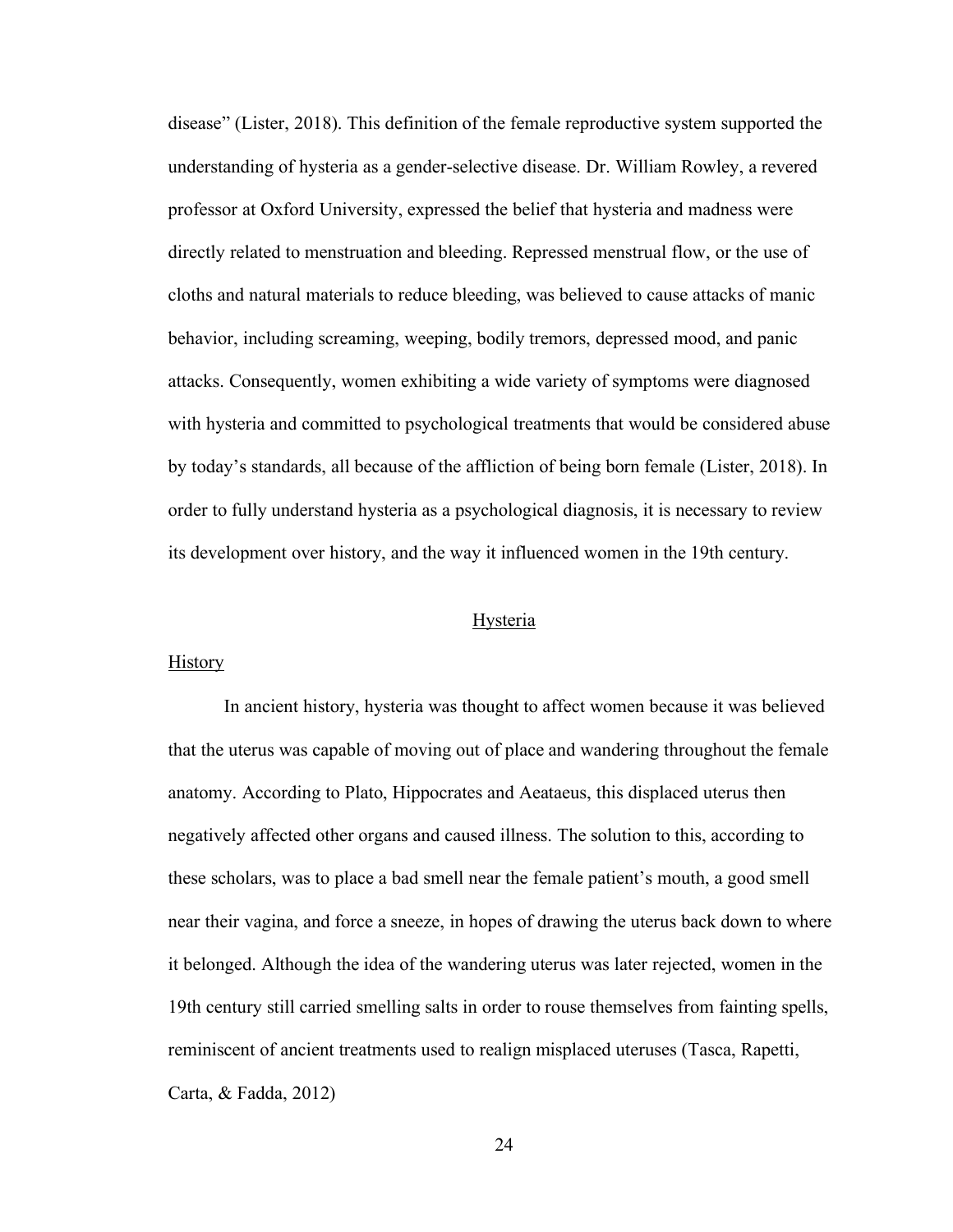Following rejection of the displacement theory, Roman Empire era physician Galen asserted that a woman's body experienced the side effects of hysteria because of the ovum being unused. This of course coincided with religious decrees that women should be fertile and produce as many children as possible (McVean, 2017).

During the 19th century, many physicians viewed hysteria as a consequence of a buildup of sexual fluid, sexual frustration, or women's innate desire to give birth. The primary issue with this diagnosis is that not all women were married or in the position to become married, did not have a healthy sex life, or maybe were beyond the age of giving birth. Because of this, a physician named Thure Brandt opened clinics to serve women with hysteria through what he referred to as, "uterine massage." These uterine massages were performed on women by male doctors and female nurses, and involved stimulation that was "bimanual, meaning 1 hand was placed outside the body on the abdomen, and the other inserted into either the vagina or anus to perform massage, until a 'paroxysmal convulsion'" (Castleman, 2013). As understood today, these were essentially massages that brought the patient to orgasm. Because of the non-sexual nature of women during the time frame, and female sexual pleasure largely being viewed as a myth, these doctors believed there was nothing sexual or perverse about their actions, and that they were performing a medical procedure for a diagnosed disease. Doctors did not believe that this paroxysmal convulsion was the female orgasm. These medical practices brought around the development of the first female vibrator devices by Dr. Granville, in order to relieve pain doctors were experiencing in their wrists and hands.

The first real breakthroughs in how the psychological symptoms of hysteria were perceived were made by Sigmund Freud from 1880 to 1915. Freud posed that the hysteria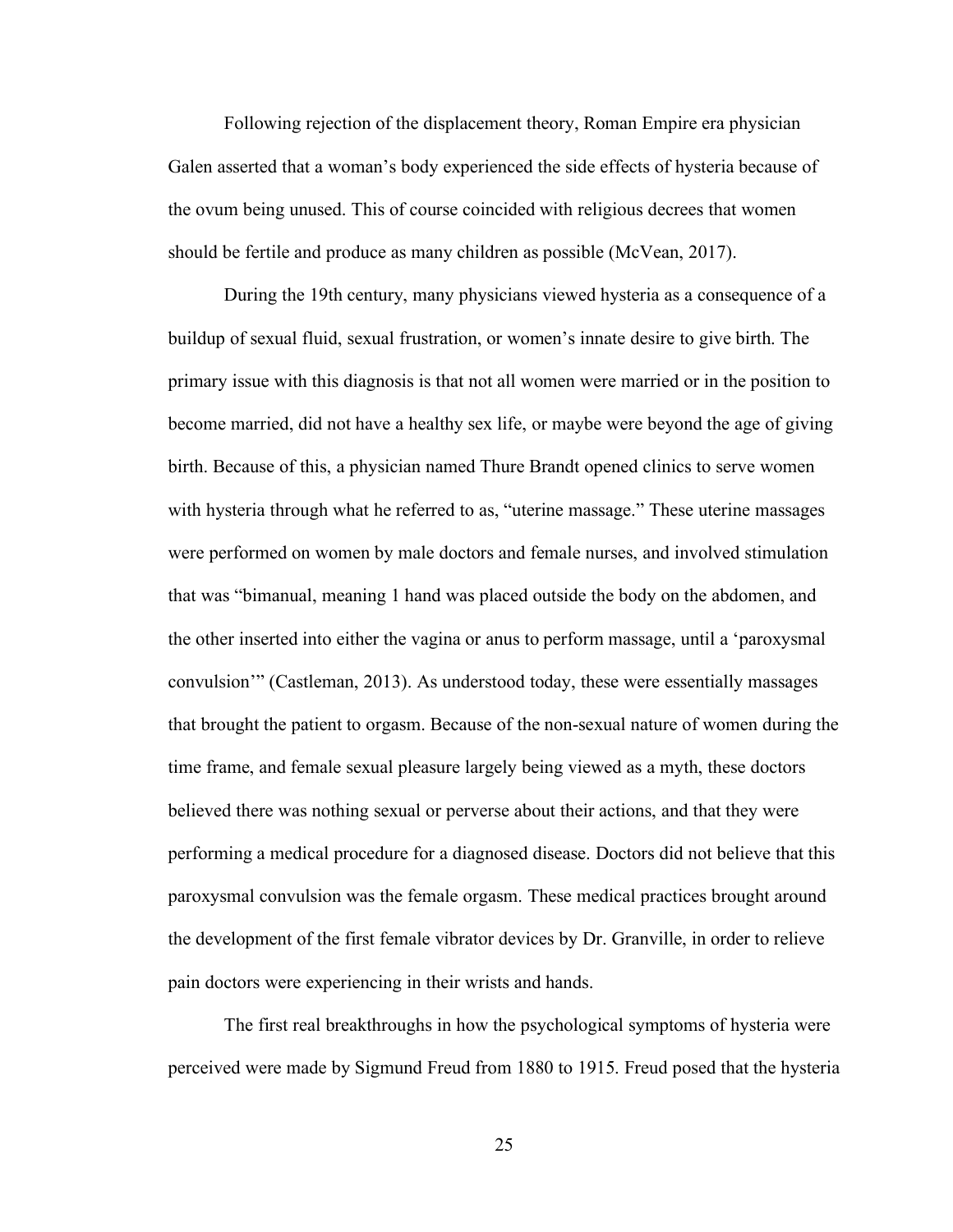was the consequence of psychological scarring or exposure to negative and memorable events that were not properly examined (McVean, 2017). This began the transition from the 19th century understanding of hysteria as being physiological toward an understanding that was much closer to that of the diathesis-stress model and modern biopsychosocial theories of depression. By drawing parallels between negative life events and the suffering of hysteria, Freud suggested that many of the women diagnosed with hysteria in the 19th century were actually experiencing depression or another psychological disorder. Treatments

Treatments for hysteria and neurasthenia in the 19th century varied, but core common practices were taught in both the United Kingdom and United States. One of the world renowned voices on the matter was Scottish physician and academic William Smoult Playfair. Playfair taught at King's College in London, and brought the "rest cure" concepts of treatment made popular by American physician Silas Weir Mitchell to the United Kingdom. This rest cure was the primary treatment for nervous disorders or nerve prostration. Published in 1881, Playfair's book, "The Systematic Treatment of Nerve Prostration and Hysteria," details several cases of patients placed on rest cures.

First, Playfair describes the symptoms that identify someone with nerve prostration or hysteria. He explains that sufferers of the disorder exhibit a "wasting" appearance due to anemia or muscular degeneration, and are unable to eat a healthy amount of food (Playfair, 1883). Playfair then describes his female patients as having a harmful craving for sympathy that borders on that of fiendish scheming, and asserts that the women are morally challenged by their disease.

Another group of symptoms which soon show themselves under such conditions are those of a moral character the patient becoming emotional and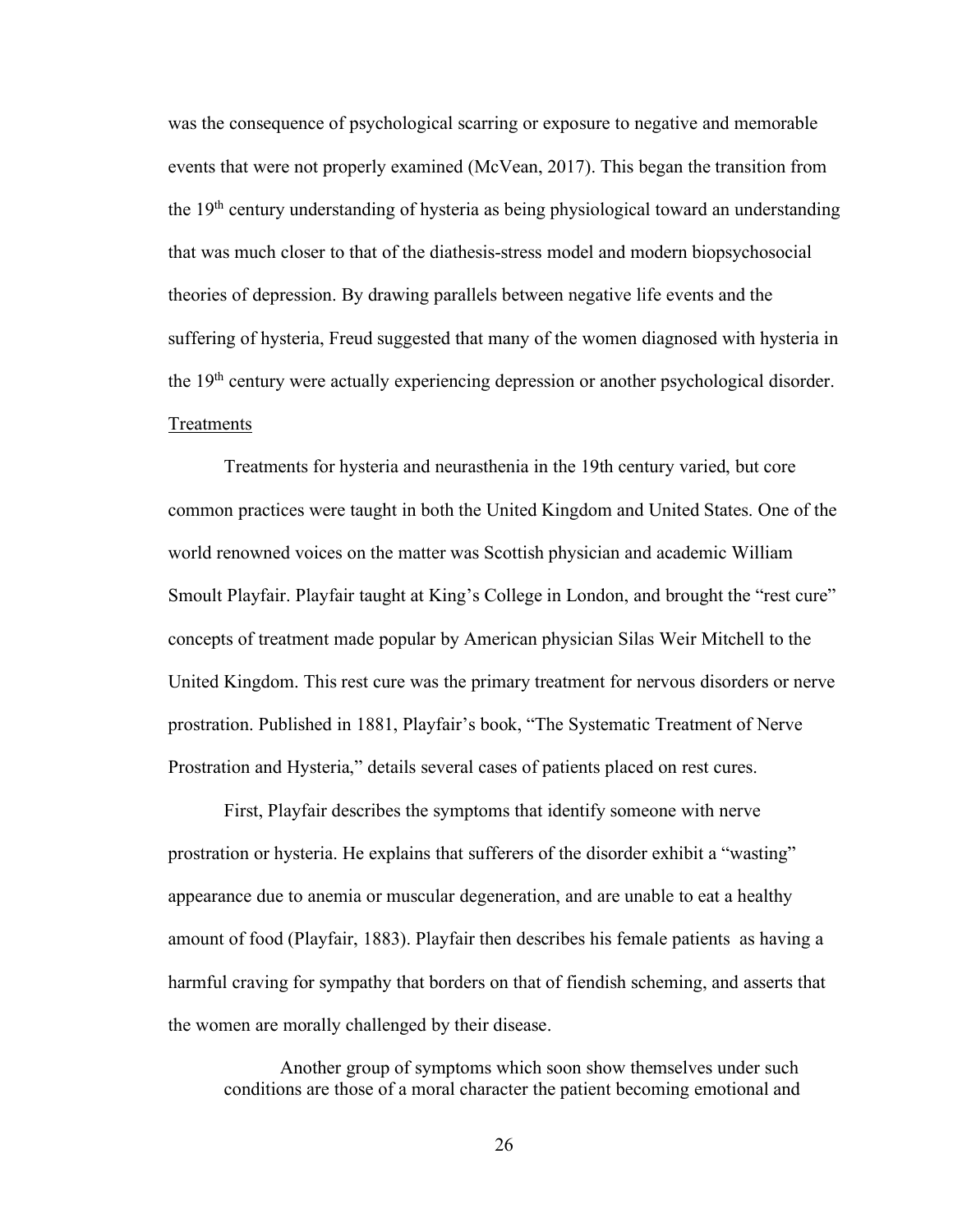hysterical constantly craving for sympathy which she often obtains to a degree most prejudicial to her welfare, until at last the whole household becomes victimized by the morbid selfishness thus developed. (Playfair, 1883, p. 30).

This hunger for sympathy is presented as a primary reason for treatment involving isolation. Complete separation from friends and family is key to gaining "moral influence" over the patient that Playfair and other physicians felt was key to success. A rest cure was a combination of psychological treatment and moral reconditioning through segregation and a breaking down of female willpower or rebellion. A rest cure was completed once a patient had been confined to her bed for a period of six to eight weeks, during which the patient is "only allowed to rise for the purpose of passing her evacuations and is neither allowed to read or sew nor to feed herself" (Playfair, 1883, p. 33). Nurses also often cleaned and turned the patients in their beds.

Other aspects of rest cure treatments that Playfair addresses include change in diet, full body stimulation through massage, and electrocution. The changes in diet were made to include more fatty foods and dairy products, and patients were sometimes force fed milk and milk products. This, along with the individual being bedridden and barred from any intellectual practices, reduced patients to the status of an infant instead of a functioning adult. Full body massage was given by either a physician or nurse, and was more of a full body rubbing of the skin and surface muscles than a formal massage. The purpose of this massage was to increase blood flow and stimulate the muscles, which were atrophying from lack of use. While not always the case, it is important to note that many physicians during the 19th century also believed a buildup of sexual fluids could cause nervous disorders, and employed genital stimulation to bring a woman to paroxysm. It is unclear how much of this treatment the female patients consented to. "In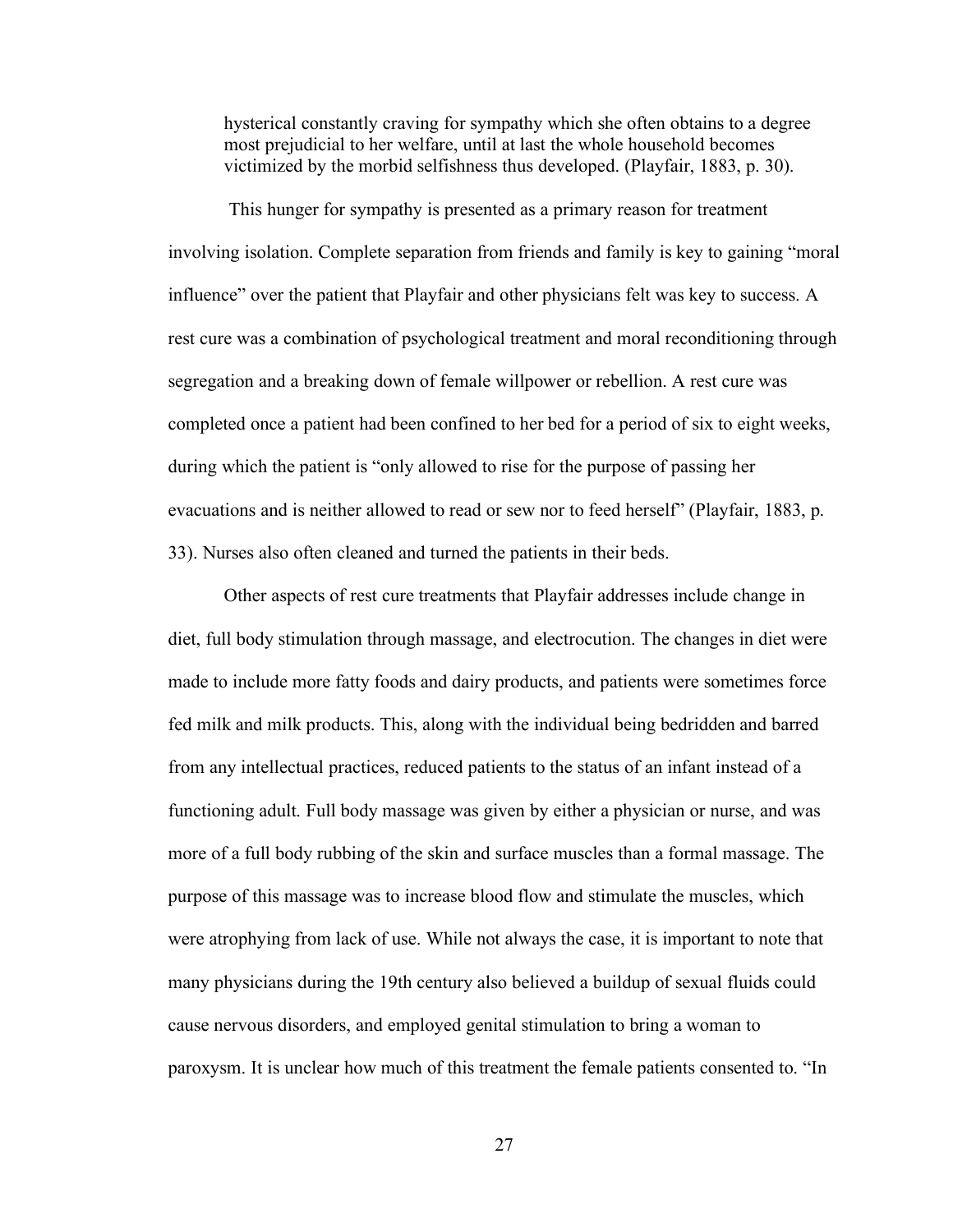two of my cases the abdomen especially in the ovarian regions was so tender that the patient at first shrank from the slightest touch but in a very short time she could be freely handled and kneaded in every part" (Playfair, 1883, p. 35).

Physician-guided electrocution was another way of stimulating the patient's unused muscles. Two metal poles with damp sponges were used to administer electricity to the muscles of the patient's entire body, except those in their face and head. The shock would cause the contraction of the muscles, and in the mind of the physician, bring exercise to otherwise unused areas. "There is no doubt that this is painful and disagreeable but it is of unquestionable utility" (Playfair, 1883, p. 36).

For his contributions to the medical field and study of nervous prostration and hysteria, Dr. Playfair was awarded status as an honorary fellow of the Boston and American gynecological societies, as well as Edinburgh's obstetrical society. Hysteria or hysterical neurosis was included in the DSM until 1980, and removed in the DSM-III.

#### The Yellow Wallpaper

An excellent example of hysteria treatments in popular literature can be found in Charlotte Perkins Gilman's, "The Yellow Wallpaper." In this short story, the main character, a young woman who is suffering from depression, is advised to not write or exert herself in any way, and is allowed no more than two hours of mental stimulation daily. The young woman is confined to an old nursery room with yellow patterned wallpaper, which becomes her obsession. She is convinced a woman is trapped in the wallpaper, and that she must rip it off the walls to free her. "As soon as it was moonlight and that poor thing began to crawl and shake the pattern, I got up and ran to help her. I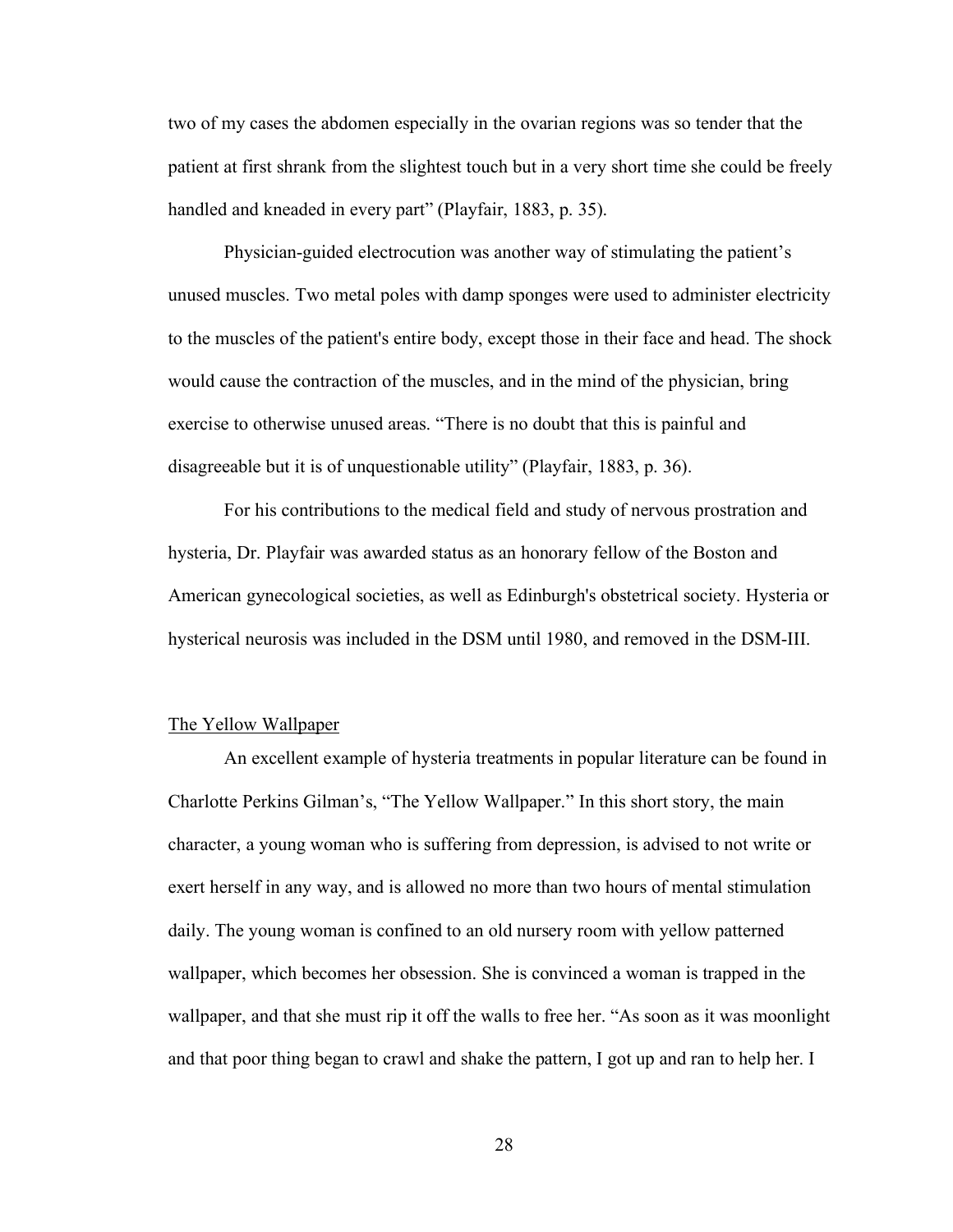pulled and she shook. I shook and she pulled, and before morning we had peeled off yards of that paper" (Gilman, 1981, p. 17).

The location of this rest cure, an abandoned nursery, is greatly symbolic of the maternal entrapment felt by women, and by Gilman as she suffered postpartum depression. Also, the concept of a woman being trapped in the pattern of the wallpaper is symbolic of the woman being stuck in a literal "pattern" of domestic oppression and powerlessness. The overwhelming desire to act out in a way that would not be acceptable, such as ripping down the wallpaper, reflects the protagonist's pressing need to change her surroundings and tear down the barriers holding her back.

In 1887 Gilman wrote in her diary that she felt that she was very sick with a "brain disease" in the years following her daughter's birth. Gilman was placed on the rest cure for depression and "nervous prostration," which today would likely be diagnosed as postpartum depression. Charlotte Perkins Gilman wrote "The Yellow Wallpaper" based on her own experience being placed on a rest cure, which she describes as narrowly escaping "utter mental ruin." After her rest cure treatment, Gilman was suicidal and felt compelled to divorce her husband in order to protect him and their daughter (Gilman, 1994). She described the purpose of her vivid account of the psychosis brought about by a rest cure as being "not intended to drive people crazy, but to save people from being driven crazy" (Gillman, 1981, p. 20). She even cites an unnamed medical specialist who altered his treatment of women after reading Gilman's account of "The Yellow Wallpaper."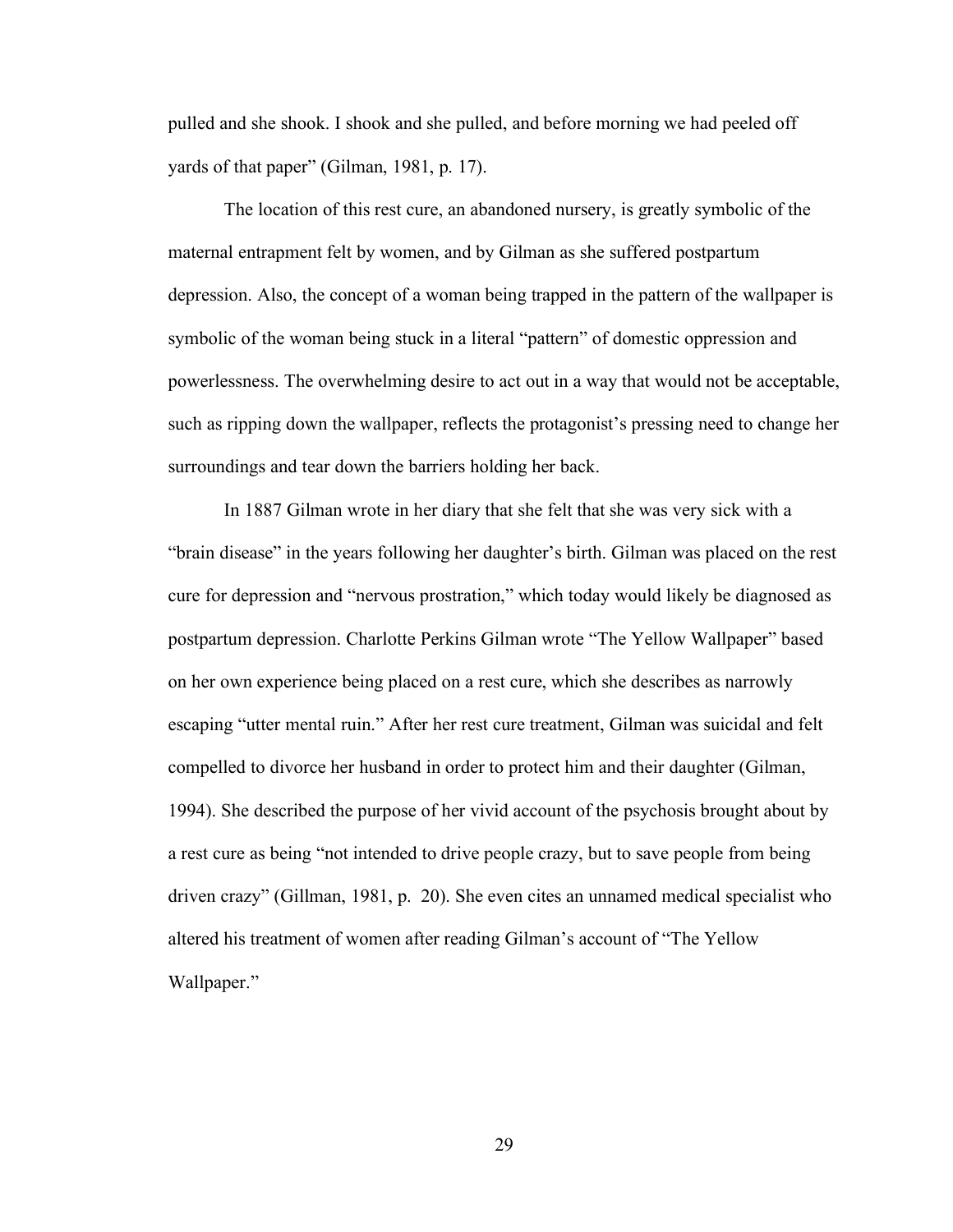# LIVES AND LITERATURE OF 19TH CENTURY FEMALE AUTHORS

#### Brontë and Chopin

In order to understand the lives and roles of 19th century women from the perspective of 19th century women, this thesis will review two female authors and their works. Both authors' lives, socioeconomic status, culture, age, and culture will be taken into account and compared. A primary text written by each author will be analyzed as it represents the life of its female protagonist and the societal oppression she experienced. In the case of these two books, the author and her main character will also be compared and contrasted for autobiographical material. I have chosen Charlotte Brontë and her work, *Jane Eyre,* and Kate Chopin and her novel, *The Awakening.* The reasoning behind this was that both women were born in the first half of the 19th century but represent different cultures and socioeconomic classes. Both women were writers who were criticized for their content, and both either experienced, or wrote about, mental health issues. Both novels are about strong-willed women not satisfied with the roles society laid out for them, had strong similarities to the authors, and used similar imagery to describe women feeling trapped and desiring greater societal freedom.

# Biographical Background of Charlotte Brontë

Charlotte was born in 1816 in the west of Yorkshire, England. Brontë's family was in the English economic lower class, and she had six siblings, five sisters and one brother. After her mother's death when she was five, Charlotte was sent to be cared for by her aunt and then to a boarding school with poor conditions and unkind teachers. The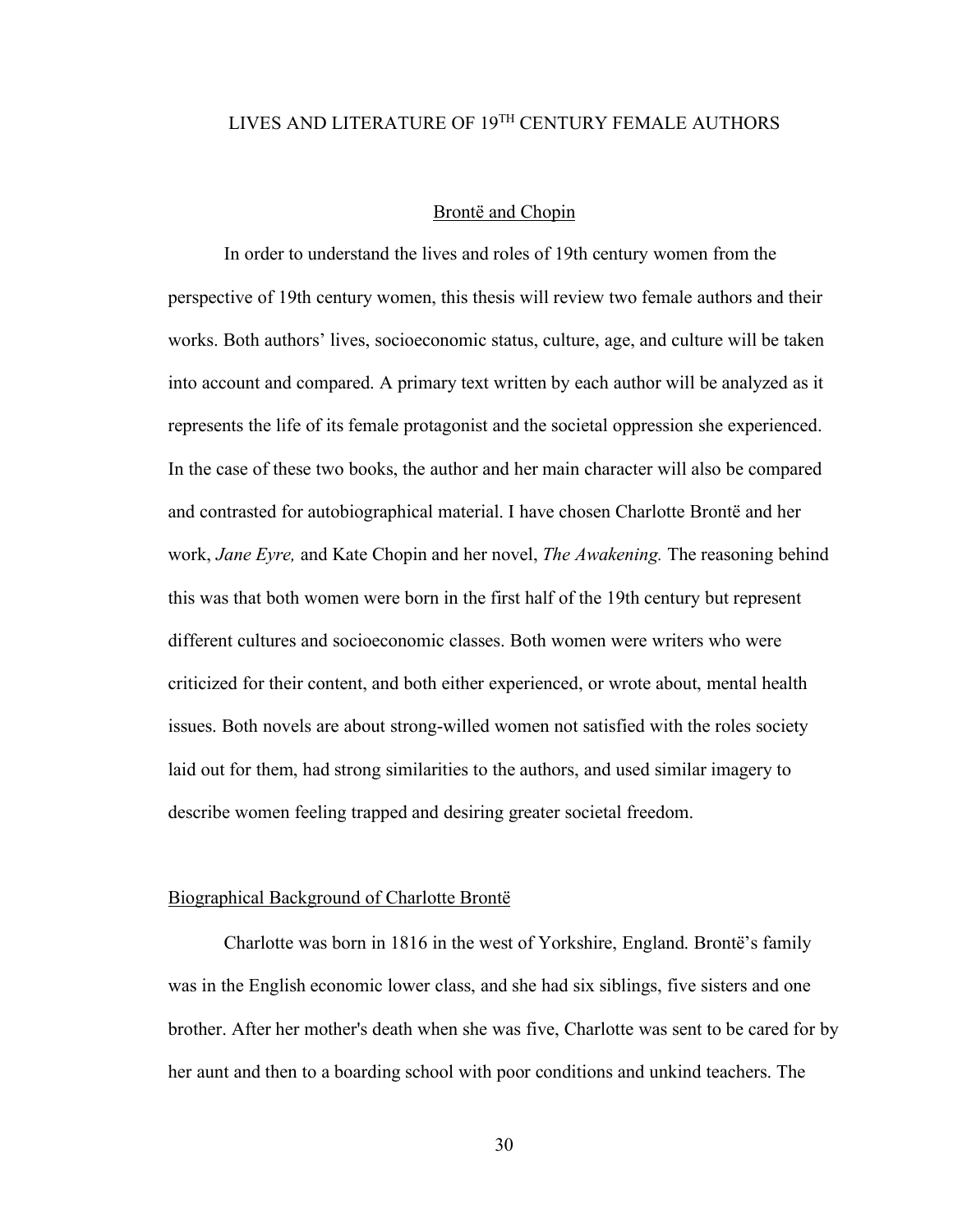unsanitary environment at this boarding school brought about the death of two of Brontë's sisters due to tuberculosis. After their father Patrick Brontë removed Emily and Charlotte from the boarding school and brought them to the family home in Haworth, Charlotte became the functioning mother of her remaining younger siblings. As young as 13 she wrote poems and prose, some of which were published in small local papers or kept between the siblings. In 1831 she continued her education at Roe Head, where she would later return as a teacher between 1835 and 1838. She expressed being extremely unhappy during this time.

From 1836 to 1838 Brontë wrote multiple letters to her close friend Ellen Nussey describing feeling unworthy of salvation and in low spirits. In her letters she expresses feeling guilt and self-loathing, although she does not clearly state what this guilt is about. "I have some qualities which make me very miserable, some feelings that you can have no participation in, that few people in the world can at all understand. I don't pride myself on these peculiarities, I strive to conceal and suppress them as much as I can, but they burst out sometimes, and then those that see the explosion despise me, and I hate myself for days afterwards" (Todd, p. 209, 1968). It is possible this guilt was exasperated by religious expectations instilled in Brontë from her upbringing and years spent in strict boarding schools.

She then became a governess and a private governess, where the basis for much of the experiences in Jane Eyre would come from. She describes hating her position as governess, and holds the belief that no live-in governess will ever be happy in her position (Smith, 1995). One unruly student, John Benson Sidgwick, was especially burdensome for Charlotte, and threw books at her and perpetrated other abuses. Not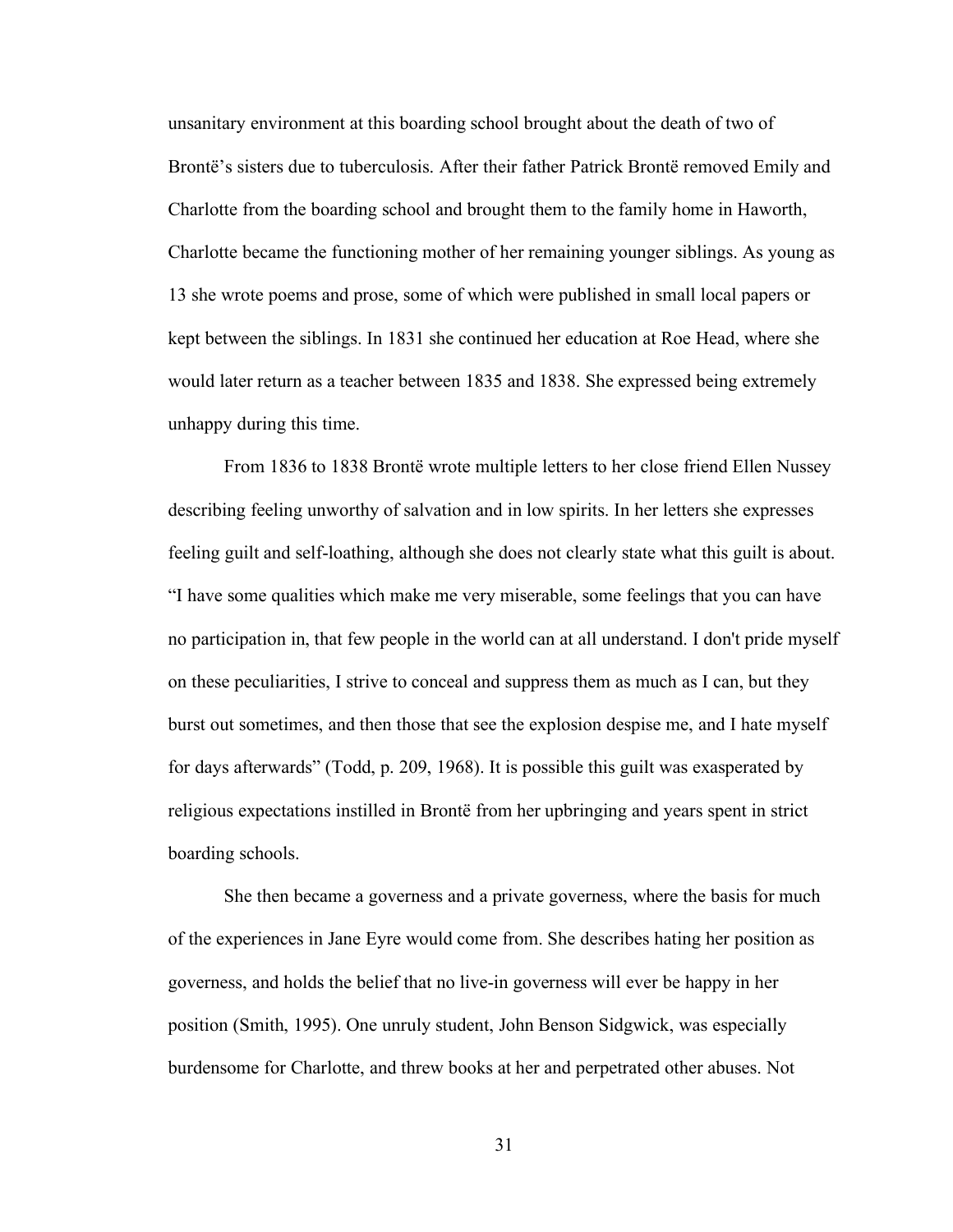much larger than a child herself, Charlotte was less than five feet tall and had a small build at age 23. It was around this time that Charlotte received a marital proposal from her friend's brother, Henry Nussey of Sussex. She declined this offer due to her opinion that he was dull. She politely replied, "mine is not the sort of disposition calculated to form the happiness of a man like you" (Brontë to HN, 5 Mar 1839).

In 1842, Charlotte and Emily embraced independence through enrolling and eventually teaching at a boarding school in Brussels, with the intent of learning how they could found their own school. The boarding school was run by Constantin Héger (1809– 1896) and his wife Claire Zoé Parent Héger (1804–1887). Charlotte found herself becoming infatuated with Heger, affections that were noted by his wife, who ruled Charlotte's life tyrannically. Claire was Heger's second wife. He had been married in the 1820s, while fighting the revolution that ceased in 1830. During the bloody rebellion and street warfare, Heger witnessed the death of his younger brother. In 1833 he lost both his wife and child to cholera. These tragedies lent to Heger being a passionate, hightempered man. Like the Brontë sisters, he had known his share of loss. Even after Emily returned home, Charlotte stayed in Brussels and fell further, yet quietly, in love with her headmaster. In French classes, she was teacher's pet, and she also took up teaching him and his brother-in-law English every week. Heger took her into town to see the Mardi Gras festivities, and even gave her a gift that could be understood only through their intellectual conversation, a piece of the outer casing of Napoleon's casket. She recorded this momentous and personal gift, "August 4th 1843 – Brussels – Belgium/ 1 o'clock pm/ Monsieur Heger has just been into the 1st Class/ and given me this relic – he bought it from/ his intimate friend M. Lebel" (Harman, 2017, p. 191).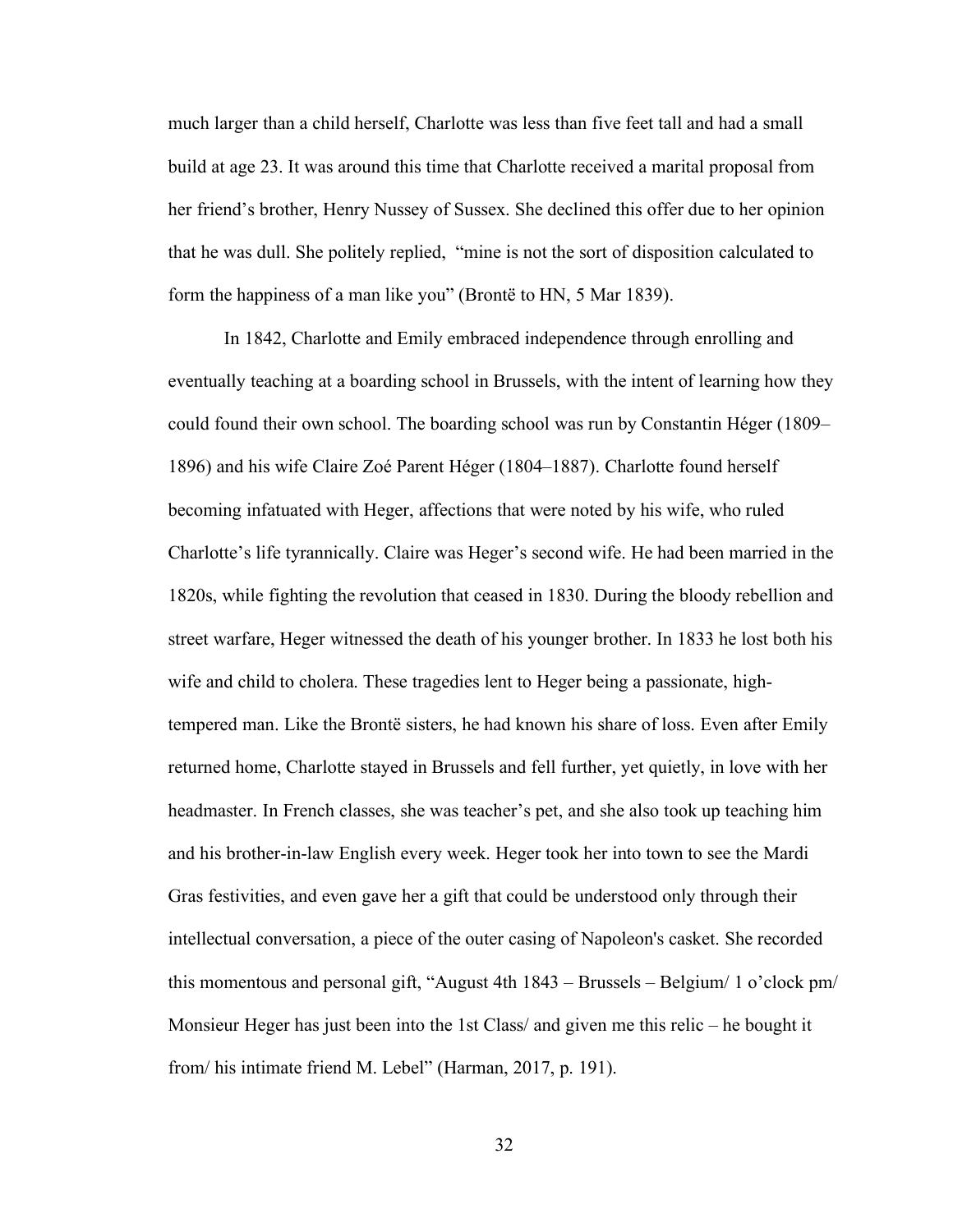However, the waxing and waning of Heger's attentions, paired with disapproval from Madam Heger, left Brontë lonely. "I fancy he has taken to considering me as a person to be let alone – left to the error of her ways; and consequently he has in a great measure withdrawn the light of his countenance, and I get on from day to day in a very Robinson-Crusoe-like condition – very lonely. That does not signify" (Brontë, 1995). At the end of the term, Heger praised Charlotte's achievements wildly, gifting her one of his favorite books and taking her to a concert in the Parc as congratulations. Promptly after he and his wife and children left for the summer to the seaside, and Charlotte was left utterly and completely alone at the school. It is possible this lonely time, spent ruminating on the strong emotions she felt, inspired her future novels. Charlotte returned home, but did not cease communications with Heger. She wrote him emotional letters as often as twice a week, to which he barely answered. During this time Brontë was reportedly in a deep depression. Eventually Madame Heger herself responded to Brontë, and advised that she write Heger every six months at the very most. In 1913 some of the letters were donated to the British Library.

In these letters Brontë wrote,

I would rather undergo the greatest bodily pains than have my heart constantly lacerated by searing regrets. If my master withdraws his friendship from me entirely I shall be absolutely without hope — if he gives me a little friendship — a very little — I shall be content — happy, I would have a motive for living — for working. (Brontë, 1846)

And in another excerpt,

Monsieur, the poor do not need a great deal to live on — they ask only the crumbs of bread which fall from the rich man's table — but if they are refused these crumbs — they die of hunger — No more do I need a great deal of affection from those I love — I would not know what to do with a whole and complete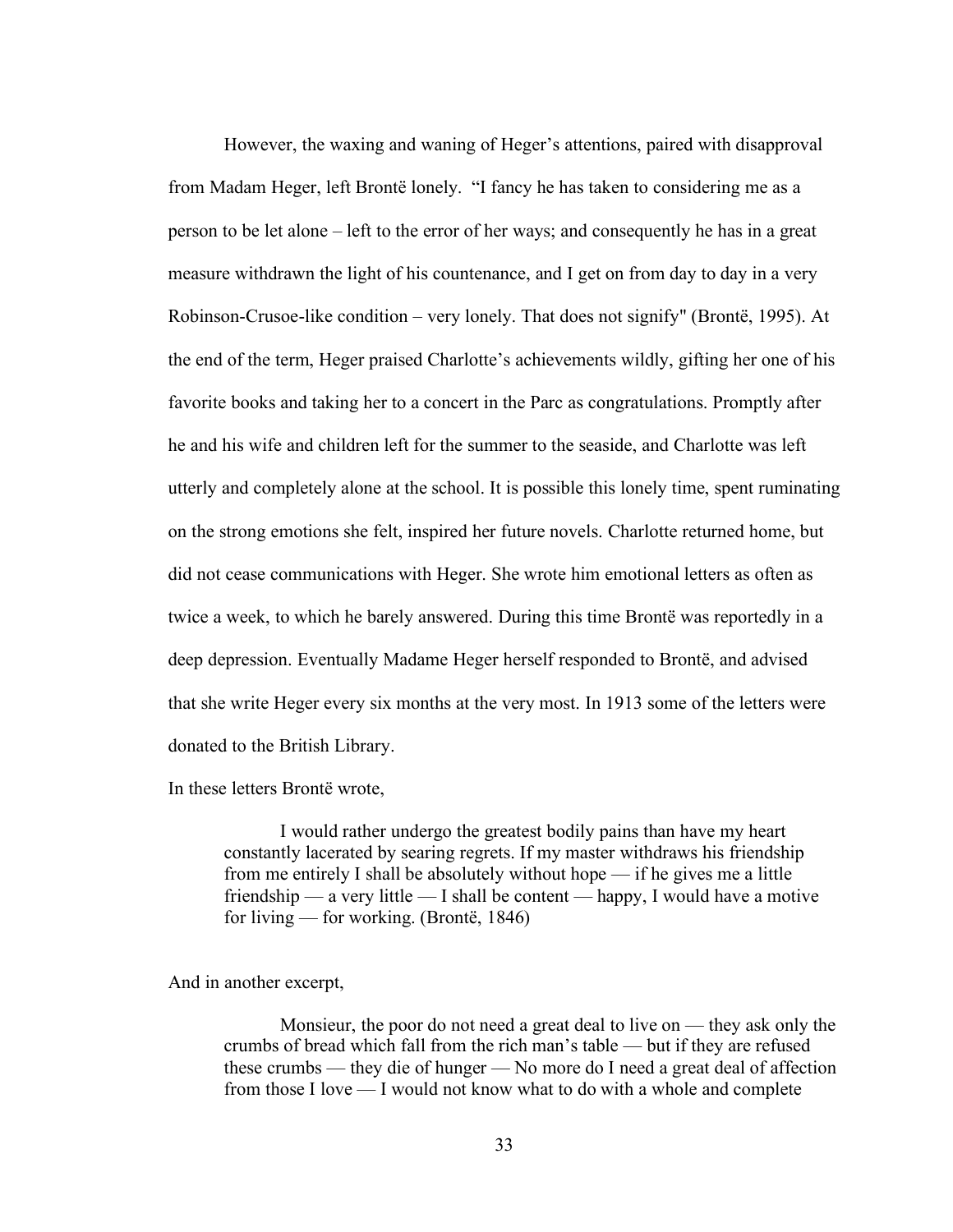friendship  $\overline{\phantom{a}}$  am not accustomed to it  $\overline{\phantom{a}}$  but you showed a little interest in me in days gone by when I was your pupil in Brussels — and I cling to the preservation of this little interest — I cling to it as I would cling on to life. (Brontë, 1845)

In May of 1846, Charlotte and her sisters Anne and Emily became more serious about their literary careers and began to publish books of their poetry under male pseudonyms. Charlotte wrote, "Averse to personal publicity, we veiled our own names under those of Currer, Ellis and Acton Bell; the ambiguous choice being dictated by a sort of conscientious scruple at assuming Christian names positively masculine, while we did not like to declare ourselves women, because – without at that time suspecting that our mode of writing and thinking was not what is called "feminine" – we had a vague impression that authoresses are liable to be looked on with prejudice; we had noticed how critics sometimes use for their chastisement the weapon of personality, and for their reward, a flattery, which is not true praise" (Brontë, 1850). Brontë's first novel, *The Professor*, was not published, although it did open publishers to the submission of her second novel, *Jane Eyre,* which was published in 1847.

*Jane Eyre* became a bestseller. Some critics claimed it was too coarse, and morally corrupt because of the female narrator's disregard for religion and lack of feminine manners, but these complaints vastly increased after Currer Bell's true identity was released a year later. The strong-willed nature of Jane was undesirable to many, and Lady Eastlake, a strong female conservative figure of the time, claimed Charlotte " had long forfeited the society of her own sex," through the creation of the novel.

In 1848, Charlotte Brontë was working on another manuscript when she lost her brother Branwell and sisters Emily and Ann in less than a year's time. Each of them was believed to have died of tuberculosis. Letters written to Ellen Nussey in 1850 describe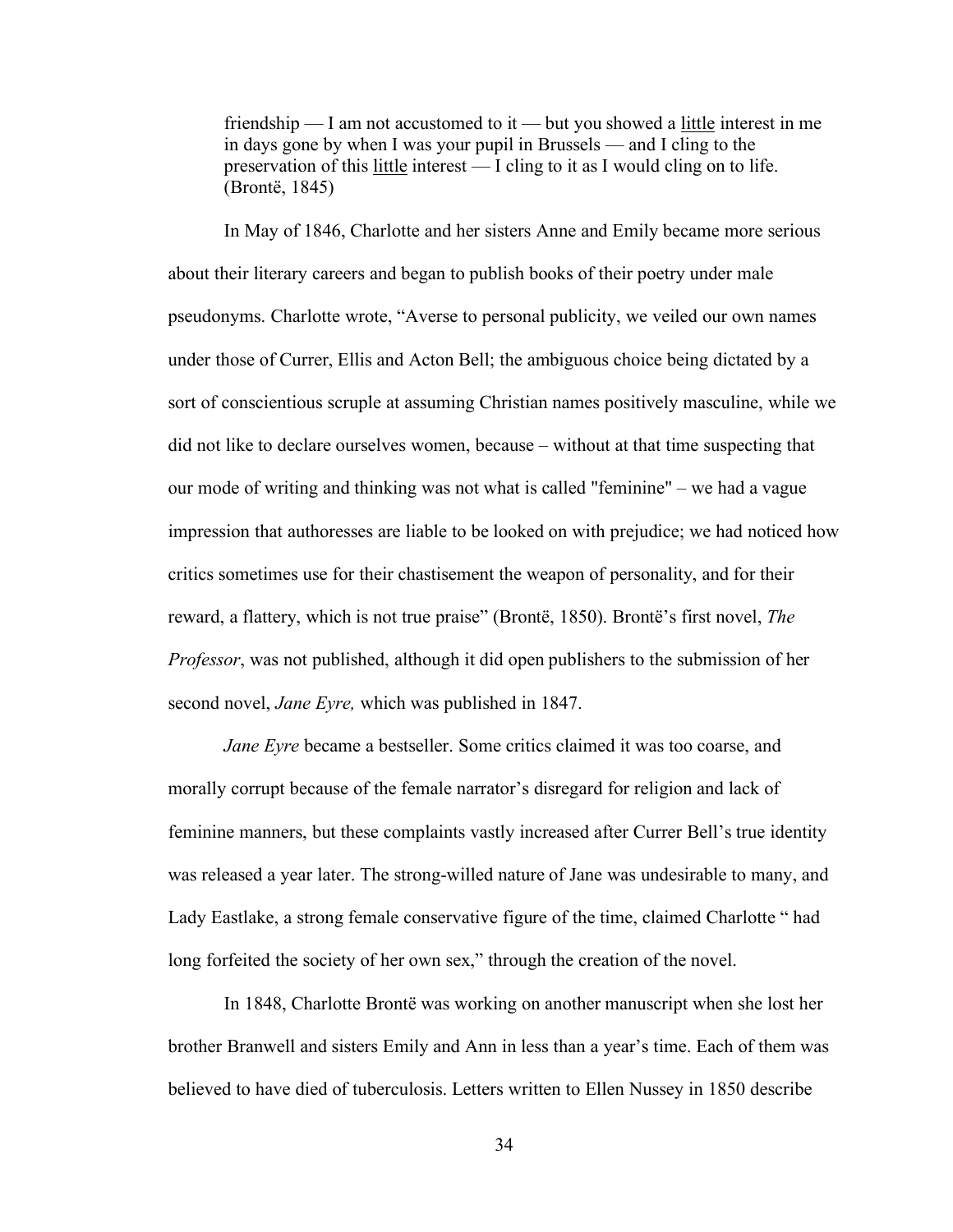Brontë experiencing continued depression and "many a night in extreme sadness." Later on in letters written in 1851 and 1852, Brontë describes herself as bed-ridden, weak, lonely, sleepless, and unable to eat (Todd, 1968).

*Villette*, Brontë's third novel, is strongly based on her experience teaching in Brussels. This novel also focuses on the themes of isolation and loneliness, similar to *Jane Eyre*. During the process of publishing *Villette*, Charlotte Brontë received a proposal from Arthur Bell Nicholls, who was her father's curate. She initially refused but fellow author Elizabeth Gaskell tried to convince her that she would benefit from the marriage, and Brontë accepted his proposal in 1854. She enjoyed a very brief but exceedingly happy marriage with Nicholls, who had long been in love with her. Unfortunately, tragedy followed close behind, and after becoming pregnant, Brontë became increasingly ill, and died with her unborn child in 1855. There is some debate whether her death was due to tuberculosis, typhus, or extreme dehydration because of morning sickness.

Relationship between Jane and Charlotte**.** In *Jane Eyre*, the direct relationship between Charlotte Brontë's life and that of the character Jane is undeniable. Like Charlotte, Jane was sent to be cared for by her aunt and then sent to a dirty, dreary boarding school. Jane recounts further abuses at the hands of her teachers that we are unsure whether or not are autobiographical in nature. In *Jane Eyre*, the school also harbored disease, and Jane describes the death of her closest friend. Inspiration for this likely came from the loss of Charlotte's two sisters. Jane Eyre is also employed in her adulthood as a governess, and like Charlotte, finds it lonely and depressing. Jane Eyre falls in love with her master, Mr. Rochester, a tempersome and distant man who does not appear to harbor emotion toward Jane. The descriptions of Mr. Rochester's personality,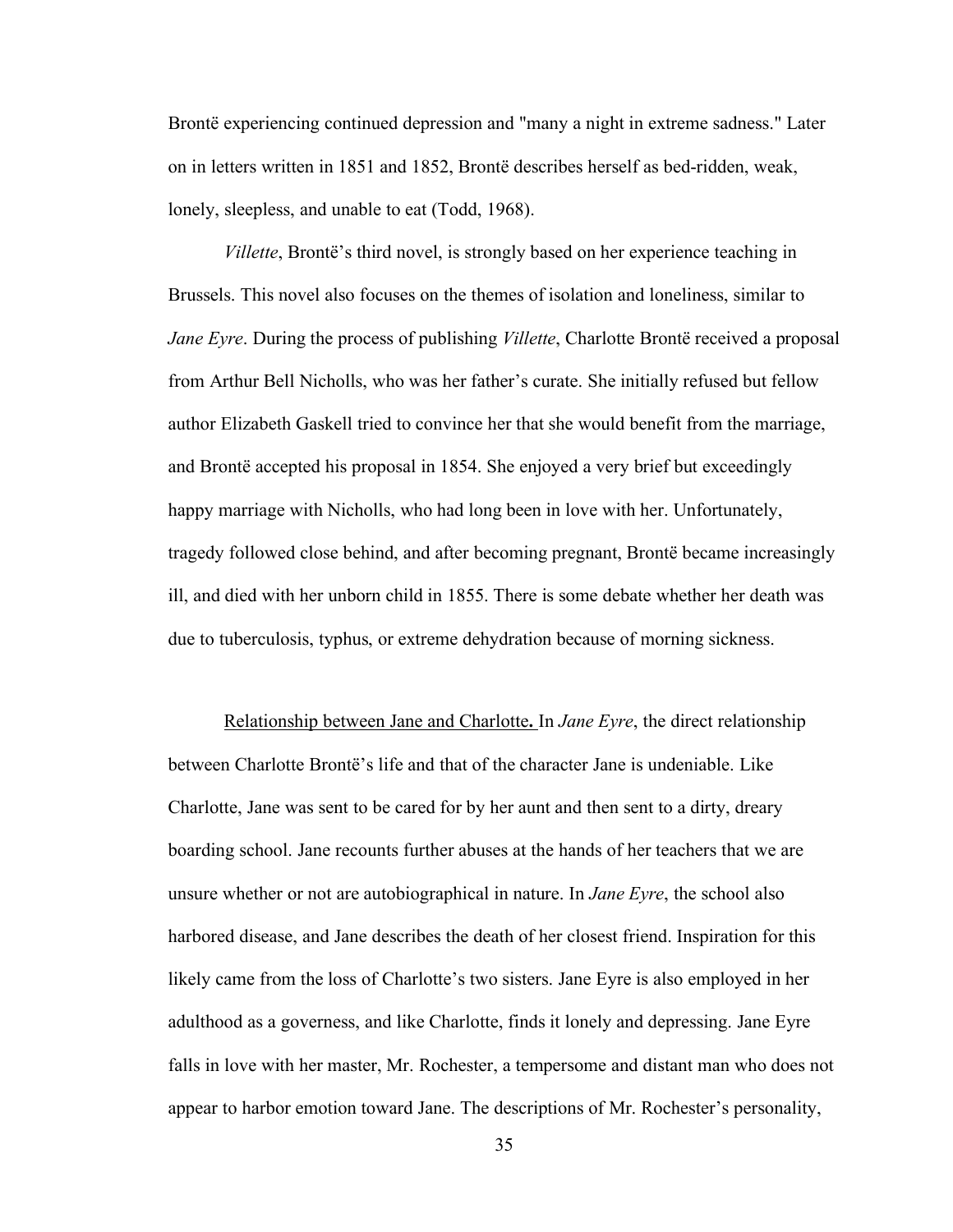with all of its anger and brooding disapproval, are remarkably similar to the descriptions of Constantin Heger that Brontë wrote to her friend Ellen in letters from Brussels. It is likely her unrequited love inspired the complicated love between Jane and Mr. Rochester. Mr. Rochester also had an illegitimate French daughter, with whom he speaks French.

Sociocultural Gender Roles in Jane Eyre. Throughout the novel *Jane Eyre*, Jane struggles to be seen as equal by the many men who are above her in status, such as Mr. Brocklehurst, Rochester, and St. John. Her push against men specifically was unprecedented in literature of the day, calling forward conservative critics. "I don't think, sir, you have a right to command me, merely because you are older than I, or because you have seen more of the world than I have; your claim to superiority depends on the use you have made of your time and experience" (Brontë, 1931, p. 129). As narrator, she is a strong-voiced, brilliant young woman, who is repressed to being quiet and somber by her station as governess. She expresses a constant, bursting desire for liberty and freedom, both literal physical freedom to do whatever she wants, and emotional freedom to express herself and her opinions fully. However, her impoverished family and single-female identity leave her with few prospects outside of being a governess. As apparent when Mr. Rochester's friends, such as Blanche Ingram, come to visit, the single women in the text are searching for rich suitors to elevate their status and keep them safe, which does not interest Jane in the slightest. "Women are supposed to be very calm generally: but women feel just as men feel; they need exercise for their faculties, and a field for their efforts, as much as their brothers do … It is thoughtless to condemn them, or laugh at them, if they seek to do more or learn more than custom has pronounced necessary for their sex" (Brontë, 1931, p. 111-112). The character of St. John offers Jane with security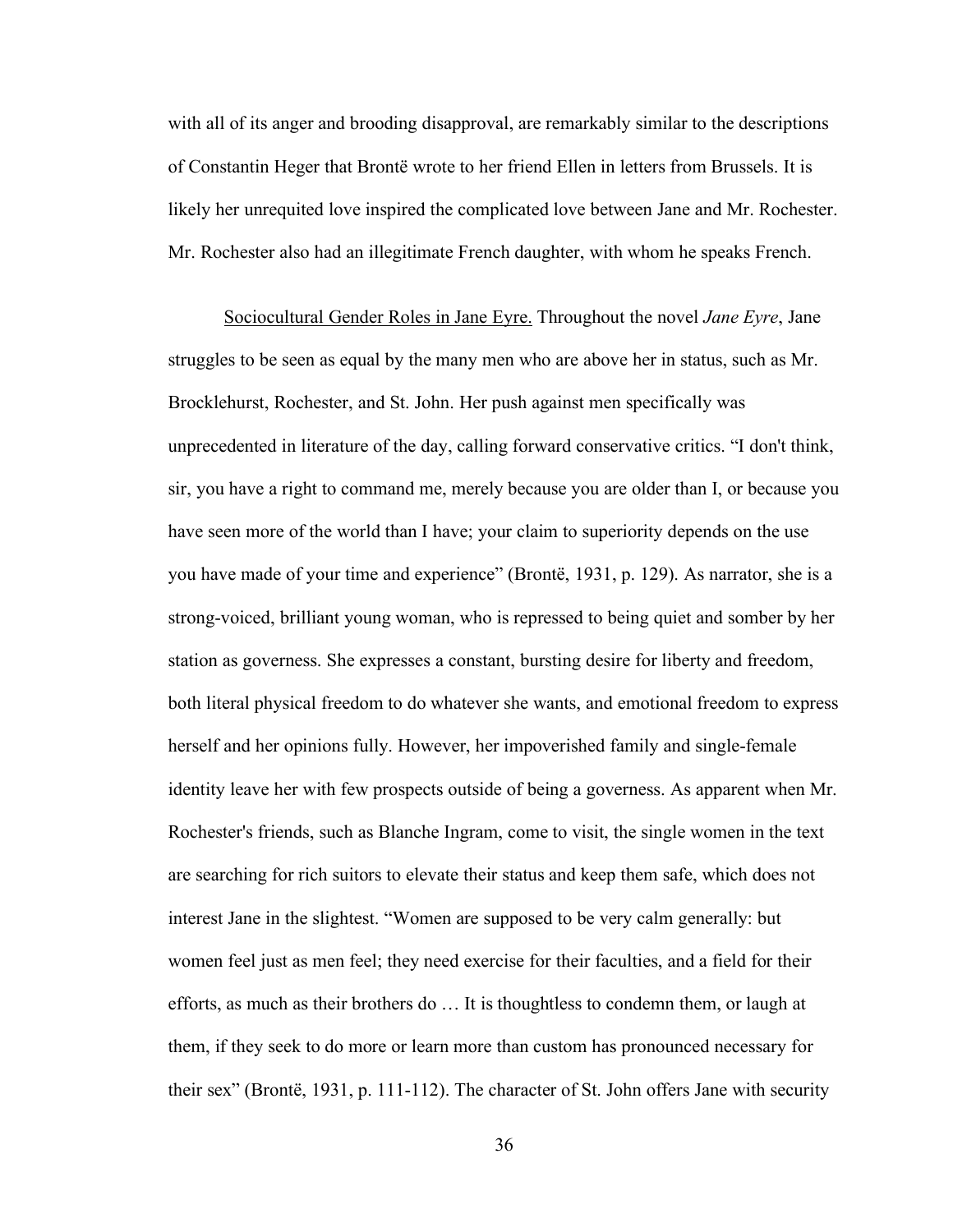and relative freedom as the wife of a traveling missionary, but he clearly does not profess love for her. Jane's normally logical coldness reaches a breaking point where passion outweighs convention, and this drives her back to Mr. Rochester.

Mental Health in Jane Eyre. In her childhood, Jane experiences near constant abuse at the hand of her cousin. "He bullied and punished me; not two or three times in the week, nor once or twice in a day, but continually: every nerve I had feared him and every morsel of flesh on my bones shrank when he came near. Mrs. Reed was blind and deaf on the subject: she never saw him strike or heard him abuse me, though he did both now and then in her very presence; more frequently, however, behind her back" (Brontë, 1931, p. 5). She is also isolated from her other cousins and aunt and punished by being locked in a room alone. This instance of being imprisoned in the red room is reminiscent of the rest cure therapy that was used to "treat" women's nervous illnesses. "*My heart beat thick, my head grew hot; a sound filled my ears, which I deemed the rushing of wings: something seemed near me; I was oppressed, suffocated: endurance broke down— I uttered a wild, involuntary cry—I rushed to the door and shook the lock in a desperate effort"* (Brontë, 1931, p. 13). She then goes on to experience traumatic losses and further abuse in her boarding school, followed by great feelings of loneliness and isolation in adulthood. Mr. Rochester describes her as "So much depressed that a few more words would bring tears to your eyes" (Brontë, 1931, p. 259). By modern psychological standards Jane would be considered a candidate for therapy because of the abuse and losses that she experienced in her developmental years.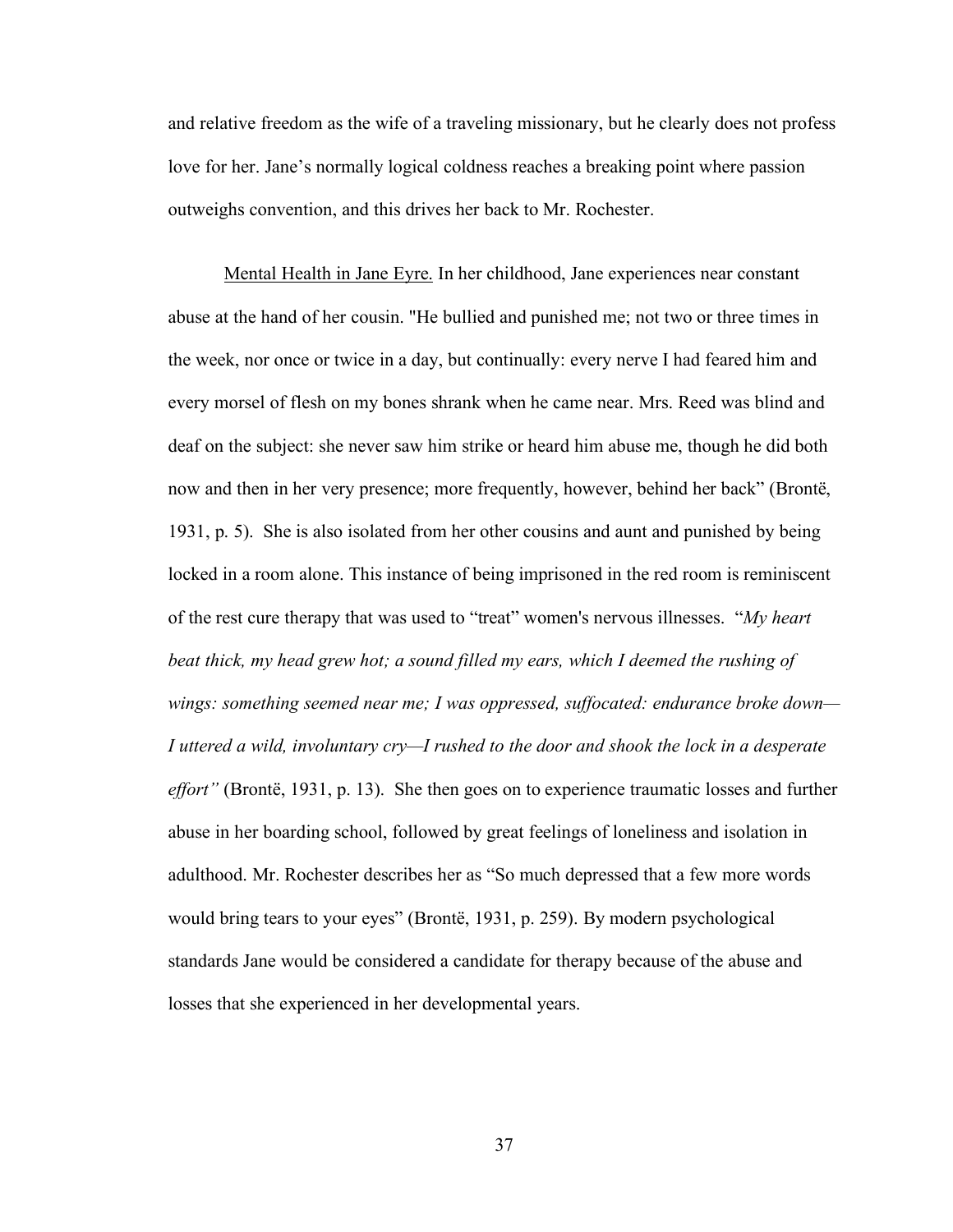Mr. Rochester's wife, also imprisoned in the attic of the home, presents a much clearer example of mental illness in the 19th century. Bertha Mason was wed to Mr. Rochester under false pretenses, without the knowledge that she suffered from a hereditary illness that causes insanity and intellectual disability. His response to her unwell behavior, however, was to lock her in the attic like an animal, where she lived in squalor and darkness. Because of this, her behavior as described by Mr. Rochester and Jane, must be read with the understanding of the sort of terrible injustices she was subject to. The literary theory that Bertha is an alter ego of Jane connects the two women's similar feelings of imprisonment, loneliness, suppressed emotion, and rejection. Following this thread, some have asserted that Bertha may also be an alter ego for Charlotte Brontë herself, who felt greatly rejected by Heger.

Charlotte Brontë Summary. In summary, Brontë was born into early 19th century England and experienced multiple major losses in her childhood and adolescence, including the loss of her mother and two sisters. She was a part of the lower-middle class, worked as a governess, and lived abroad in Brussels, where she fell in love with a man who did not return her affections. She struggled with depressive episodes and melancholy, both regarding spiritual guilt and feeling abandoned by the man she loved. She wrote three novels under pseudonym and her own name, the second of which, *Jane Eyre*, proved extremely successful, despite criticisms. These criticisms revolved around the protagonist of the novel being too outspoken, intellectual, and unfeminine. *Jane Eyre* focused on the plights of a young woman governess who falls in love with the cold, uncompassionate master of the house. There are many similarities between Charlotte Brontë and Jane Eyre, including a difficult childhood, similar vocations, and unrequited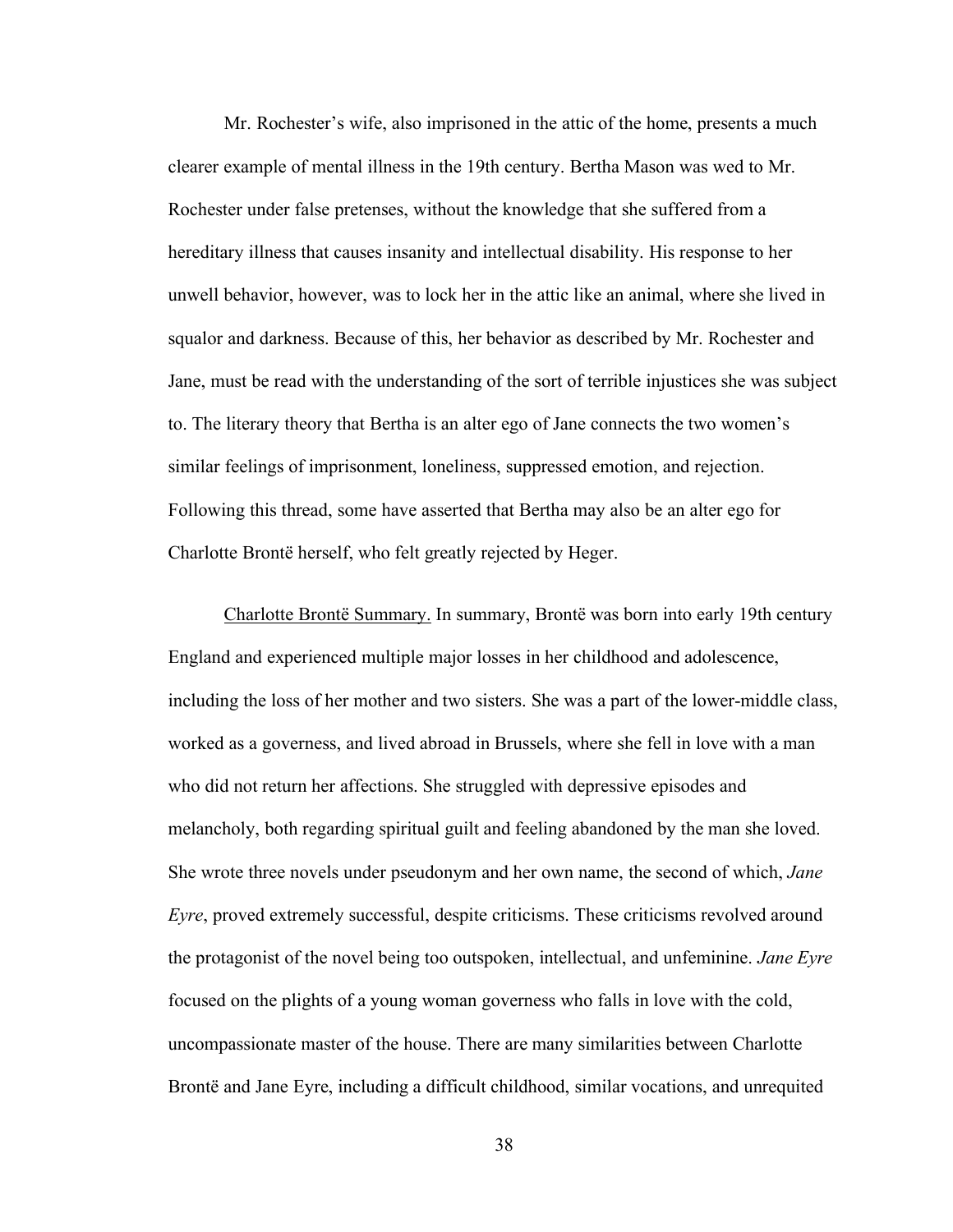love. Charlotte Brontë was married at 38 and passed away at 39 while carrying her unborn child.

Charlotte Brontë wrote about a woman, much like herself, and her desire to experience intellectual equality with the men around her. Her writing exposed the inadequacies and troubles that an unmarried woman in the 19th century faced, and painted the image of an intelligent, strong woman struggling to rise above the restraints placed on her by gender role standards during the era. Similarly, Kate Chopin, another great female author from the 19th century, wrote about a female protagonist struggling against societal expectations. Kate Chopin also experienced many losses in her childhood and adolescent years, and was forced by the death and debt of her husband to take care of her children alone. She, like Brontë, struggled with depression, and turned to writing as an outlet for her depression.

#### Biographical Background of Kate Chopin

Katherine O'Flaherty was born in 1850 to French Canadian and Irish parents in St. Louis, Missouri. Chopin was the third of five siblings, but multiple sisters and brothers died either as babies or later in their early adulthood. She was only five years old when her father, formerly a successful businessman, died in a tragic railroad accident. After this she was tutored at home by her great-grandmother until the Civil War broke out, bringing the death of her brothers and the death of her great-grandmother. In 1870 Katherine married Oscar Chopin and moved to New Orleans where he ran a cotton brokerage. This was the second time men in her life had allowed her to live in affluent social circles. They had six children together before Oscar's business failed in 1879. He died of malaria three years later and left Kate Chopin with an astronomical amount of financial debt. Grief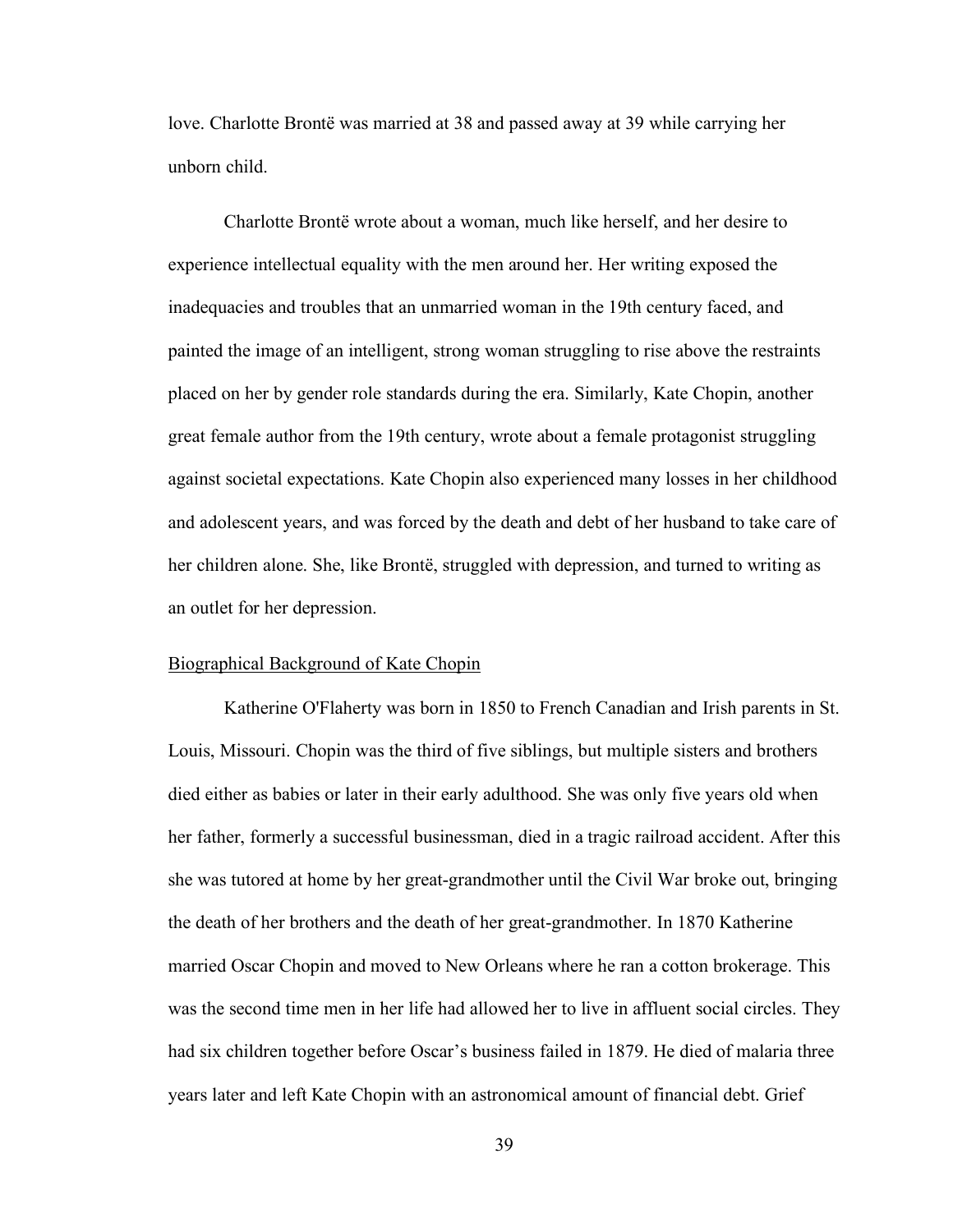ridden and single for the first time, Kate reportedly had an affair with a local married farmer, and was known locally for being openly flirtatious. No more than a year after her husband's death, Kate Chopin's mother also died. During this time she experienced depression and sought professional help. After moving back to St. Louis she began to write on the suggestion of a doctor in order to cope with her emotions. She wrote short stories for the local paper and did not receive fame until the 1899 publication of her novel *The Awakening*.

*The Awakening* tells the story of Edna Pontellier, a wife and mother from New Orleans who is vacationing at Grand Isle resort in the Gulf of Mexico with her family. Edna spends little time with her husband, who enjoys gambling and occasionally bringing treats for the children. During the vacation Edna Pontellier becomes close friends with Robert Lebrun, the young, single, and playful flirtatious son of Madame Lebrun, who manages the resort. Their playful friendship blossoms into romance, although neither party acts on their emotions. Robert Lebrun, likely concerned that his affinity for a married woman is too strong, departs for a sudden, long-term trip to Mexico. This breaks Edna's heart, and she becomes increasingly aware of how unhappy she is in her relationship with her husband, who treats her like property and does not value her intellectual and creative pursuits, like painting. Adèle Ratignolle, another woman on vacation at Grand Isle, embodies all of the maternal joy and matronly feminine nature that Edna feels that she lacks. While she loves her children, she does not feel the same sort of fulfillment and identity that Adèle finds in child-rearing, sewing, and cooking. After their vacation is over and the Pontelliers return to New Orleans, Edna cannot stop thinking about Robert. She hates her life as the wife of a socially affluent man, and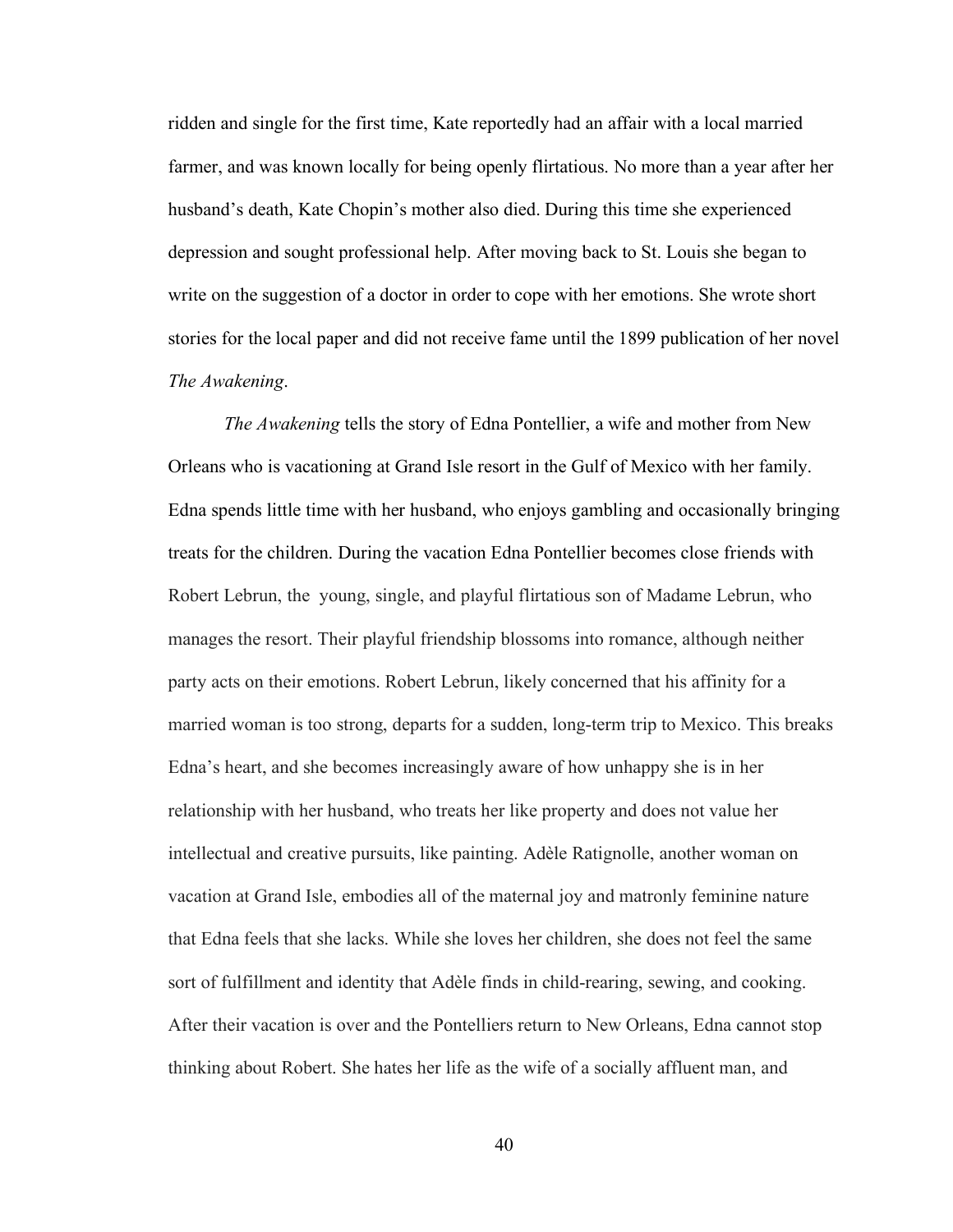begins to rebel against his requests of her. Her husband consults a doctor, suggesting his wife is unwell, but Edna continues to claim independence by engaging in domestic life less and less, and by painting and visiting Mademoiselle Reisz, a hermadic woman and excellent pianist whom Edna strangely admires. Eventually, Edna's husband leaves for a business trip in New York and sends the children to their grandmothers, essentially breaking up their family and retreating from his "unruly" wife.

While she is alone, Edna blossoms into her own person, begins a primarily sexual affair with a man named Alcée Arobin, who is infatuated with her, and even sells the family home to move somewhere of her own. Edna discovers that Robert has been writing letters to Madame Reisz describing how much he misses Edna. Madame Reisz also advices Edna to take caution, as very few women have the strength it takes to rise above the expectations of society. After some time, Robert returns to New Orleans and avoids her for as long as he can bear before confessing his love. Edna leaves this confrontation to help Adèle Ratignolle, who is giving birth. Adèle advises Edna to refuse Robert's love, and to think of her children instead of her own happiness. When Edna returns home, Robert is gone again, and has left a note saying he will never return or shame her further by pursuing a married woman. Edna, overwhelmed with grief, then flees to Grand Isle and wades out into the sea where she learned to swim, and drowns herself.

Response to *The Awakening*. Given *The Awakening*'s blatant rebellion against the ideals of doting motherhood and depiction of female sexuality and infidelity, the response to the book was extremely critical. The St. Louis Post-Dispatch labeled the novel "poison" and "too strong a drink for moral babes" (Nicklemen, 2016). People also reviewed the novel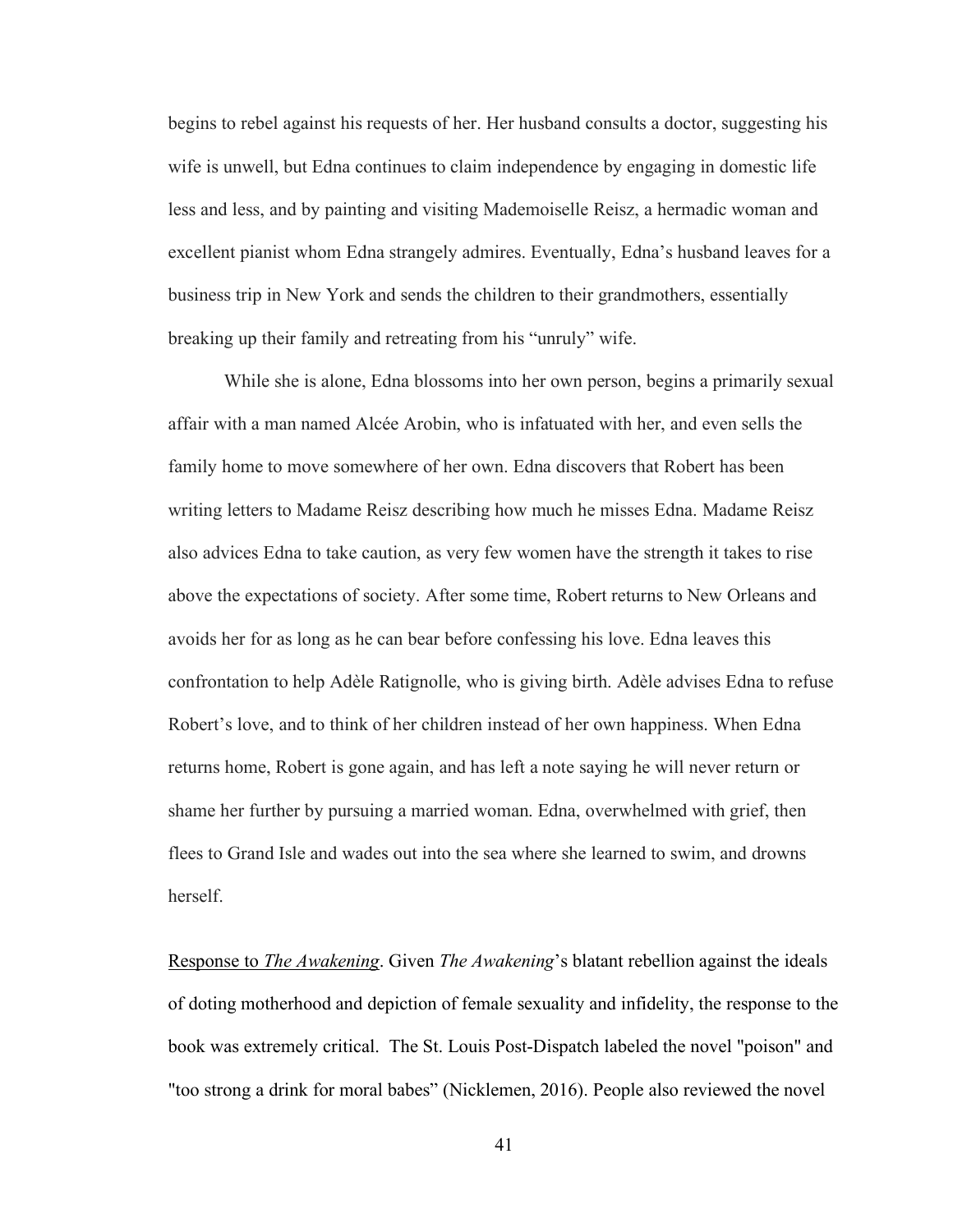as being morbid and vulgar because of its reference to suicide. The text was censored, and Chopin never again published a novel. Biographer Emily Toth held the opinion that *The Awakening* finished Chopin's writing career because Edna's character was too sensual and rebellious for the matriarchy (Toth, 1999). Chopin passed away at 54 of a brain hemorrhage while visiting the World's Fair in 1904.

Relationship between Kate and Edna. The similarities between author Kate Chopin and Edna Pontellier are not as striking as those between Charlotte Brontë and Jane Eyre, but there are a few important parallels to be noted. First, both Chopin and her protagonist are the wives of once successful businessmen in the southern United States. Because of Kate's husband's business, before his economic decline and death, she enjoyed a lifestyle befitting the upper social class. Kate Chopin also vacationed in Grand Isle, like other wealthy families in the city, and like Edna Pontellier. The inspiration for some of Edna's angst about loving someone she could not have could possibly have come from Chopin's own affair with a married farmer after the death of her husband. In Chopin's first novel, *At Fault*, forbidden love is also explored in the tale of a Catholic woman who loves a divorced man but cannot reconcile divorce because of her faith. Kate Chopin began her writing career because of her struggle with depression, and depression is a major theme in *The Awakening*.

Sociocultural Roles in *The Awakening.* Edna's dissatisfaction with her life and her position as wife and mother are clear in the text. As early as the second page, it is suggested that Leonce sees his wife as his personal property, "…looked at his wife as one looks at a valuable piece of personal property." He frequently reproaches her for not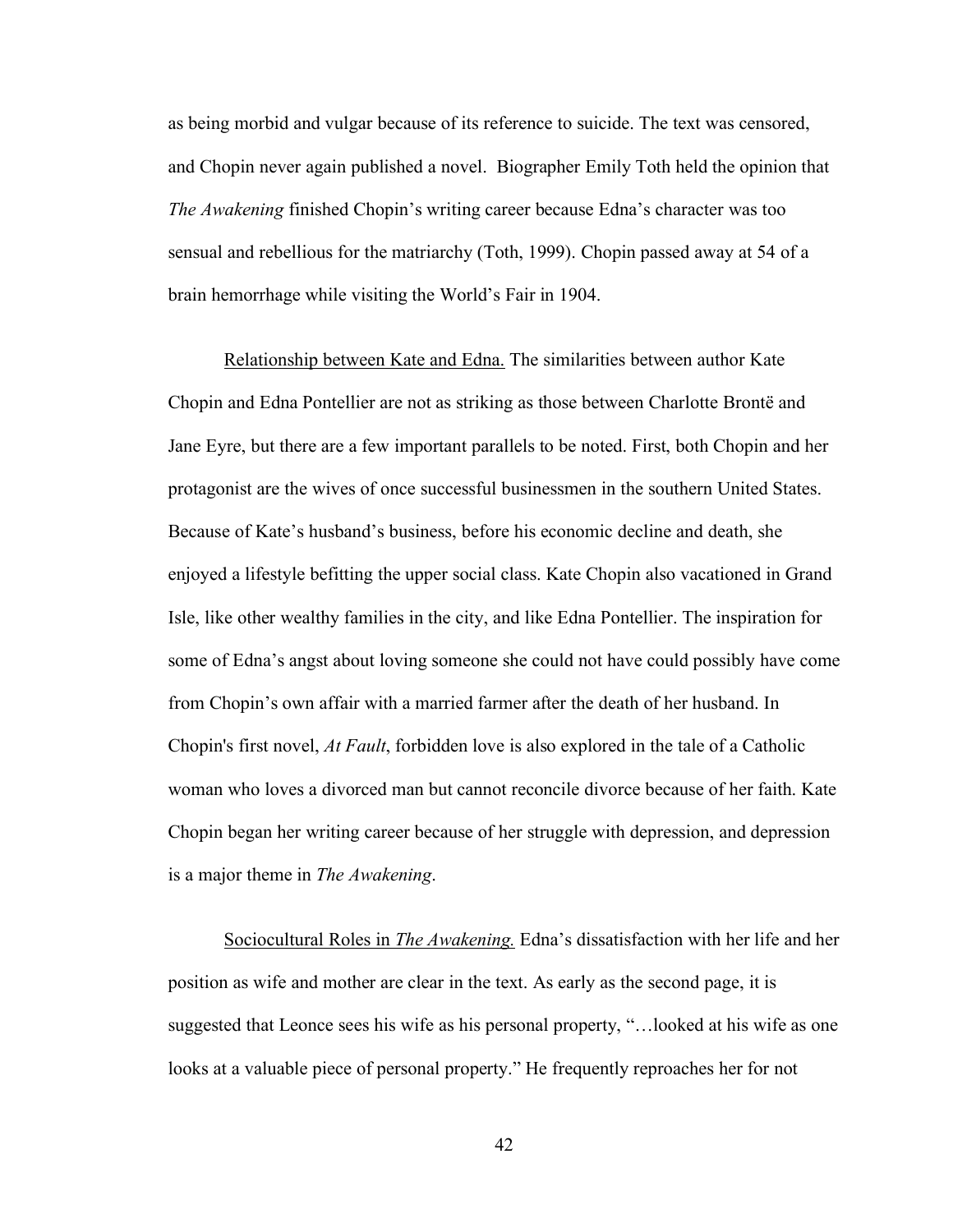being a suitable mother, and chastises her for what he considers neglect of the children. His views are "…if it was not a mother's place to look after children, whose on earth was it?" (Chopin, 199, p. 6). As is typical with the norm of domestic roles during this period, Edna is expected to pamper and dote on her children while Leonce stays away gambling and smoking until late in the night. Edna has caregivers to do most of the work with the children, but still she is expected to maintain a matronly demeanor and focus. Edna does not consider herself motherly, and lacks the domestic enthusiasm of her peers, despite loving and caring for her children greatly. When the family moves back to their home in New Orleans, Edna is overwhelmed by the expectations of her husband and society. Leonce is overwhelmed with anger when he finds out that Edna has not stayed at her home and visited with the local women, because it is the wife's duty to maintain social appearances in all related to the house. In these confrontations, it is insinuated that Leonce sees his wife as a failure in both areas of motherhood and duties of a wife.

As Edna grows closer and closer to acting as a free agent, and shunning society's expectations, Leonce distances himself. "Her new and unexpected line of conduct completely bewildered him. It shocked him. Then her absolute disregard for her duties as a wife angered him" (Chopin, 1899, p. 55). Mr. Pontellier even considers his wife as not herself and mentally unstable. However, as narrator Chopin clarifies this misunderstanding "That is, he could not see that she was becoming herself and daily casting aside that fictitious self which we assume like a garment with which to appear before the world" (Chopin, 1899, p. 56).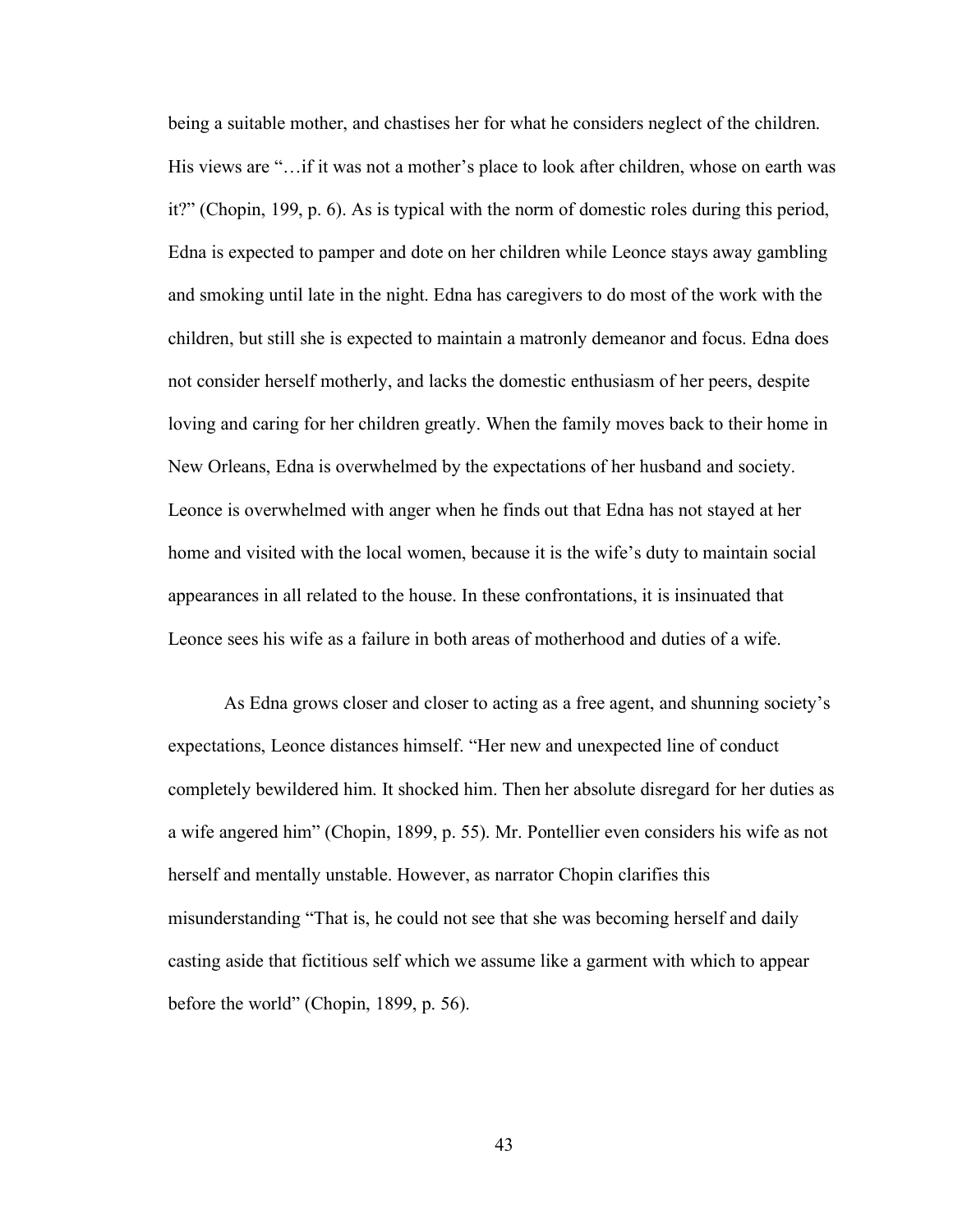At the end, in the throes of her battle with depression and losing Robert, she is advised by Adele to "Think of the children." When Doctor Mandelet confronts Edna's mental illness, Edna expresses the belief that maybe only children have freedom, of which she is jealous. The doctor reminds her of her purpose as a woman, "It seems to be a provision of Nature; a decoy to secure mothers for the race. And Nature takes no account if moral consequences, of arbitrary conditions we create, and which we feel obligated to maintain at any cost" (Chopin, 1899, p. 108). This series of conversations addresses the constraining nature of motherhood, which can be used by patriarchy to entrap women. This is expounded upon beautifully in Adrienne Rich's *Of Women Born,* which examines the patriarchal institution of motherhood and the experience of pregnancy as a feminist mother and poet.

When Edna takes her life, she does take Adele's advice and thinks of the children, but not in the way one might expect. Through this quote, in my opinion the most important quote in the text, she summarizes her dissatisfaction and struggle to find meaning in her life within her social and domestic duties as a mother and wife. "She thought of Leonce and the children. They were a part of her life. But they need not have thought they could possess her, body and soul" (Chopin, 1899, p. 112).

Mental Health in *The Awakening*. The most obvious reference to mental health in *The Awakening* is the closing of the book, where Edna takes her own life by drowning herself in the sea. Detailing the suicide of a woman, from the perspective of a woman, was considered unheard of and extremely unsavory. Examining Edna's character in retrospect, there are behaviors and interactions that foreshadow and indicate her struggle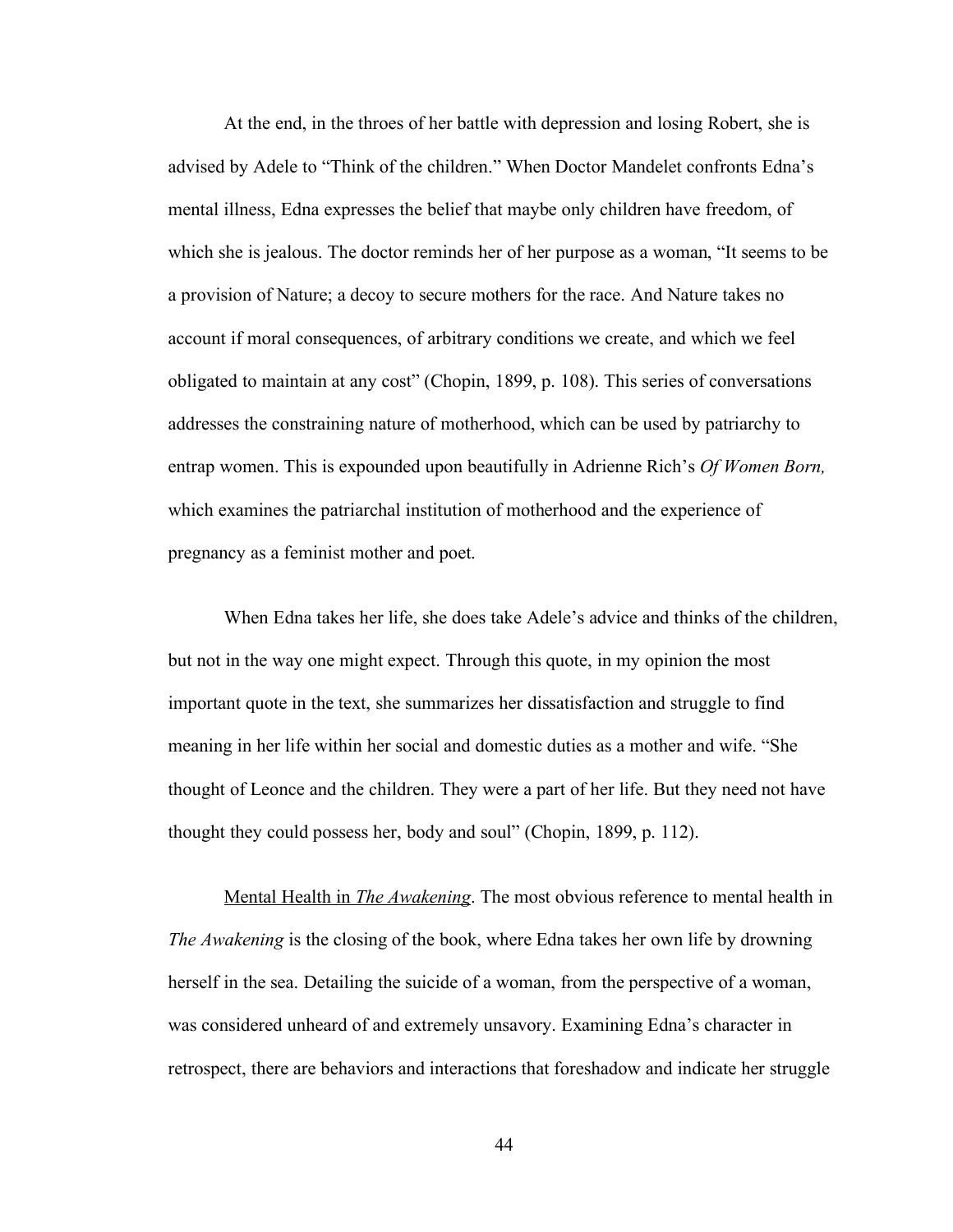with depression. Edna is overcome by sudden bouts of sadness and crying. After her husband's return and routine reproach concerning her failure to be a proper mother, she leaves to cry outside alone, citing "an indescribable oppression, which seemed to generate in some unfamiliar part of her consciousness" that "filled her whole being with vague anguish" (Chopin, 1899, p. 7). After confrontations with her husband, to which he responds by leaving to eat his dinner at the club, Edna expresses her anger alone by shredding her handkerchief, stomping on her wedding ring and shattering a glass vase on the floor (Chopin, 1899, p.51). When in public, Edna describes feeling "no interest in anything about her," and experiences waves of apathy toward life. She is heartbroken over Robert leaving and feels disparity between who she is expected to be and desires to be. While assuming her own identity and pursuing her individuality outside of her social roles, the push back from her husband and others around her causes her great pain. "There were days when she was unhappy, she did not know why,- when it did not seem with while to be glad or sorry, to be alive or dead; when life appeared to her like a grotesque pandemonium and humanity like worms struggling blindly toward inevitable annihilation" (Chopin, 1899, p. 56). Her decisions, which are rash and rushed toward the end of the book, suggest instability. Doctor Mandelet finally confronts Edna about her behavior and suggests she is having trouble, which she does not deny but refuses help. It is not long after that Edna wades out into the sea to take her own life.

## Common Themes in *Jane Eyre* and *The Awakening*

Through analysis of Brontë and Chopin's literary works, themes emerge of the female protagonists feeling trapped, discontented, objectified, misunderstood, and grossly limited by their domestic roles in society. In the case of Jane Eyre, her primary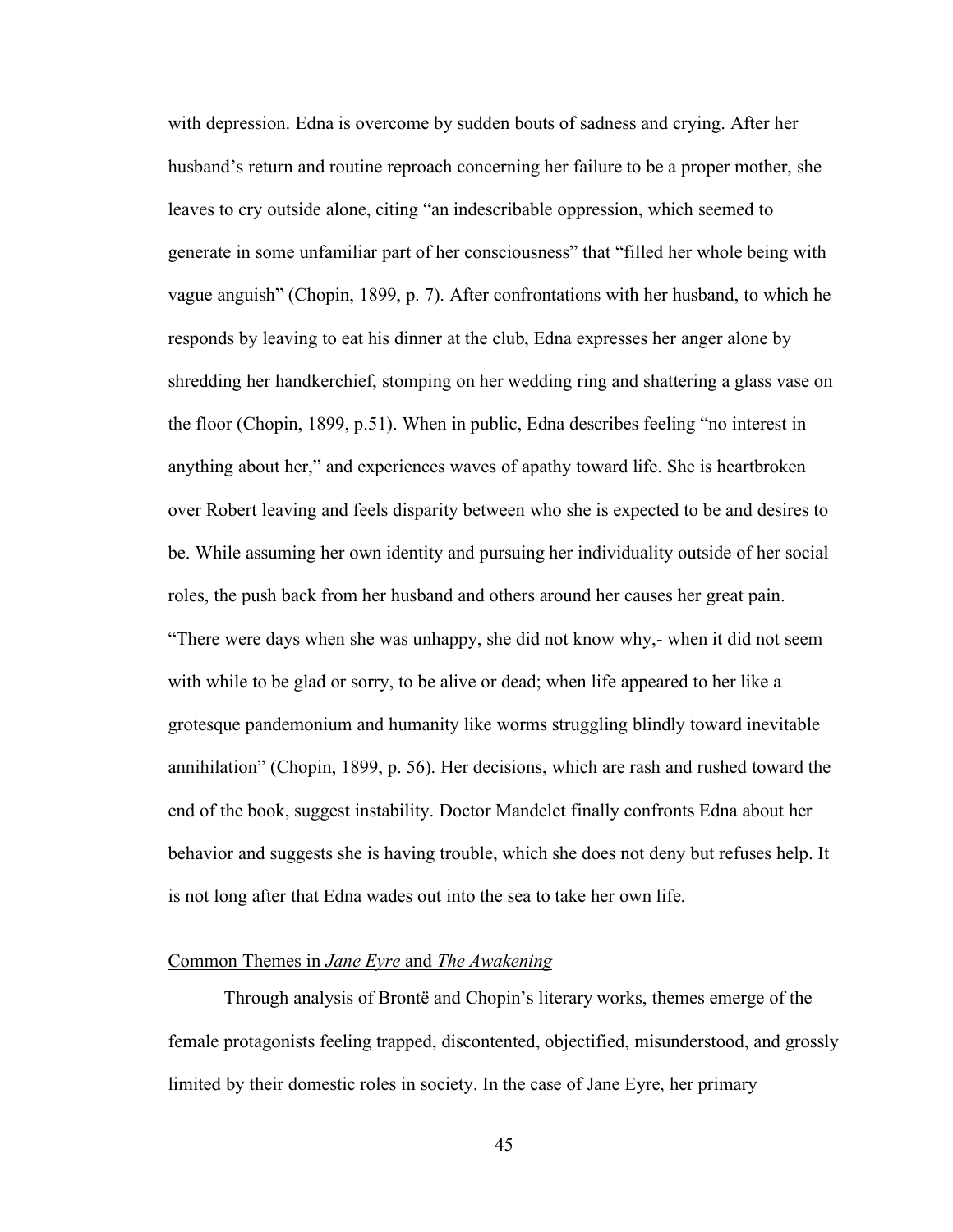expression of dissatisfaction is a fierce desire to be seen as an intellectual equal among her male peers. For Edna Pontellier her entrapment is largely expressed as a desire to have physical freedom from her domestic expectations, and freedom to choose to love a man who is not her husband.

Bird Imagery. Bird imagery has been used throughout literature to symbolize a number of things. Birds can symbolize freedom, beauty, innocence, and spirituality. Specific birds such as ravens, doves, and eagles symbolize death, peace, and majesty, respectively. In multiple 19th century novels, however, the symbol of the bird seems to embody the entrapment and desire for freedom felt by women. Tom Hardy's *Tess of the d'Ubervilles* frequently uses bird imagery to describe Tess and other women in the novel. Most importantly, Tess is often compared to a trapped bird that cannot obtain the freedom she desires. A caged bird embodies her feelings of vulnerability in lines describing her as one "who had been caught during her days of immaturity like a bird in a springe" (Hardy, p. 261 as cited in Kowalchuk, 1985).

Bird symbolism relative to the portrayal of women can also be found in works by Fanny Fern and Susan Glaspell. Fern, Glaspell, and Chopin were all 19th century American female authors who used similar bird symbolism, including images of caged canaries, mockingbirds, and parrots. The key theme in all these examples is the use of a bird being caged to mirror how the female characters in the texts feel trapped and limited (Campfield, 2009). The caged birds symbolize the frivolity of the era, along with the beauty and luxury of Victorian wealth, but also illustrate the sadness of something so free being contained and objectified. When these authors use bird imagery to describe the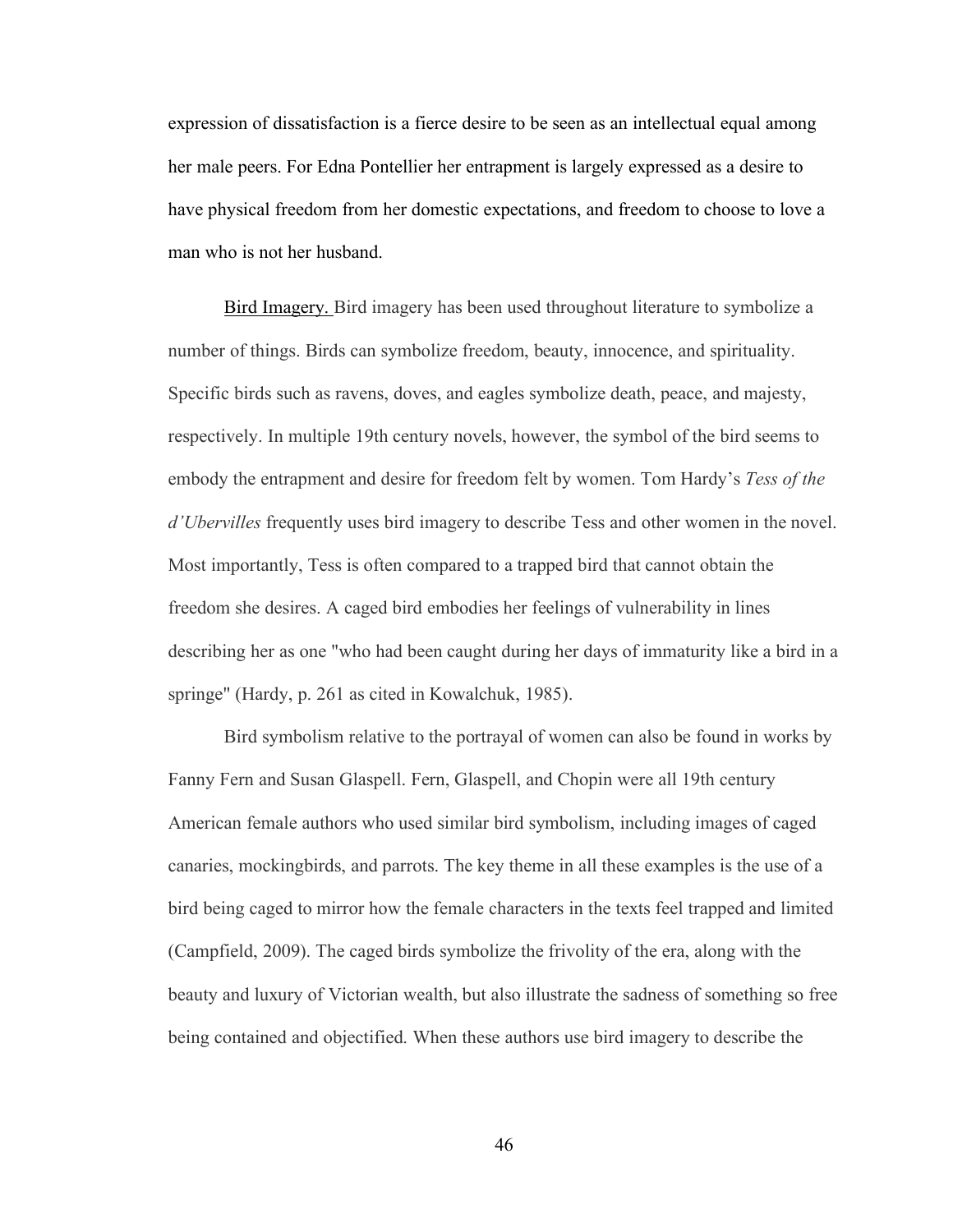appearances of women's dress, their behavior, or their emotion, it solidifies the comparison of imprisoned beauty.

Imagery and symbolism regarding birds are themes in both *Jane Eyre* and *The Awakening*. As a child, Jane is enthralled with a book on British birds that describes different species of sea birds and other exotic fowl she has not seen. She uses reading about these birds as a sort of escape, symbolic of her own desire to fly away and have freedoms allowed to animals but not to her. Throughout the book, Jane feeds the birds, and references fowl in conversation between herself and Mr. Rochester. The key reference to this is when Jane breaks this affinity with this comparison and breaks ties between Mr. Rochester. "Jane, be still; don't struggle so, like a wild frantic bird that is rending its own plumage in its desperation." To which Jane responds, "I am no bird; and no net ensnares me; I am a free human being with an independent will, which I now exert to leave you" (Brontë, 1931, p. 268).

*The Awakening* opens by describing a caged, brightly-colored parrot, and continues to use imagery of parrots, mockingbirds, pigeons and gulls throughout the rest of the text. The trapped nature of a caged bird symbolizes the way that Edna feels trapped, filled with unexplainable loneliness. Leonce's expectations of Edna, both as a mother and doting wife, make her feel unappreciated and suffocated, similar to the caged parrot. Both beautiful Edna and the colorful parrot are possessions, beautiful to admire but undesirable when they speak too much.

Mademoiselle Reisz addresses this bird symbolism beautifully when she sizes up Edna's strength and independence. "She put her arms around me and felt my shoulder blades, to see if my wings were strong, she said. 'The bird that would soar above the level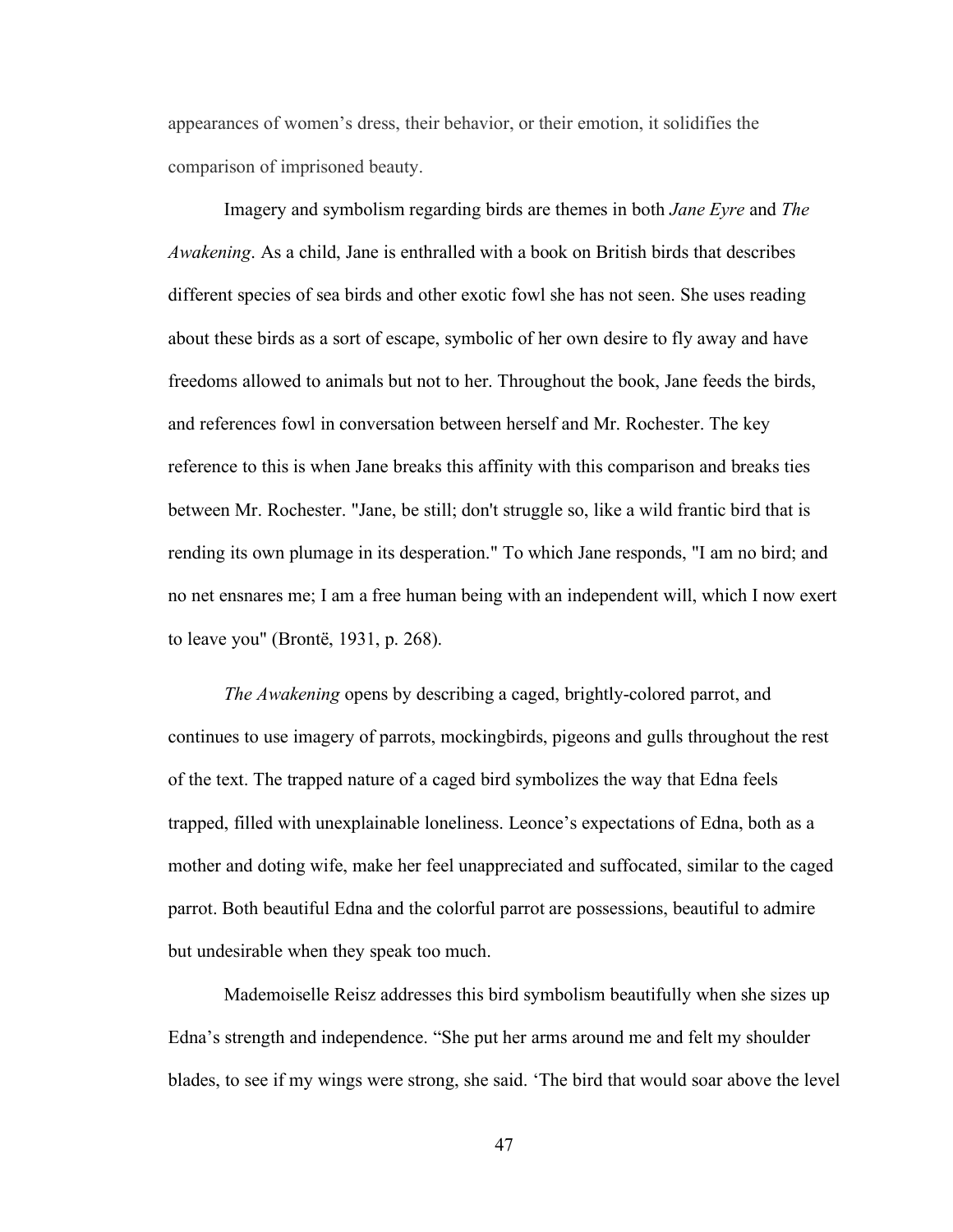plain of tradition and prejudice must have strong wings. It is a sad spectacle to see the weaklings bruised, exhausted, fluttering back to earth.' Wither would you soar?" (Chopin, 1899, p. 81). She uses the analogy of a bird with strong wings to explain how a woman must be strong and capable to endure the great resistance created by patriarchal tradition and sexist society if she intends to soar or excel. Sadly, in the end, it seems that Edna Pontellier's wings were not strong enough, unless her suicide be interpreted as a final embrace of unattainable freedom.

In both of the texts, bird symbolism is used to highlight the desire of these women to break the societal expectations of women, to exceed beyond limitations placed on their sex, and to have true freedom as their own persons. Like caged birds, women in the 19th century were considered beautiful possessions meant to enhance a man's household and stay quiet and obedient within very clear barriers.

#### Sociocultural Differences Between Brontë and Chopin

When comparing and contrasting these two authors it is important to consider the similarities and differences between their socioeconomic class, place of birth, upbringing, life experiences, marital relationships, and other demographic information. The following table lists important facts about each author. Brontë was born earlier in the 19th century than Chopin. Brontë was born in rural Yorkshire, England, and Chopin was born in urban St. Louis, Missouri. Brontë was lower class, and relied upon working as a governess to survive, while Chopin was middle-upper class until her husband died when she was 32. Brontë began writing much younger than Chopin. Chopin was not published till she was 40, and Brontë unfortunately would only live to be 39, but had been published since she was 29. Chopin was married at age 20, while Brontë was not married until she was 38.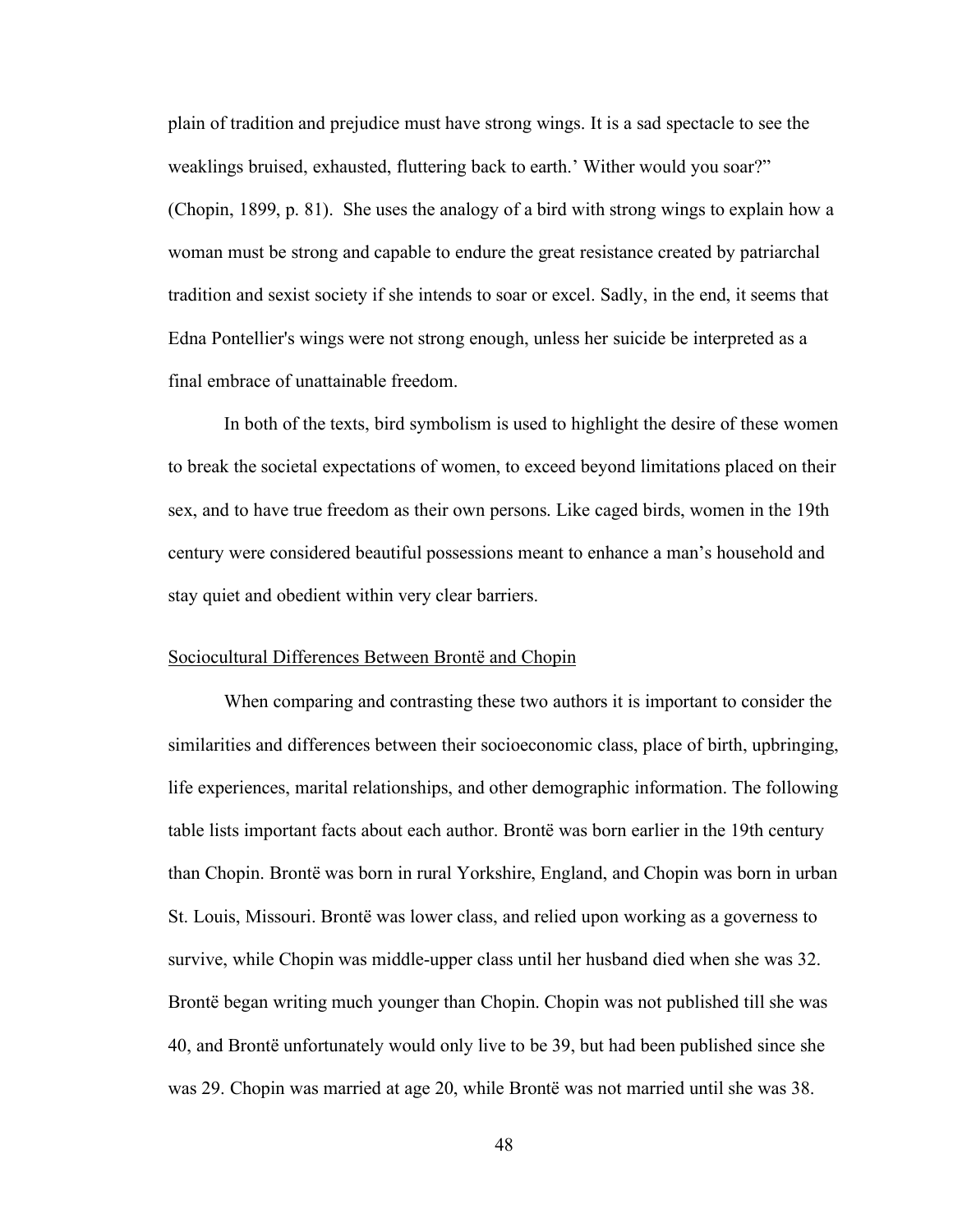Chopin had five children, and Brontë had none. Both authors suffered the loss of their parents at age 5, experienced the death of multiple siblings during childhood, faced financial troubles, suffered from depression, and wrote books that were considered unfeminine and improper.

|                               | <b>Brontë</b>                         | <b>Chopin</b>                               |  |
|-------------------------------|---------------------------------------|---------------------------------------------|--|
| <b>Birthplace</b>             | 1816 - Yorkshire, England             | 1850 - St. Louis, USA                       |  |
| Socioeconomic<br><b>Class</b> | Lower class                           | Middle upper class                          |  |
| <b>Parents</b>                | Mother died at 5, lived with<br>aunt. | Father died at 5, lived with<br>grandmother |  |
| <b>Siblings</b>               | 6 (2 died in childhood)               | 5 (2 died in childhood)                     |  |
| <b>Employment</b>             | Governess/Novelist                    | Novelist                                    |  |
| <b>Age Began</b><br>Writing   | 13                                    | 40                                          |  |
| <b>Age Published</b>          | 29 (1847)                             | 40 (1890)                                   |  |
| <b>Marriage (Age)</b>         | 38 (1854)                             | 20 (1870)                                   |  |
| <b>Children</b>               | (died in utero)                       | 6                                           |  |
| Death                         | 39, Tuberculosis (1855)               | 54, Brain hemorrhage (1904)                 |  |
| <b>Mental Health</b>          | Undiagnosed depression                | Diagnosed depression                        |  |

Table 1. A table illustrating the sociocultural similarities and differences between Charlotte Brontë and Kate Chopin.

The final portion of this thesis will examine the conclusions that can be drawn from each of the preceding sections. These conclusions will consist of connections drawn between the understanding that modern research provides and the evidence about life in the 19th century sourced from articles, letters, medical journals, books, biographies, and diaries.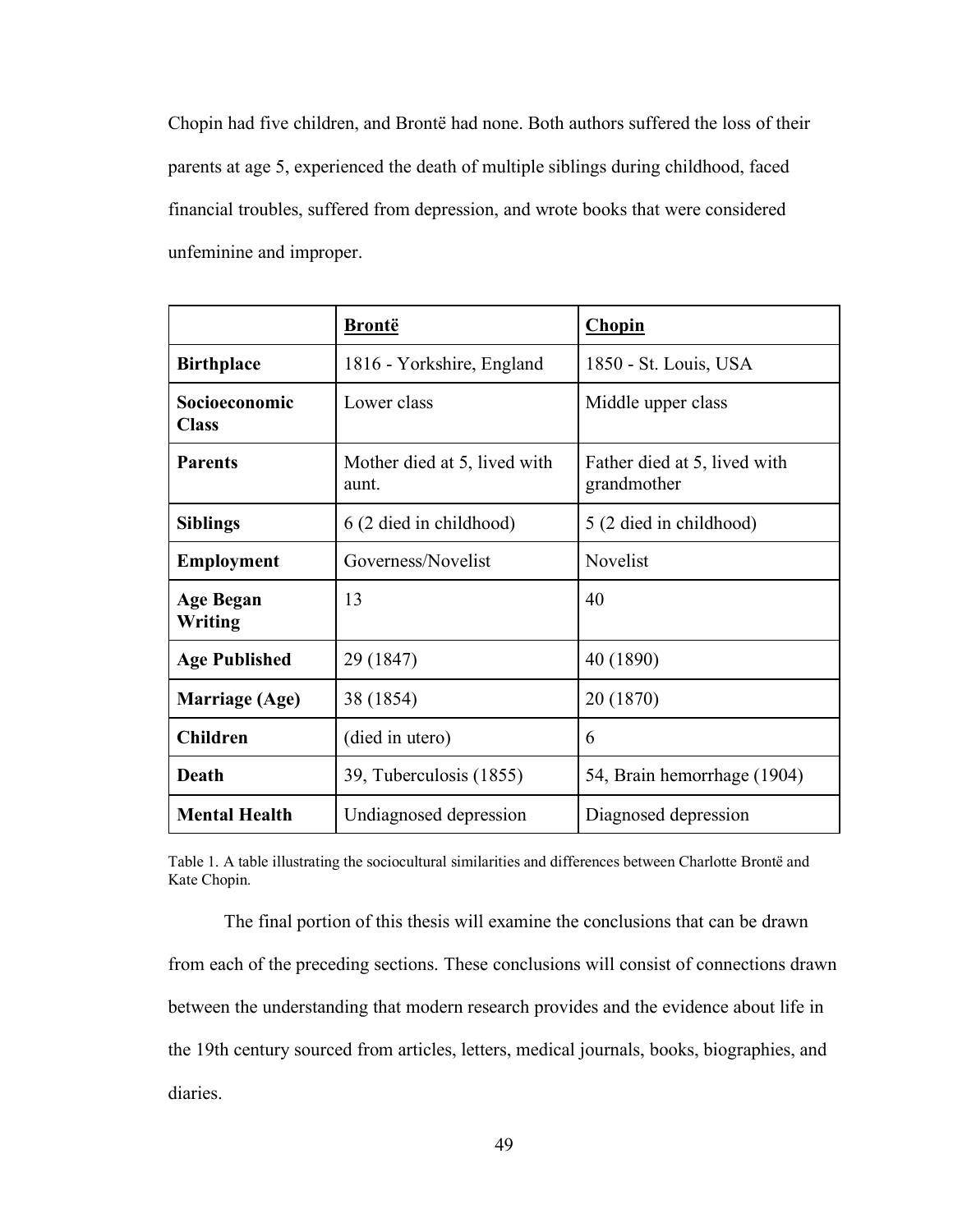#### **SYNTHESIS**

# Theories About Depression in Women in the 19th Century

The review of modern psychological research established that major factors predicting vulnerability toward depression in women are cognitive factors such as hopeless thinking styles, rumination, self-sacrifice, and objectified body consciousness. Self-sacrifice and hopelessness arise especially in situations where individuals experience oppression and interpret their situation as being due to internal factors that will never change and will negatively influence all other areas of their life. Negative life experiences that women might have that interact with these cognitive processes include sexual harassment and discrimination, which women are more likely to experience than men. Pregnancy also increases vulnerability to depression because of physical and hormonal changes and the possibility of complications. The negative life events and stressors increased women's likelihood of developing depression, which coincides with the diathesis-stress model (Colodro-Conde et al., 2018).

In the 19th century in both Great Britain and the United States, the lives of women were structured in a way that presented many of the negative experiences that interact with women's cognitive vulnerability to depression. Married women were expected to be almost constantly pregnant, and faced extremely high rates of miscarriage and child loss. Women had little legal protection against sexual abuse or harassment, and were objectified as the property of men. Without rights, jobs, or authority outside of the household, women lived in oppressed and limiting roles that confined them to an identity as a mother and wife. The expectations that women be spiritual and obedient, on the threat of losing financial security or safety, can lead to self-sacrificing schemas and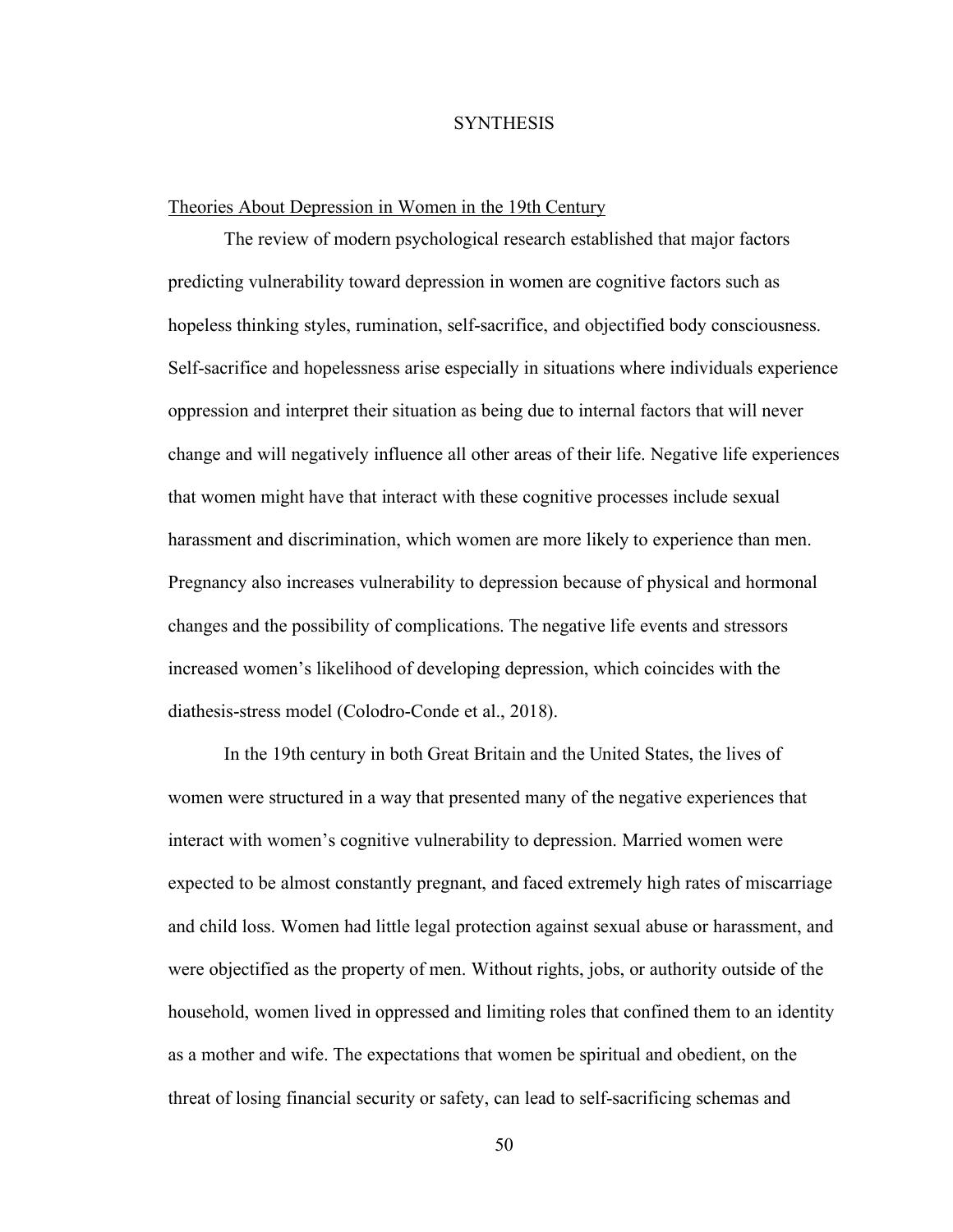ultimately hopeless thinking styles. All of these factors could have contributed to the high level of cases of depression in women in the 19th century.

A compounding factor for women in the 19th century was the misinterpretation of their emotional distress as a symptom of hysteria. Because the symptoms prompting a diagnosis of hysteria were so vague, ranging from lethargy to a desire for attention, it is likely that many women with other mental health illnesses, such as depression, were misdiagnosed and treated in ways that exposed them to even more negative life experiences.Treatments for hysteria were abusive by modern standards, including electrocution and prescribed isolation and complete lack of mental stimulation. Doctors giving uterine massages to women to bring them to orgasm is a complete violation of the Hippocratic oath and modern standards of professionalism. The women being stimulated by these doctors were sometimes underaged, and this treatment by a doctor could be their first sexual experience, conducted under the guise of medical practice. It is not clear what level of consent was given, but Playfair describes his patients as sometimes shrinking from his touch (Playfair, 1883, p. 35). However, because of the 19th century belief that women did not experience orgasm or sexual pleasure, these actions were viewed as being medical and not sexual in nature at the time. This misunderstanding likely caused great confusion for women in treatment in their adolescence and beyond while growing in understanding of their own mysterious bodies and their own sexuality.

Parallels between these uterine massages and the sexual abuse delivered under the guise of medical treatment by American 21<sup>st</sup> century doctor Larry Nassar can be drawn. Larry Nassar is believed to have abused at least 250 women and girls in the 1990s and 2000s before his conviction in 2017. He sometimes referred to his sexual abuse as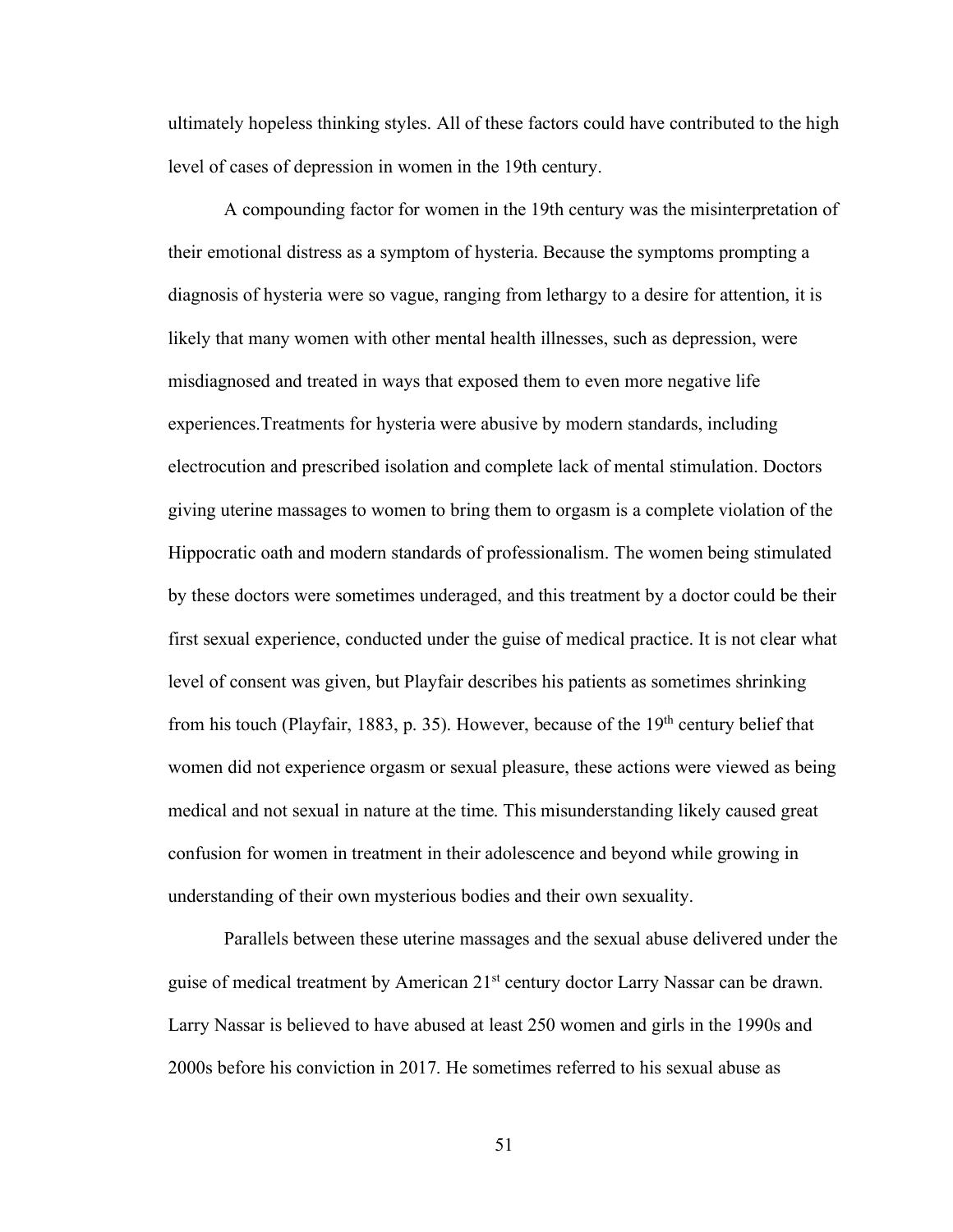"intervaginal adjustments," and even convinced parents that his inappropriate behavior was medical and normal. One gymnast estimates that Nassar carried out this perverse treatment on her over 800 times over the course of her career. Because of Nassar being a trusted doctor for athletes of the USA Olympic team and many others, he was able to use his power to persuade the parents of these female patients that his treatment was helpful as the parents looked on in the same room (Salam, 2019). Just as Nassar was able to use his position as a trusted physician to disguise sexual abuse, it is very possible that some of the trusted doctors in the  $19<sup>th</sup>$  century were able to disguise sexual abuse as "uterine" massage." Regardless of whether or not the intentions of these doctors were to cause harm, it is reasonable to posit that psychological harm was done.

Charlotte Perkins Gilman describes her rest cure treatment for postpartum depression as bringing her close to complete mental breakdown and contemplation of suicide. *The Awakening* would not exist had Kate Chopin's obstetrician suggested a traditional rest cure that would prohibit writing or reading, instead of advising that she turn to writing to cope with her depression following the loss of her husband. Both women experienced their depression in the 1880s, but experienced very different treatments with clear differences in outcome. Brontë, on the other hand, received no diagnosis or treatment and expressed struggling with depressed emotions late into her life.

#### Analysis of Biographies and Literature

Brontë and Chopin's lives both exemplify the struggle that women faced during the 19th century. Chopin became a young widow and inherited the overwhelming debts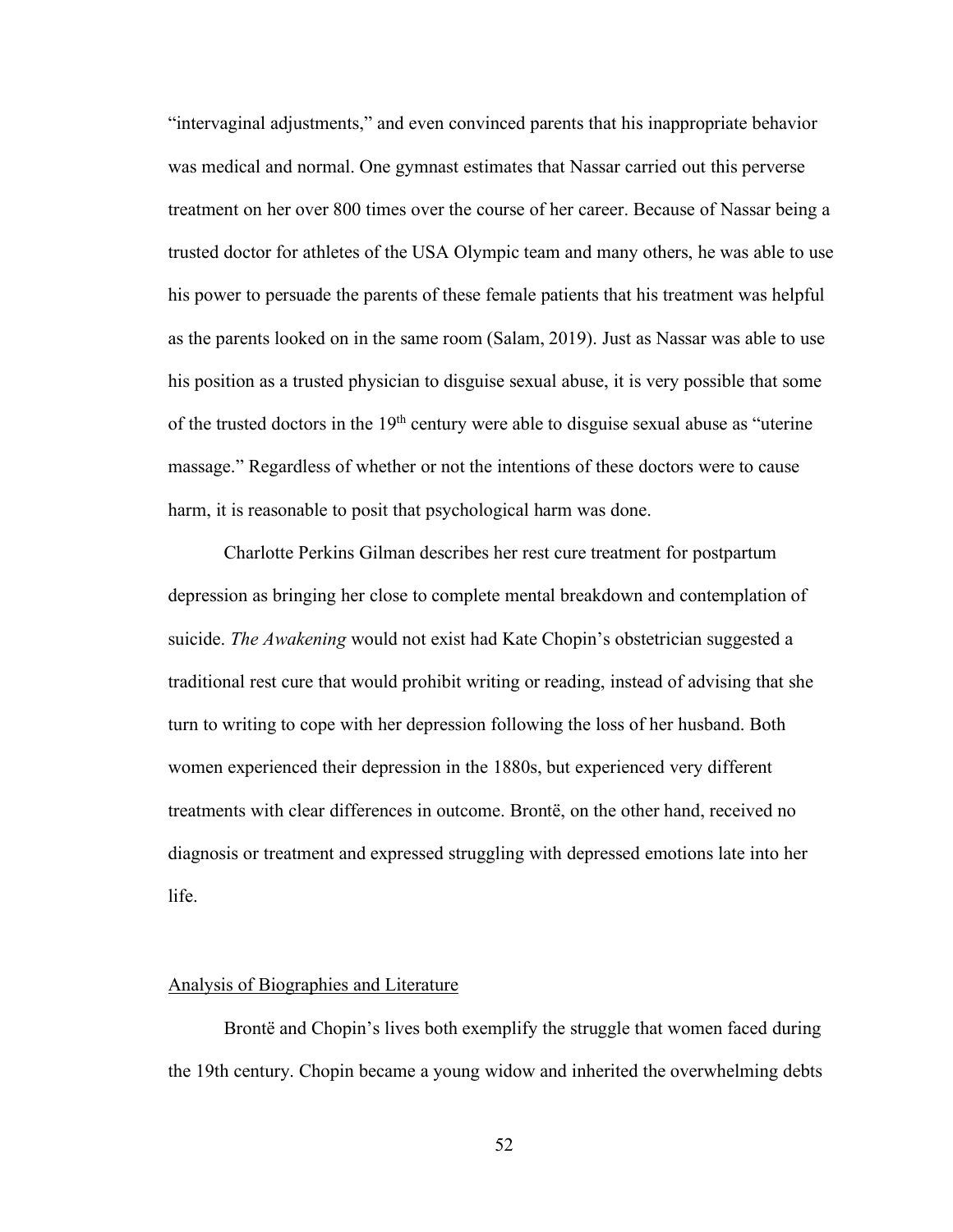of her husband. After Chopin turned to writing to deal with the grief of her loss, she was criticized for her works being too unfeminine and crass in their description of unhappiness and a woman's suicide. Brontë, along with experiencing many personal losses in her childhood, was forced to work one of the few acceptable jobs for a woman, which she hated. She also felt continually underestimated by her male peers, and struggled with lifelong depression and illness.

Through analysis of Brontë and Chopin's literary works, themes emerge of the female protagonists feeling trapped, discontented, objectified, misunderstood, and grossly limited by their domestic roles in society. The inspiration for these situations is likely each author's own life. In the case of Jane Eyre, her primary expression of dissatisfaction is a fierce desire to be seen as an intellectual equal among her male peers. Charlotte Brontë also struggled with being taken seriously in both her position as governess and by Heger in Brussels. She also felt the need to write under a male pseudonym, for fear her success as an author would be jeopardized by her identity as a woman.

For Edna Pontellier her entrapment is largely expressed as a desire to have physical freedom from her domestic expectations, and freedom to choose to love a man who is not her husband. Kate Chopin also falls in love with a man who is not her husband, a married man she has an affair with after her previous husband dies, and she acts on her desires despite the societal expectations for widowed women.

In both books, bird imagery is used to symbolize the lack of freedom the women feel. Domesticated birds are symbolic of beauty that can be contained and displayed, similar to how women were possessed by men as a symbol of status. Both caged birds and married women were a fixture in the home meant to appear attractive and expected to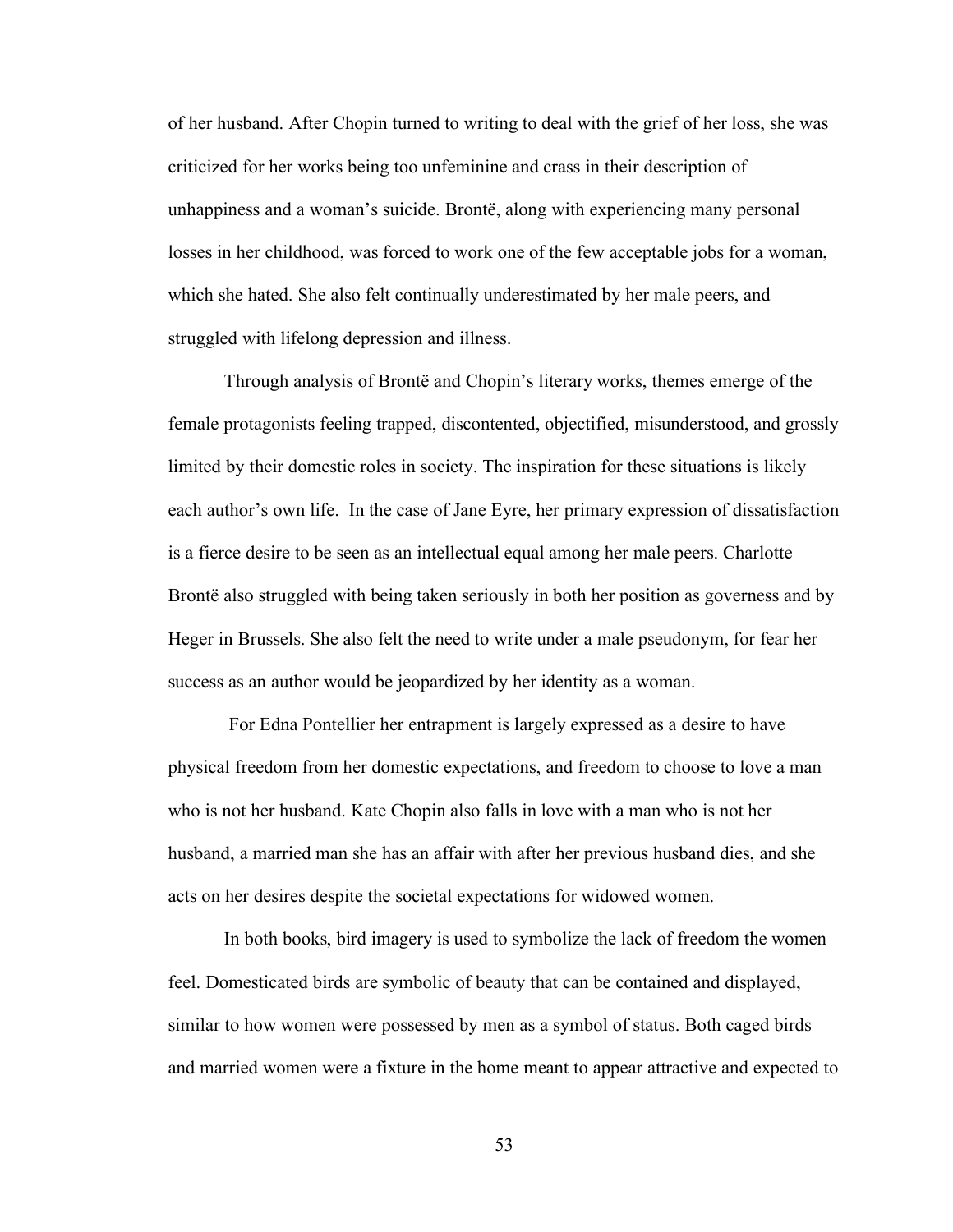always sing cheerfully. As a child, Jane Eyre admires wild and exotic birds, that are free to fly in a world beyond her imagination. As an adult, she casts off this fascination by stating that she cannot be a bird, because no one can confine or cage her. Mademoiselle Reisz compares Edna Pontellier to a bird in a beautiful illustration of rising, or flying, above the restraints of society's requirements as a task that requires strong wings. Ultimately, in both texts birds represent both the characters' strong desire for freedom and their feelings of entrapment.

Bird symbolism as it relates to  $19<sup>th</sup>$  century women and their struggle to gain independence should be examined further in many texts to gain a better understanding of just how deep the vein of comparison runs, and how aware of this comparison authors and readers were.

#### **Conclusion**

Because depression is twice as prevalent in women than men today, it is especially important to study vulnerabilities and risk factors facing women. While conditions today for women are much different than they were in the  $19<sup>th</sup>$  century, studying the past allows for a better understanding of why patriarchy, an imbalance of power between men and women, and firm gender roles were damaging to female psyches. This research also raises questions about how remaining areas of oppression in women's lives around the world may continue to affect their psychological health and make them more likely to experience depression than men.

The findings of this literature review support the idea that the domestic requirements and restrictive social roles of women during the 19th century provided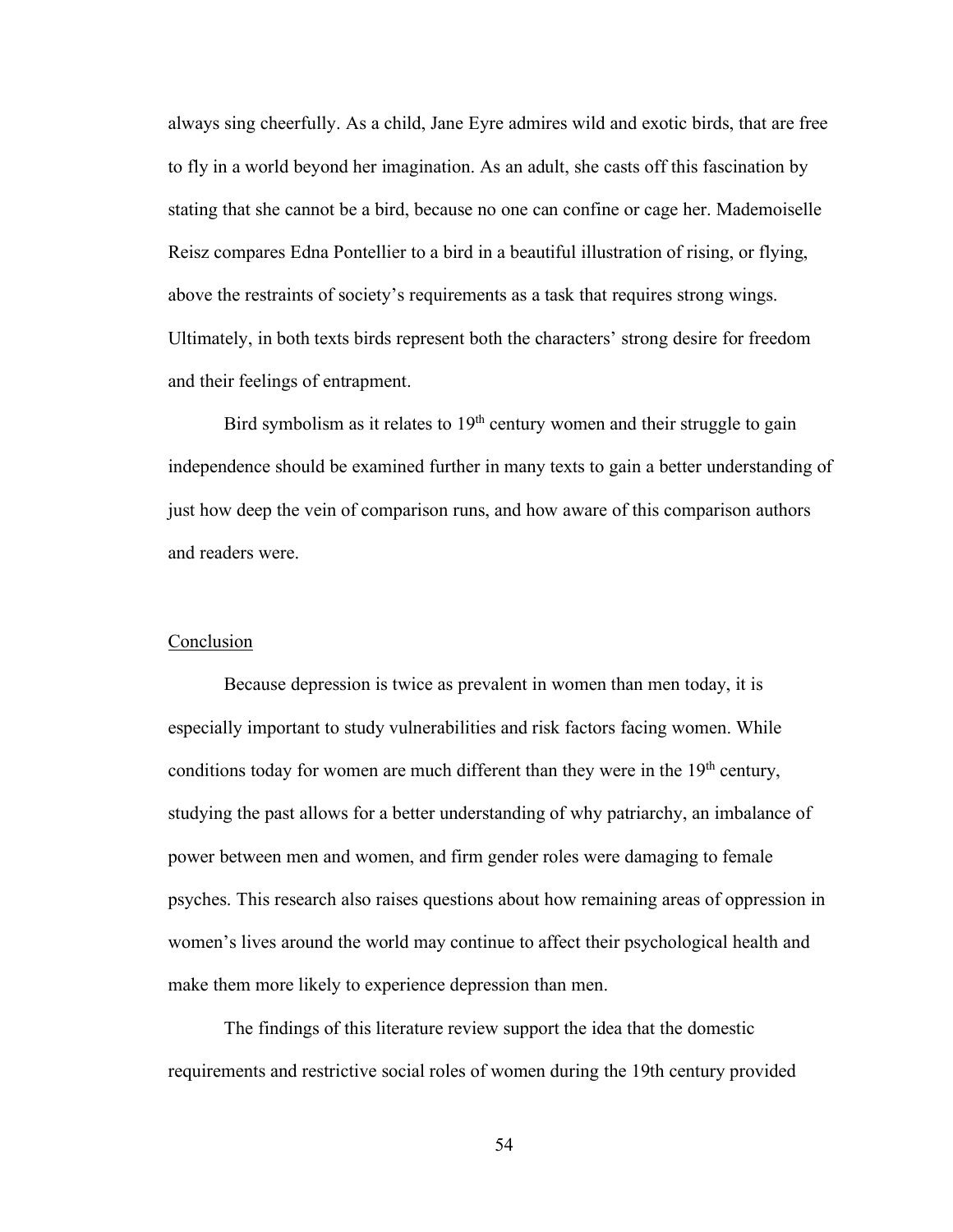increased exposure of women to negative life experiences and stressors, such as sexual abuse, isolation, traumatic complications during pregnancy, discrimination and postpartum stress. Because of modern research such as Hye, Mezulis, and Abramson's (2008) ABC model and the diathesis-stress model (Colodro-Conde et al., 2018), it is possible to theorize regarding how the stressors experienced by 19<sup>th</sup> century women interacted with rumination and thinking styles to increase the likelihood of women developing depression. Discrimination and lack of power also may have reinforced the creation of self-sacrificing schemas and hopeless thinking styles. The extraordinary and conflicting expectations of women, which included to not work, to control all matters of the home, to have children in fast succession and please their husbands readily but without carnal desire, to be demure and pure as examples of spiritual piety, to be delicate and quiet, and to avoid unfeminine intellectual pursuit, likely contributed to cognitive dissonance and dissolution.

These negative life experiences and expectations then may have interacted with women's cognitive proclivity toward depression and caused an increased rate of women experiencing depression, which was then misdiagnosed and treated as hysteria. The treatments for hysteria, as documented by medical professionals and patients during the 19th century, were cruel, scientifically flawed, and formed around centuries-old myths about the female reproductive system. These treatments included prescribed isolation, sexual stimulation, restriction of access to forms of self-expression, electrocution, forced massage, complete lack of physical exertion, and dietary restriction. It is possible these treatments worsened cases of depression, similarly to Virginia Woolf's account of treatment, and created a sense of fear around seeking treatment for mental health issues.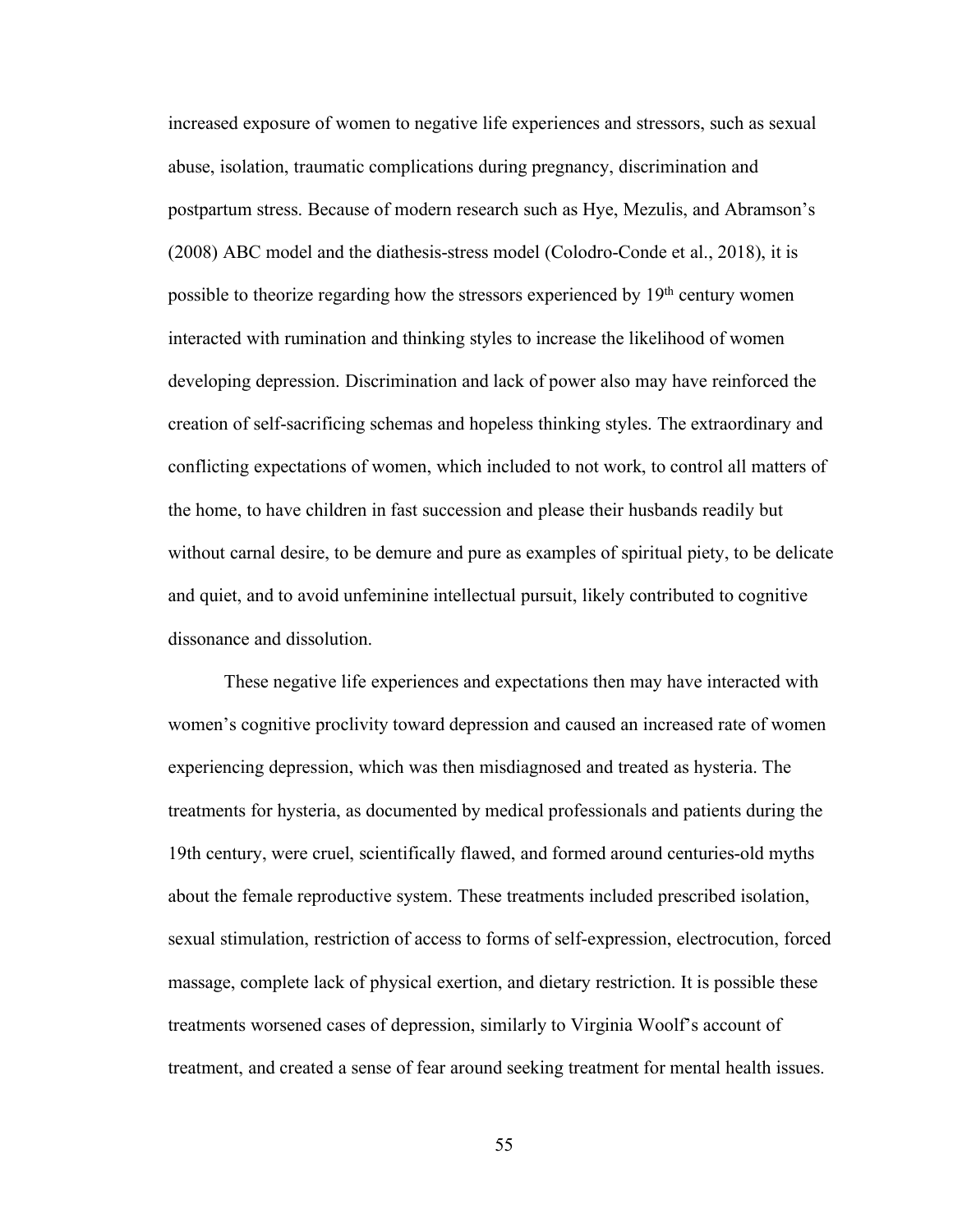Female authors, such as Charlotte Brontë and Kate Chopin, exposed the public through their female protagonists to the opinions of women who experienced societal oppression, and openly confronted mental illness as it exists in women's lives. It is likely that both women drew from their own experiences and dissatisfaction with female gender roles because of the noticeable similarities between their character's lives and their own. The use of caged bird symbolism in both texts helps embody the helplessness and lack of freedom women felt during the 19<sup>th</sup> century. This symbolism also begs the analysis of other works written by women during the same century. After publication, both of their works received criticism for their choice of content and lack of censorship. Chopin was condemned for depicting a woman who was suicidal and not matronly. Bronte was chastised for allowing her female protagonist to speak freely about her desire to be equal to men. Despite this, these female fiction authors, after surmounting backlash and discrimination, contributed to the publication and circulation of female opinion in a world otherwise censored by men.

## Looking forward - Effects of 19th Century Authors on Future Feminism

Female authors in the 19th century faced great opposition in both Britain and the United States. Female authors were stereotyped as being unfeminine, too academic, and incapable (Harper, 2007). Criticisms of female authors' publications were so great that many women, such as the Brontë sisters, Mary Ann Evans, and Louisa May Alcott, saw it necessary to write under male pseudonyms just to assure better success for their work. In the 19th century the literary world was male-dominated, and consequently the minds in society were fed primarily by the opinions of men, even in fictional stories and poetry.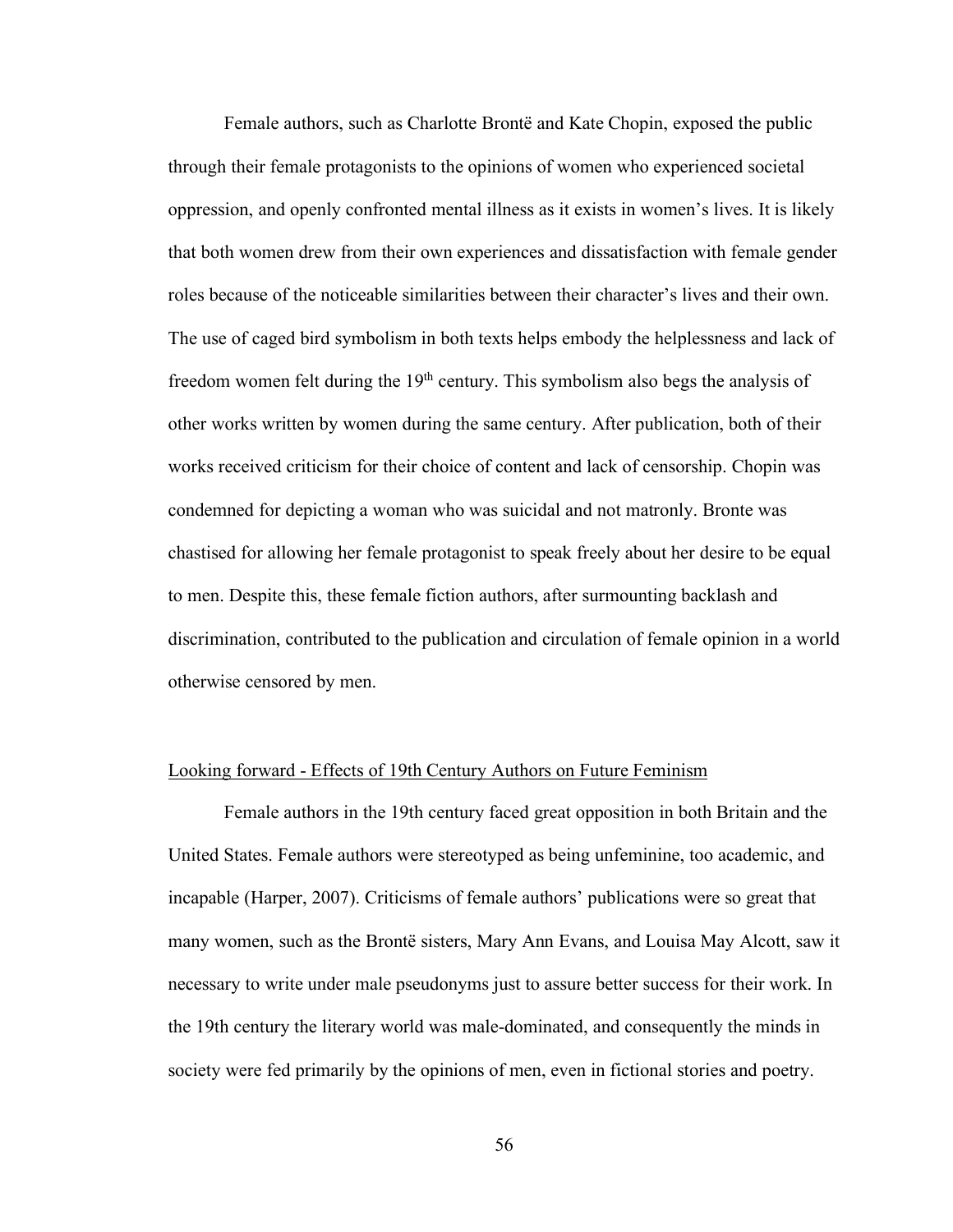However, the emergence of daring and excellent female authors who pushed against these norms allowed an avenue for a new perspective, one that was often not shared outside of the confines of the home. By writing stories with female protagonists from female perspectives, women were able to voice to society their desires for freedom and equality. Brontë, through narrating the thoughts of Jane Eyre, expressed her great intellectual prowess that was suppressed by men, and her great potential that was limited and misjudged by everyone in her life. Through the life of Edna Pontellier, Chopin confronts the emptiness and depression felt by a woman who feels trapped and unloved. These ideas were scorned by critics for being inappropriate and uncouth, but their expression allowed women who may have sympathized with these female characters to feel validation and representation.

First wave feminism, the feminism that arose in the 19th and early 20th centuries, was prompted by many great female authors who opened women's rights up to the public as a debate. In England, Mary Wollstonecraft published her breakthrough feminist text, *A Vindication of the Rights of Woman,* in 1792. Her writings advocated for education for women and greater gender equality. Margaret Fuller's *Women in the Nineteenth Century,*  published in July 1843, is considered one of the earliest major feminist publications in the United States. Fuller establishes in this text that each human must be an independent and self-reliant agent, and that the power balance of men over women must be removed for the betterment of all society. During this first wave of feminism, women's suffrage was a highly debated topic, but feminists also rallied closely with the abolition movement and saw the equality of race and sex as goals that could be united and achieved together. The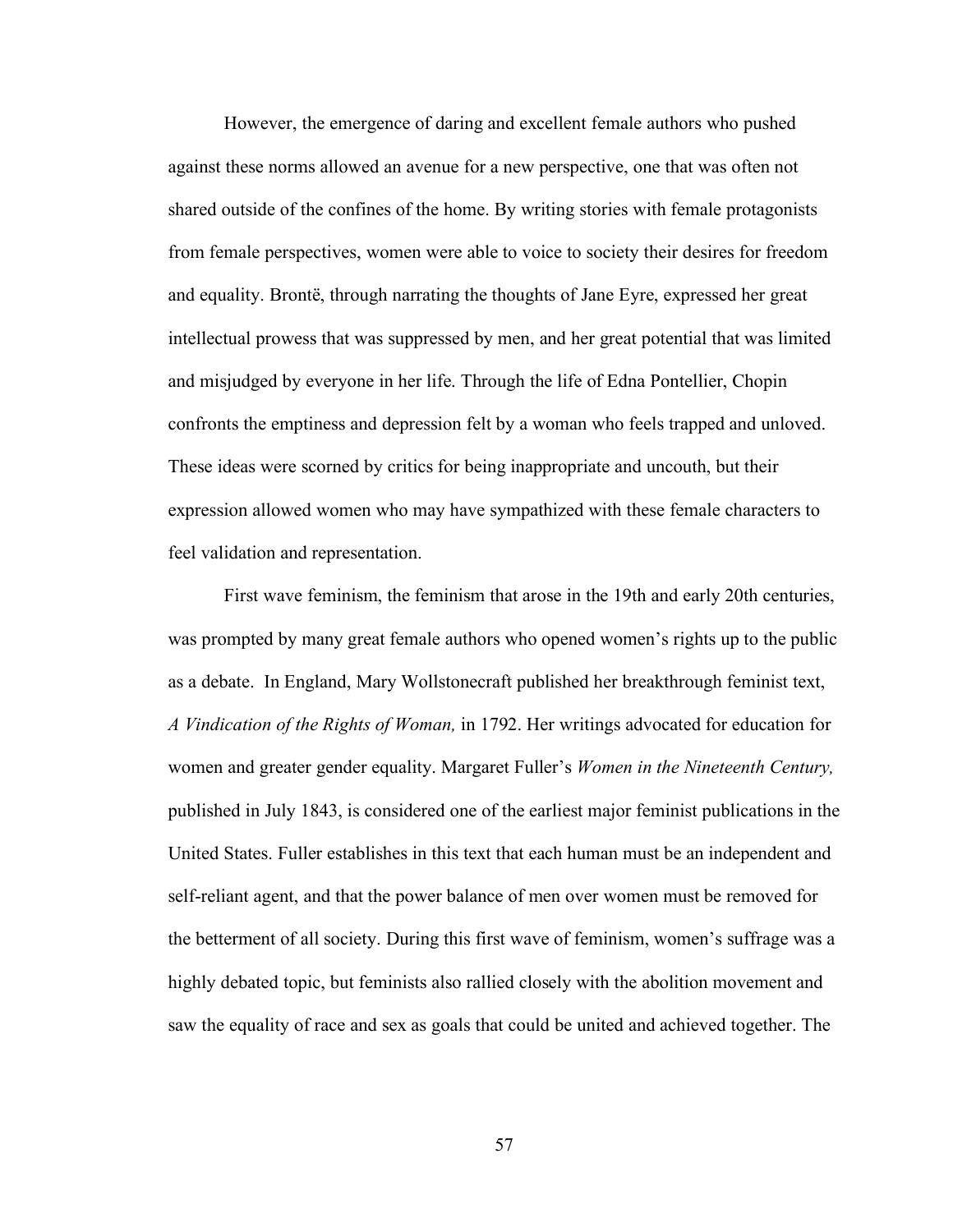road to women achieving voting rights was long, and legislation was not passed in the United States and England until 1920 and 1928, respectively.

Without these female authors, it would be impossible for women to advocate for more rights and achieve greater education. The consequential rise of women in society where previously discouraged, as doctors, leaders, and scholars, brought around reformed understanding of women and of their mental and physiological states. Women like Charlotte Perkins Gilman expressively discrediting the use of the rest cure and other hysteria treatment eventually changed how medical professionals viewed gender-specific mania and its cures.

Sociocultural expectations, imbalance of power between men and women, and gender roles in the 19th century converged to make women highly vulnerable to depression. While women's rights movements have made leaps and bounds in recent centuries, women around the world in many countries still experience oppression and discrimination on the basis of their sex. Varying degrees and forms of the sociocultural factors that affected women in the 19th century continue to exist, and today women are still twice as likely to experience depression as men. The growing understanding of gender vulnerability to depression, especially studies that support biological factors not being women's primary source of vulnerability, suggest that there are still changes that can be made to reduce women's risk for depression.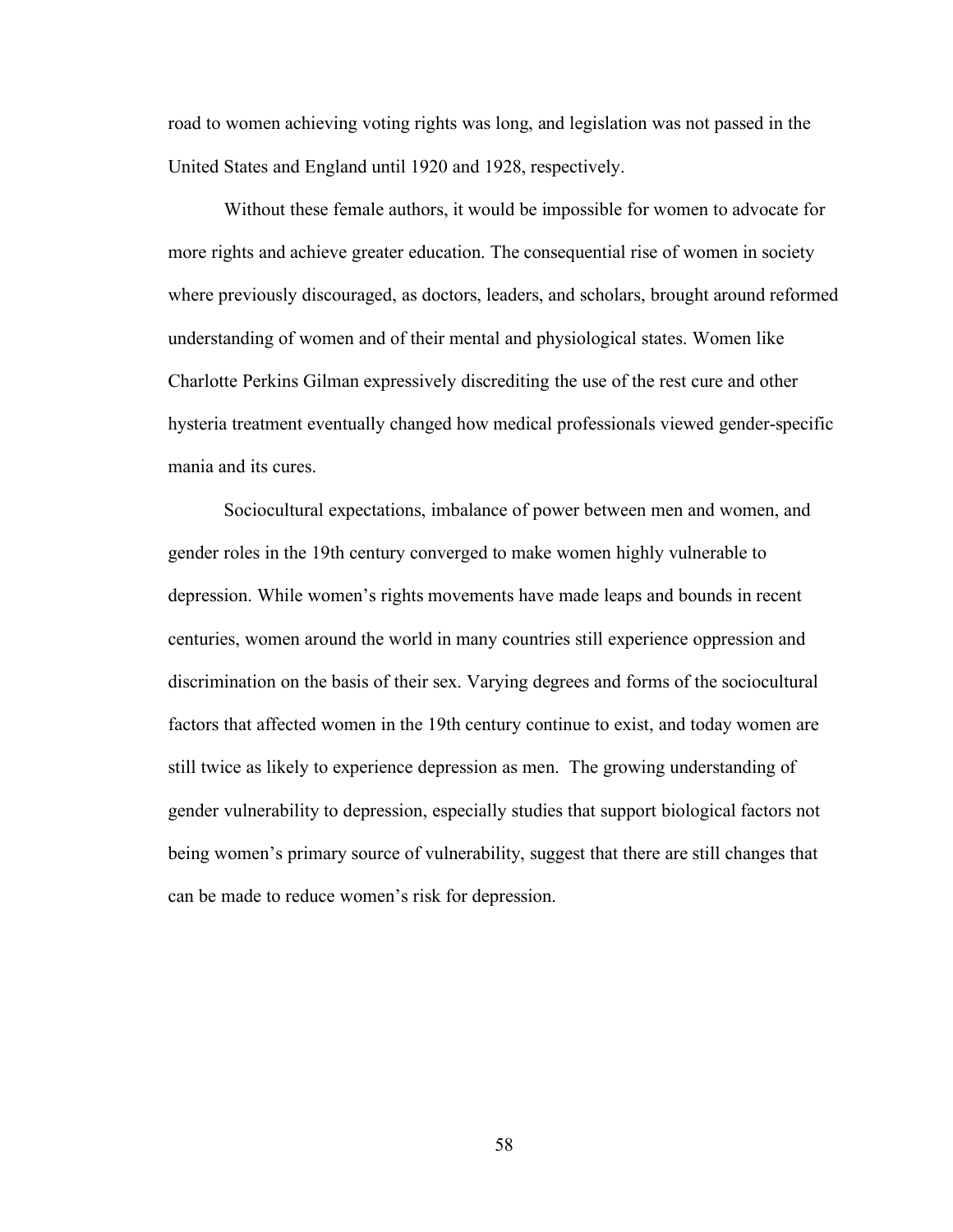#### **REFERENCES**

- American Association of University Women. (2001). *Hostile hallways: Bullying, teasing, and sexual harassment in school*. Washington, DC: Author.
- American Psychiatric Association. (2013). *Diagnostic and statistical manual of mental disorders* (5th ed.). Arlington, VA: American Psychiatric Publishing.
- Bernazzani, O., & Bifulco, A. (2003). Motherhood as a vulnerability factor in major depression: The role of negative pregnancy experiences. *Social Science & Medicine,56*(6), 1249-1260. doi:10.1016/s0277-9536(02)00123-5

Brontë, C. (1931). *Jane Eyre*. Oxford: Shakespeare Head Press.

- Brontë, C., & Smith, M. (2010). Selected letters. Oxford: Oxford University Press.
- Campfield, M. (2009). Caged Birds and Subjugated Authority: A Study of the Thematic and Historic Significance of Bird Imagery Within the Works of Fanny Fern, Kate Chopin, and Susan Glaspell (Master's thesis, University of Wisconsin). UW-L Journal of Undergraduate Research XII.
- Castleman, M., M.A. (2013, March 1). "Hysteria" and the Strange History of Vibrators. Retrieved from https://www.psychologytoday.com/us/blog/all-aboutsex/201303/hysteria-and-the-strange-historyvibrators?fbclid=IwAR24Q2XD7paWepD-HE4U0m8IsaXYMmJ9TQnyAHSz-ApMcADwrKL8Iyr2MuM
- Chopin, Kate, 1850-1904. (1988). *The awakening, and selected short stories*. Toronto [Ont., Canada]; New York, NY: Bantam Books
- Colodro-Conde, L., Couvy-Duchesne, B., Zhu, G., Coventry, W. L., Byrne, E. M., Gordon, S., … Martin, N. G. (2018). A direct test of the diathesis-stress model for depression. *Molecular Psychiatry, 23(7)*, 1590–1596. doi:10.1038/mp.2017.130
- Cruea, Susan M. (2005). Changing ideals of womanhood during the nineteenth-century Woman Movement. *General Studies Writing Faculty Publications*. Paper 1. http://scholarworks.bgsu.edu/gsw\_pub/1
- Gilman, C. P., & Knight, D. D. (1994). *The diaries of Charlotte Perkins Gilman* (Vol. 1&2). Charlottesville: University Press of Virginia.
- Gilman, C. P., & Lane, A. J. (1981). *The Charlotte Perkins Gilman reader: The Yellow wallpaper and other fiction*. London: Womans Press.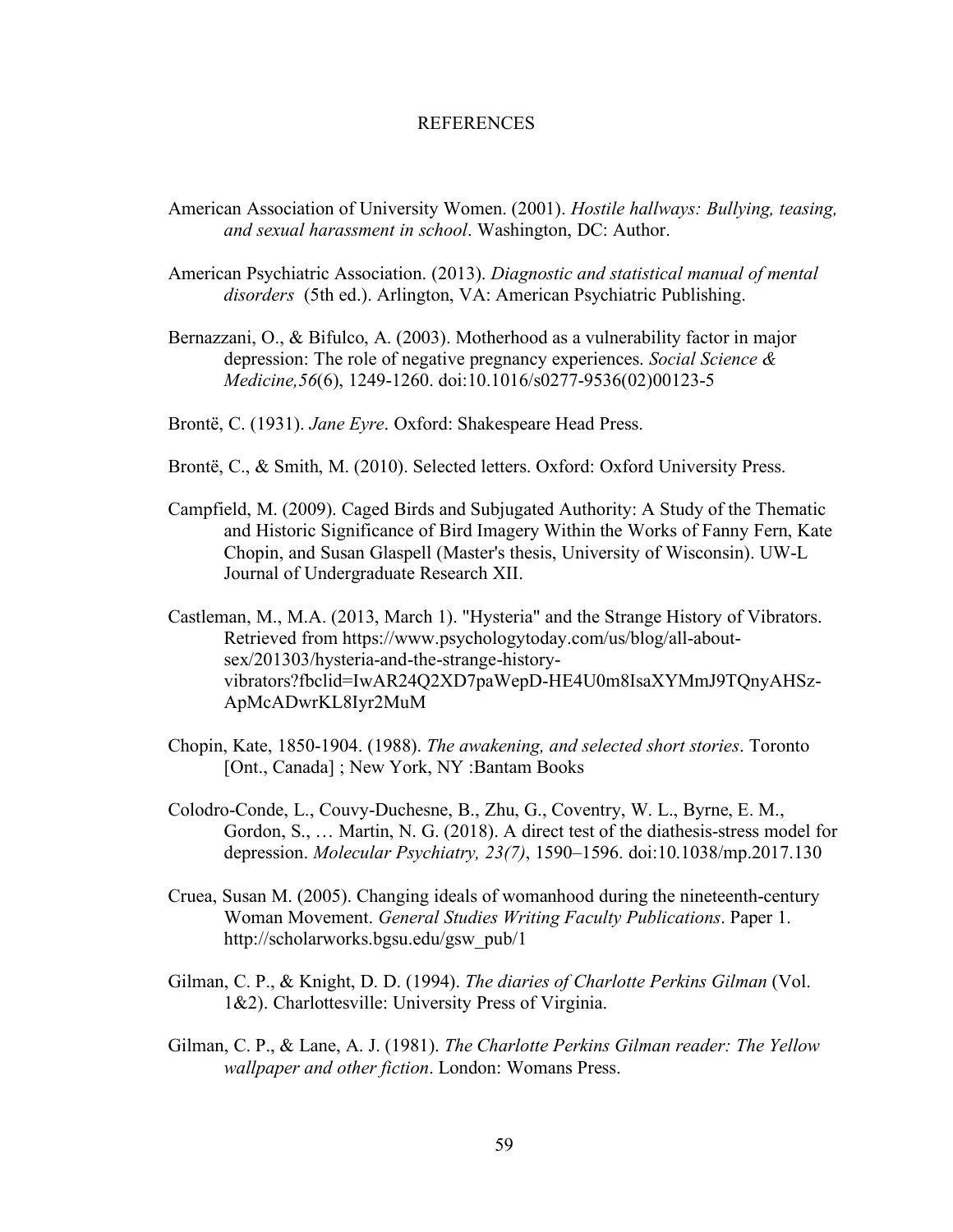Harman, C. (2017). *Charlotte Brontë: A fiery heart*. New York: Vintage Books.

Harper, J. E. (2007). *Women during the Civil War: An encyclopedia*. London: Routledge.

- Hyde, J. S., Mezulis, A. H., & Abramson, L. Y. (2008). The ABCs of depression: Integrating affective, biological, and cognitive models to explain the emergence of the gender difference in depression. *Psychological Review, 115*(2), 291-313.
- Jack, D. C. (1993). *Silencing the self - Women and depression*. Harper Collins.
- Klerman, G. L. (2004). *Interpersonal psychotherapy of depression*. Lanham, MD: Rowman & Littlefield.
- Kowalchuk, K. (1985). *Symbolic imagery in four novels by Thomas Hardy*. Retrieved from https://macsphere.mcmaster.ca/bitstream/11375/10890/1/fulltext.pdf
- Lerner, H. G. (1988). *Women in therapy*. Lanham, MD, US: Jason Aronson; New York, NY, US: Harper & Row Publishers.
- Lister, K. (2018, March 01). *The Victorian period: When menstruation was a dangerous disease that could lead to madness*. Retrieved November 20, 2018, from https://inews.co.uk/opinion/columnists/victorian-period-menstruation-nineteenthcentury/
- Liu, R. T., Kleiman, E. M., Nestor, B. A., & Cheek, S. M. (2015). The hopelessness theory of depression: A quarter century in review. *Clinical psychology : a publication of the Division of Clinical Psychology of the American Psychological Association*, *22*(4), 345-365.
- Lutwak, N. (2013). The rape and oppression of women remains a worldwide problem. *Feminist Theology, 21(2)*, 209-210. doi:10.1177/0966735012464153
- McGrath, E., Keita, G. P., Strickland, B. R., & Russo, N. F., (Eds.). (1990). Women and depression: Risk factors and treatment issues: Final report of the American Psychological Association's National Task Force on Women and Depression. Washington, DC, US: American Psychological Association.
- Mezulis, A. H., Abramson, L. Y., & Hyde, J. S. (2002). Domain specificity of gender differences in rumination. *Journal of Cognitive Psychotherapy, 16(4)*, 421-434. http://dx.doi.org/10.1891/jcop.16.4.421.52524
- Milgrom, J., & Gemmill, A. W. (2015). *Identifying perinatal depression and anxiety evidence-based practice in screening, psychosocial assessment and management*(1st ed.). Chichester: Wiley-Blackwell.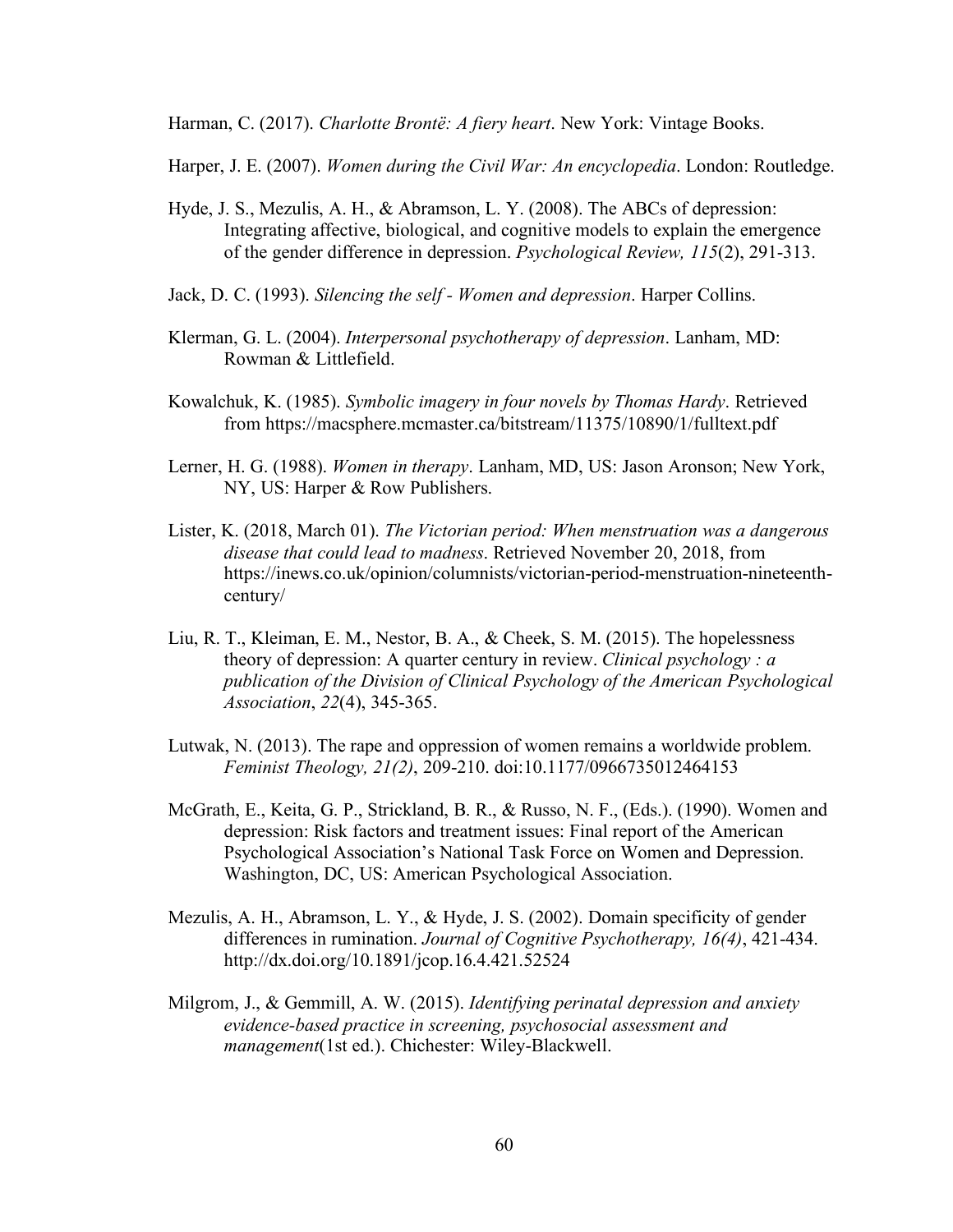- Nicklemen. (2016, November 29). Kate Chopin. Retrieved from https://stlouishistoryblog.com/2016/11/28/kate-chopin/
- Noble, R. E. (2005). Depression in women. *Metabolism,54*(5), 49-52. doi:10.1016/j.metabol.2005.01.014

Nolen-Hoeksema, S. (1993). *Sex differences in depression*. Stanford, CA: Univ. Press.

- O'Hara, M. W., & Swain, A. M. (1996). Rates and risk of postpartum depression-A metaanalysis. *International Review of Psychiatry, 8(1)*, 37-54. http://dx.doi.org/10.3109/09540269609037816
- Osofsky, J. D., & Osofsky, H. J. (1972). The psychological reaction of patients to legalized abortion. *American Journal of Orthopsychiatry, 42*(1), 48-60. http://dx.doi.org/10.1111/j.1939-0025.1972.tb02470.x
- Patmore, C. (1887). *The angel in the house*. London: Cassell and Co.
- Playfair, W. S. (1883). *The systematic treatment of nerve prostration and hysteria*. Philadelphia: Lea.
- Ritchie, H., & Roser, M. (2018, January 20). Mental Health. Retrieved January 20, 2019, from https://ourworldindata.org/mental-health#depression
- Rupp, L. J. (2002). Women's history in the new millennium: A retrospective analysis of Barbara Welter's "The cult of true womanhood, 1820-1860."*Journal of Women's History, 14(1)*, 149-149. doi:10.1353/jowh.2002.0030
- Salam, M. (2019, May 03). How Larry Nassar 'Flourished Unafraid' for So Long. Retrieved from https://www.nytimes.com/2019/05/03/sports/larry-nassargymnastics-hbo-doc.html
- Showalter, Elaine. Killing the Angel in the House: The autonomy of women writers. *The Antioch Review*, Winter-Spring 1992, p. 207+. *General OneFile*
- Siegel, R. B. (2003). Introduction: A short history of sexual harassment. *Directions in Sexual Harassment Law,*1-28. doi:10.12987/yale/9780300098006.003.0001
- Simonds, S. L. (2006). *Depression and women: An integrative treatment approach*. New York: Springer Pub.
- Sprock, J. & Yoder, C.Y. *Sex roles* (1997) 36: 269. https://doi-org.prxy4.ursus.maine.edu/10.1007/BF02766649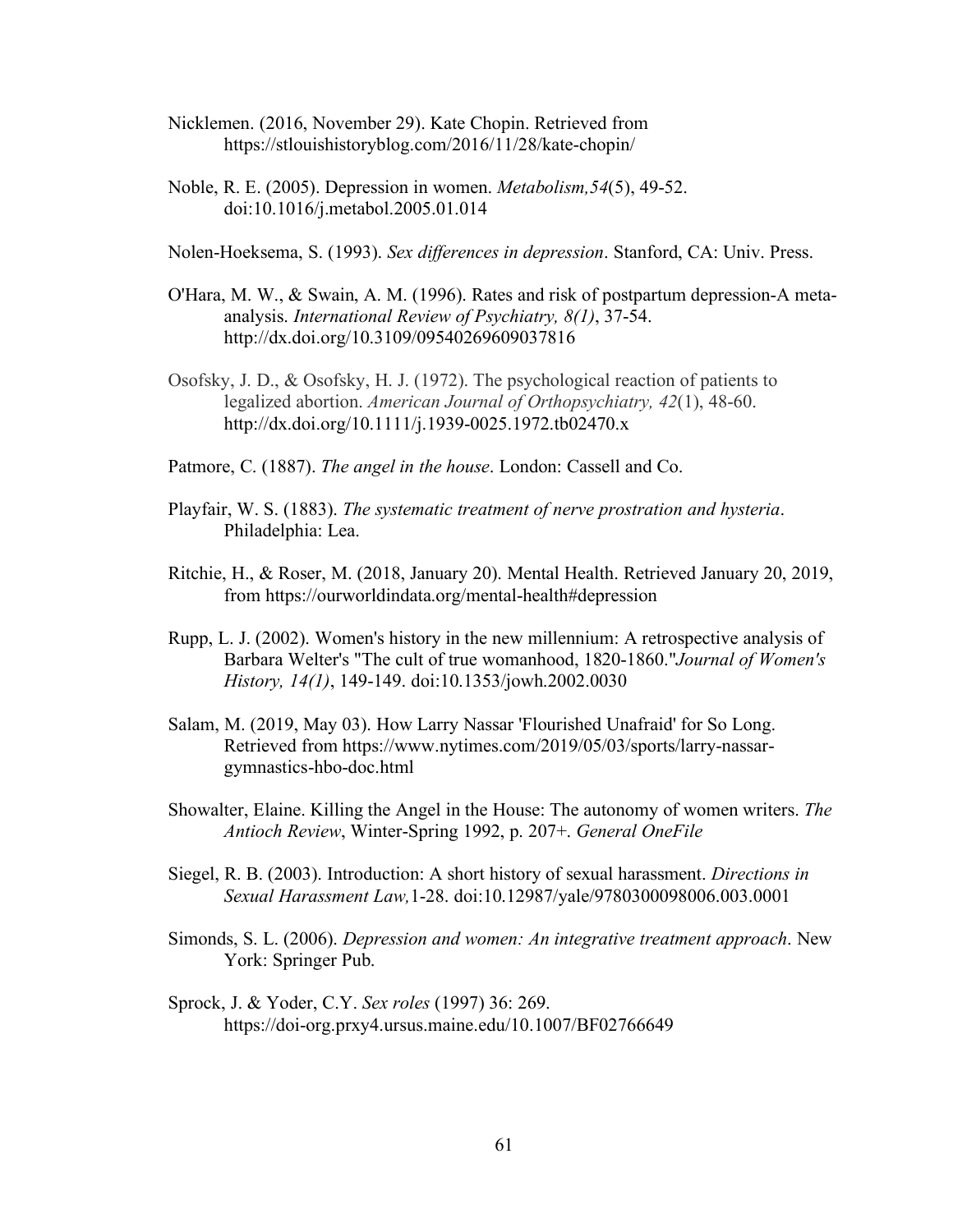- Tasca, C., Rapetti, M., Carta, M. G., & Fadda, B. (2012). Women and hysteria in the history of mental health. *Clinical practice and epidemiology in mental health : CP & EMH*, *8*, 110-9.
- Todd, J., & Dewhurst, K. (1968). The periodic depression of Charlotte Brontë. *Perspectives in Biology and Medicine, 11*(2), 208-216. doi:10.1353/pbm.1968.0056
- Toth, E. (1999). *Unveiling Kate Chopin*. Jackson: University Press of Mississippi.
- Warder, G. (2015). Women in nineteenth-century America. Retrieved (date accessed)from http://www.disabilitymuseum.org/dhm/edu/essay.html?id=18.
- Wihbey J. Global prevalence of child sexual abuse. Journalist Resource. [Last on Aug and Updated on 2011 Nov 15]. Available from: Journalistsresource.org/studies/./global-prevalence-child-sexual-abuse
- Withycombe, S. (2019). *Lost: Miscarriage in nineteenth-century America*. NewBrunswick: Rutgers University Press.